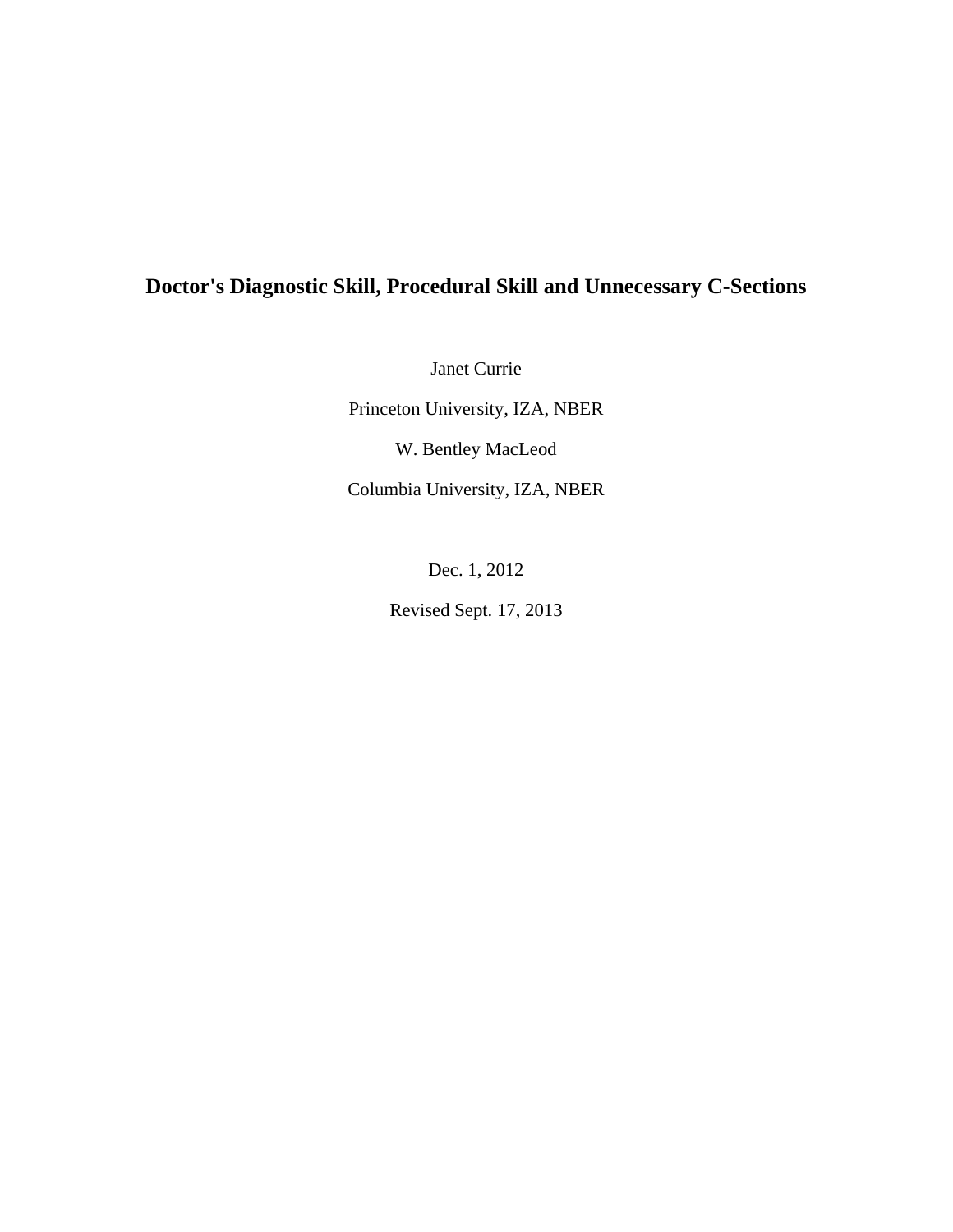#### Abstract

This paper develops and applies a model of in which doctors have two dimensions of skill: diagnostic skill and skill performing procedures. Higher procedural skill increase the use of intensive procedures across the board, while better diagnostic skill results in fewer intensive procedures for the low risk, but more for the high risk. Deriving empirical analogues to our theoretical measures for the case of C-section, we show that improving diagnostic skill would reduce C-section rates by 15.8% among the lowest risk, and increase them by 4.7% among the high risk while improving outcomes among all women.

<sup>∗</sup>We thank Samantha Heep and Dawn Koffman for excellent research assistance, and Amitabh Chandra, Jonathan Gruber, Amy Finkelstein, Kate Ho, Robin Lee, Jonathan Skinner and seminar participants at Princeton, Georgetown University, Havard Medical School, Kyoto University, NYU, the Japanese National Institute of Population and Social Security Research, Warwick University, University College London, the London School of Economics, the Paris School of Economics, the NBER Summer Institute, and the University of Michigan for helpful comments. This research was supported by a grant from the Program on U.S. Health Policy of the Center for Health and Wellbeing.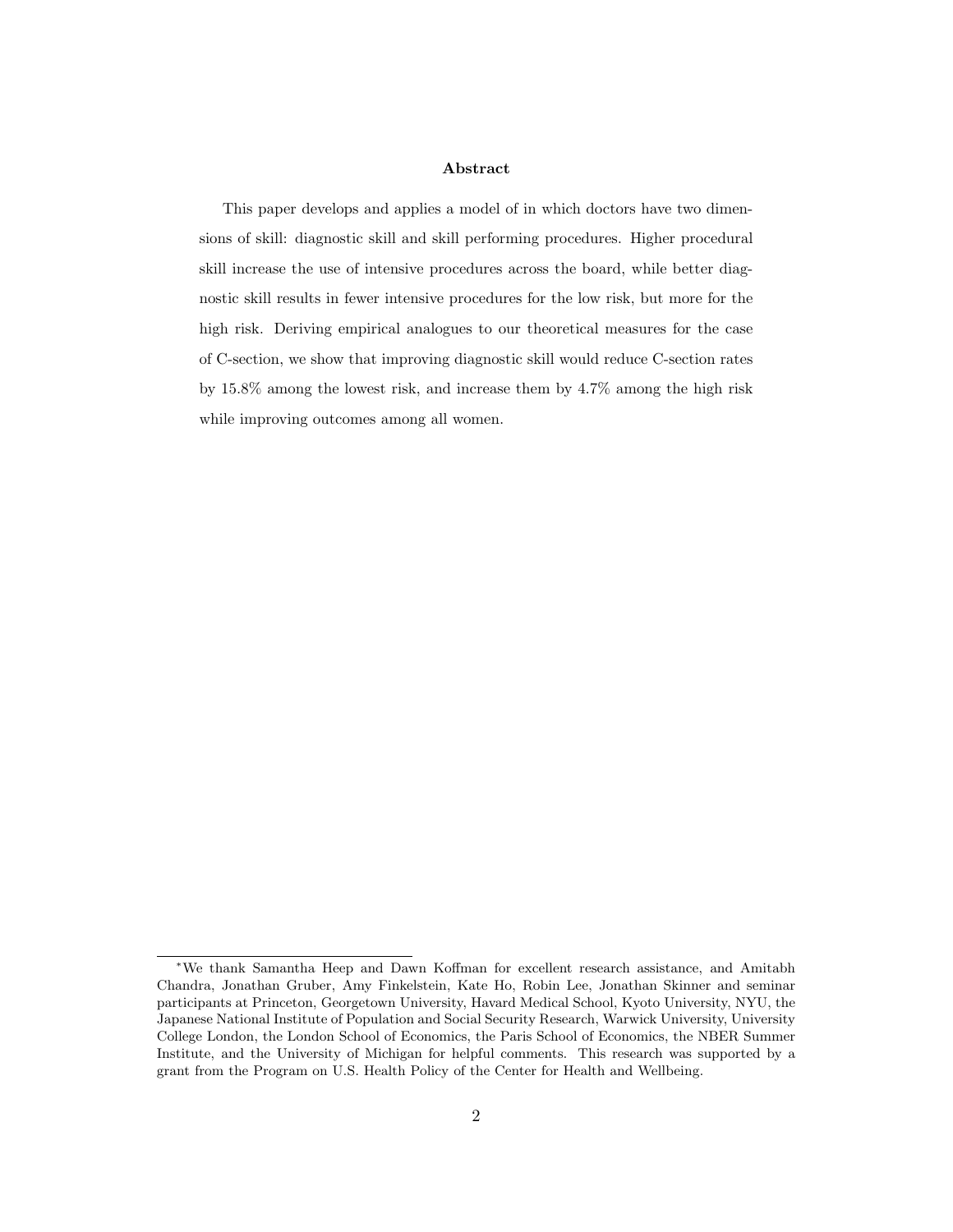### 1 Introduction

High and rising health care costs are a major source of fiscal stress in the United States where they already account for  $18\%$  of GDP.<sup>1</sup> Unnecessary procedure use is one driver of increasing costs (Garber and Skinner (2008)). This problem has even been recognized by physician groups: The Choose Wisely Campaign unveiled in April 2012 includes nine specialty societies representing 374,000 physicians that have developed checklists and patient-friendly guides aimed at eliminating unnecessary tests and procedures.<sup>2</sup> Many possible reasons have been advanced for unnecessary procedure use including patient demand; defensive medicine (that is, fear of lawsuits); the profit motive; spillover effects on physician practice style; and physician specialization in high tech procedures which may be inappropriate for low risk patients (Chandra et al., 2011). This paper explores the idea that variations in treatment arise because some physicians are better than others at using the available information to make a decision about treatment, a capability we dub "diagnostic skill." Most previous analyses of physician decision making have focused on a single dimension of physician skill, viz. physician skill in performing procedures, and have ignored diagnosis. Instead, in one of the few attempts to go beyond a uni-dimensional model of skill, we develop a model in which physician skill has two dimensions: Physicians may be more or less skilled at doing procedures, and they may be more or less skilled at diagnosis. Diagnostic skill is the ability to reliably transform observed symptoms into an assessment of patient condition, which in turn will affect the doctor's decision about treatment. Building on learning models such as Farber and Gibbons (1996) and Altonji and Pierret (2001), we model a diagnosis as a decision problem in which the physician uses the available information to update her prior beliefs regarding a patient's condition. Our work also draws inspiration from new research in management (e.g. Bloom and Van Reenen (2010)) which suggests that

<sup>1</sup>See https://www.cms.gov/Research-Statistics-Data-and-Systems/Statistics-Trends-and-Reports/NationalHealthExpendData/downloads/proj2010.pdf, accessed Dec. 16, 2012.

<sup>2</sup>See http://www.abimfoundation.org/Initiatives/Choosing-Wisely.aspx, accessed Dec. 16, 2012.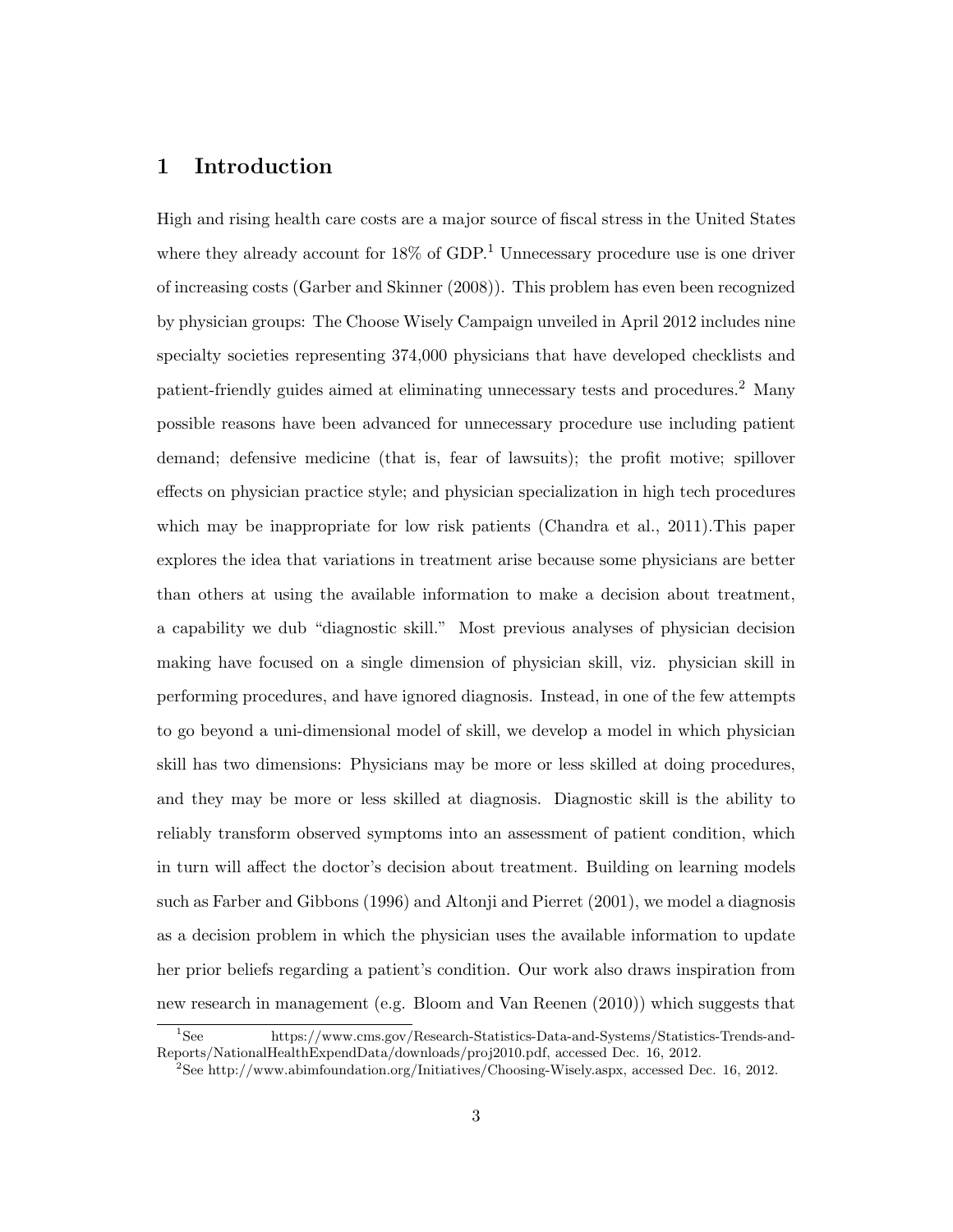decision making skill is an important ingredient of performance.

Although it has been neglected in the health economics literature, diagnostic skill has become increasingly important because of the growing complexity of medical care and the sheer number of different treatment options available. For example, in a world in which there was little that could be done for cancer patients, it did not matter if physicians choose the right treatment; now it may be a matter of life or death whether a breast cancer is correctly diagnosed as estrogen-sensitive or not. The increased importance of diagnosis is reflected both in growing attention to medical errors as a leading cause of morbidity and mortality (Committee on Identifying and Preventing Medication Errors (2007)), and in growing numbers of malpractice cases that focus on misdiagnosis (Mello and Studdert  $(2007)^3$ ). An important reason to try to measure diagnostic decision making skill is that it may be possible to improve it through mechanisms such as checklists, computer aided diagnosis, or administrative structures that support collective decision making (Baker et al. (2008); Doi (2007); Gawande (2009)).

We examine the role of diagnosis in the context of Cesarean section delivery. There is a consensus that there are too many C-sections in the U.S., with rates of 35% vs. the 15% rate that is thought to be closer to optimal. Not surprisingly, the marginal Csection is unnecessary (Baicker et al. (2006)). For our purposes of quantifying diagnostic decision making skill and relating it to outcomes, C-section, which is the most common surgical procedure in the U.S., is ideal: Given the detailed records collected for each birth, we can identify women with a high or low risk of C-section a priori, and we can also identify a variety of negative health outcomes following delivery.

We show first, that it is theoretically and empirically possible to distinguish between procedural and diagnostic skill. Second, we develop meaningful empirical proxies for these concepts. Third we show that the predictions of the model are borne out in the

<sup>3</sup>They find that 70% of malpractice cases are due to errors of judgment.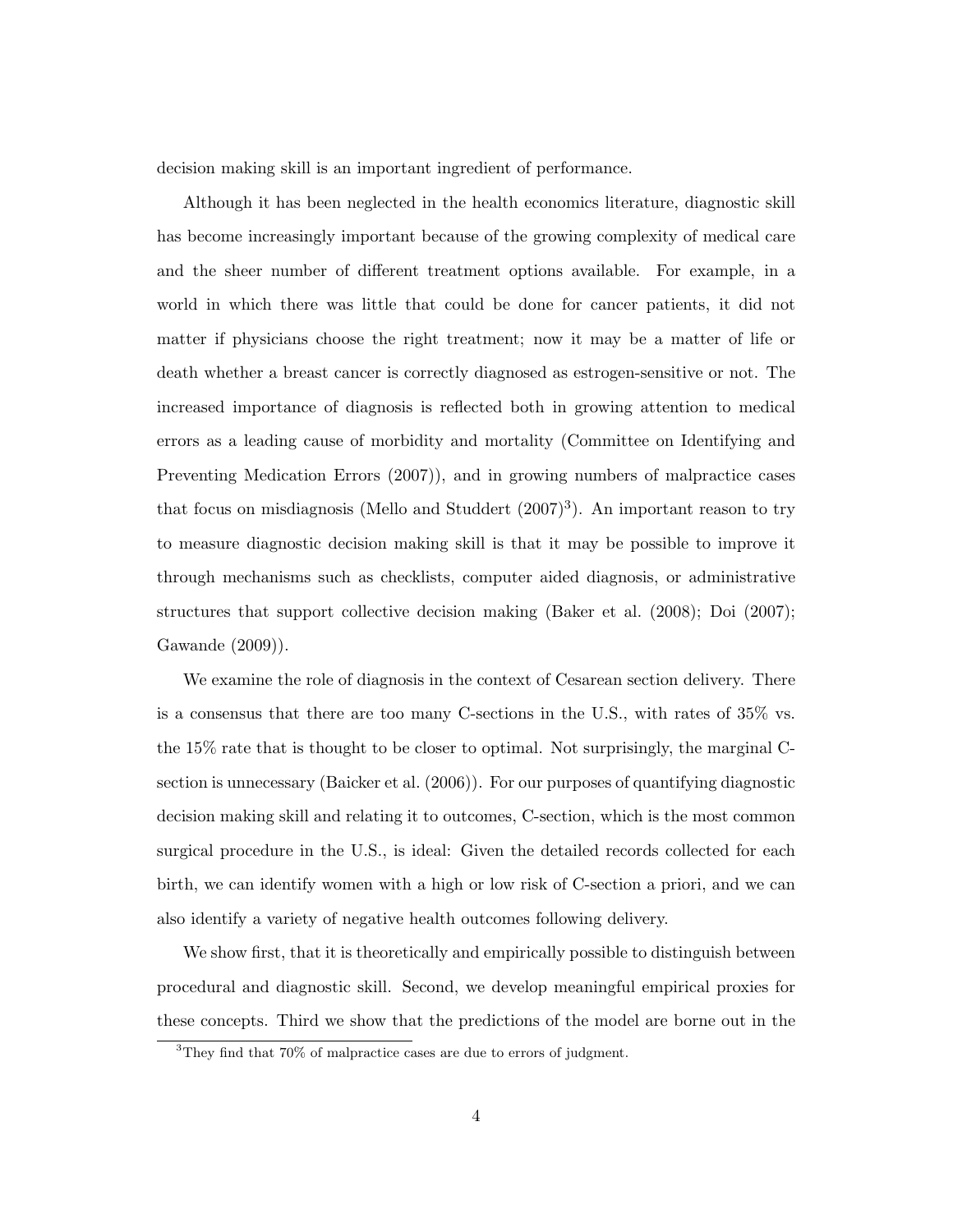data: Improvements in diagnostic decision making skill increase the incidence of Csections for high risk women, but reduce C-sections for low risk women. Since low risk women outnumber high risk ones, improving diagnosis reduces overall C-section rates. This reduction does not result from across-the-board cuts in C-section rates. Instead, we estimate that moving a woman from a provider at the 25th to the 75th percentile of the distribution of diagnostic skill would reduce the probability of C-section among the lowest risk women by 15.8%, but would increase the probability of C-section among high-risk women by 4.7%. By way of comparison, increasing providers' procedural skill performing C-sections by a comparable amount would increase C-section rates by about 3.7% among low risk women, but by only .5% among high risk women. Moreover, since most low risk women are better off without C-sections while most high risk women are better off with C-sections, improved diagnosis reduces the risk of bad outcomes for all women. Our estimates suggest that improvements in diagnosis of the magnitude described above would reduce the incidence of poor outcomes by 17.0% among the lowest risk women, and by 8.3% among high risk women. In contrast, improving surgical skill per se mainly benefits high risk women and may even have negative effects on the lowest risk women by encouraging unnecessary procedure use.

By highlighting the importance of diagnostic skill in addition to procedural skill, and suggesting empirical analogs of these empirical concepts, our paper takes a first step towards measuring and improving diagnostic decision making. The rest of our paper is laid out as follows. Section II provides a brief overview of the existing literature on the reasons for unnecessary procedure use. Section III lays out our model. Section IV provides a description of our data and empirical methods. Results are described in Section V and Section VI concludes.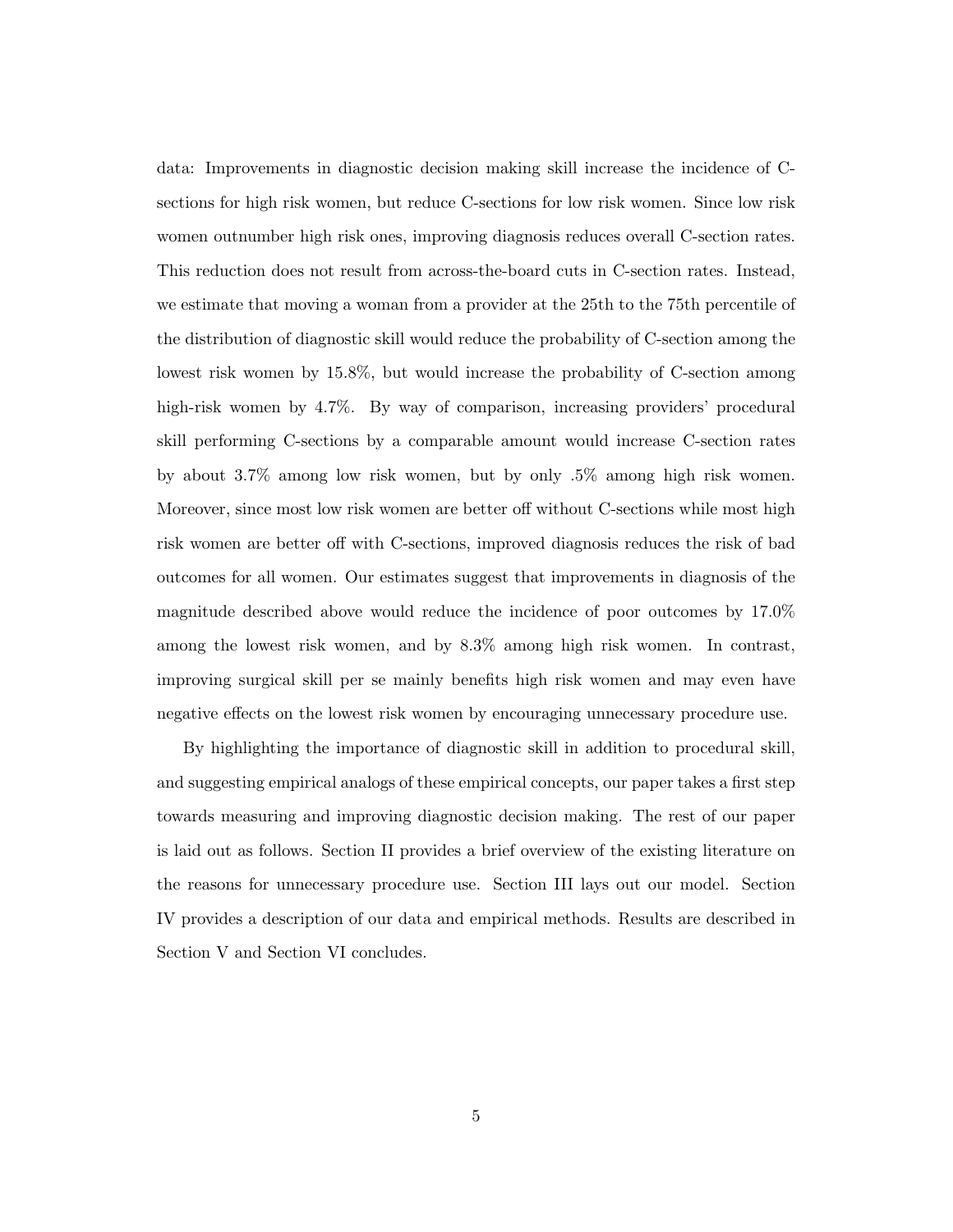### 2 Background

One of the most common explanations for unnecessary procedure use is "defensive medicine", the idea that doctors do unnecessary procedures in order to protect themselves against lawsuits. This view persists despite being debunked by many studies. For example, Baicker et al. (2007) argue that there is little connection between malpractice liability costs and physician treatment of Medicare patients, and Dubay et al. (1999) cast doubt on such a relationship for C-section deliveries.

Currie and MacLeod (2008) conduct a theoretical and empirical examination of the effect of tort reform on the use of C-section. They develop a model in which patients can be ranked in terms of appropriateness for C-section, and show that the doctor's optimal threshold for performing C-section varies with the liability risk. They argue that if doctors are doing C-sections in order to protect themselves from legal liability, then tort reforms that reduced liability should reduce C-section. Instead, they show that reducing liability increases the use of C-section. The intuition is simple: If the marginal C-section is unnecessary, then it is likely to do more harm than good. Reducing the liability from harming people by doing unnecessary surgeries therefore increases the number of such unnecessary surgeries.

Currie and MacLeod's result strongly suggests that doctors have other motives besides fear of lawsuits for performing C-sections. The profit motive is an obvious alternative explanation. The fee for performing C-sections exceeds the fee for performing vaginal deliveries. Moreover, C-sections take less time and can be scheduled at a time that is convenient for doctors. Gruber and Owings (1996) and Gruber et al. (1999) show that the incidence of C-section among Medicaid patients increases with the gap between the fee for C-section and vaginal delivery (although Grant (2009) argues that the effect is smaller than they had estimated). However, the profit motive does not provide a complete model of doctor behavior. Since doctors always make more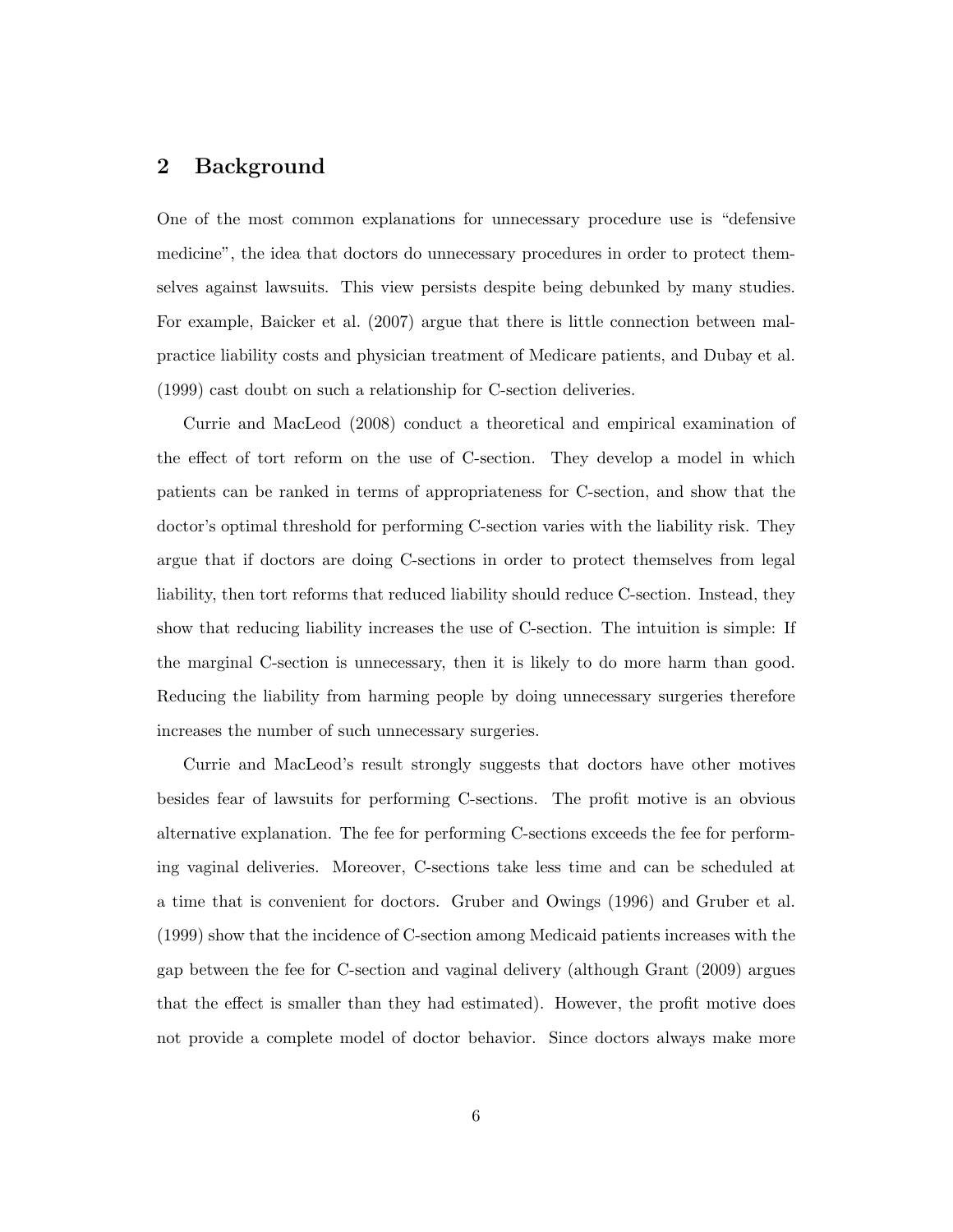money doing C-sections, a simple profit motive would presumably lead to even higher C-section rates than we already observe.

Hence, researchers have also considered other determinants of doctor behavior including the idea of "practice style" which is often proxied by a physician fixed effect in a model of procedure use. The origins of distinct practice styles remains a mystery: Epstein and Nicholson (2009) use data from Florida and find little evidence of convergence in practice styles over time within hospitals. They further find little effect of the physician's residency program. Dranove et al. (2011) use the same data from Florida to examine the evolution of physician practice styles and find strikingly little evidence of changes over time. They conclude that physicians in the same hospital tend to have similar practice styles because of matching, not because they learn from each other.

Chandra and Staiger (2007) develop a model in which providers specialize in either a high intensity or a low intensity procedure. The specific example they consider is medical management (drugs) vs. surgery for heart attack patients. A key element of their model is that specialization makes doctors better at what they do, but also has an opportunity cost: High intensity providers are better at surgery, but worse at medical management, whereas low intensity providers are better at medical management but worse at surgery. One of the main implications of the model is that patients who are good candidates for surgery will benefit from going to high intensity providers, while patients who are bad candidates for surgery will benefit from going to low intensity providers. In this model, the choice of procedure depends only on the technical procedural skill of the physician. Taking our cue from the literature on management effectiveness (Bloom and Van Reenan, 2010) and variations in business productivity (Syverson, 2011, Finkelstein and Syverson, 2013), we build on Chandra-Staiger by exploring the hypothesis that part of the variation in treatment choice is due to variation in decision making skills.

In the Chandra-Staiger world, doctors tend to do what they are good at. We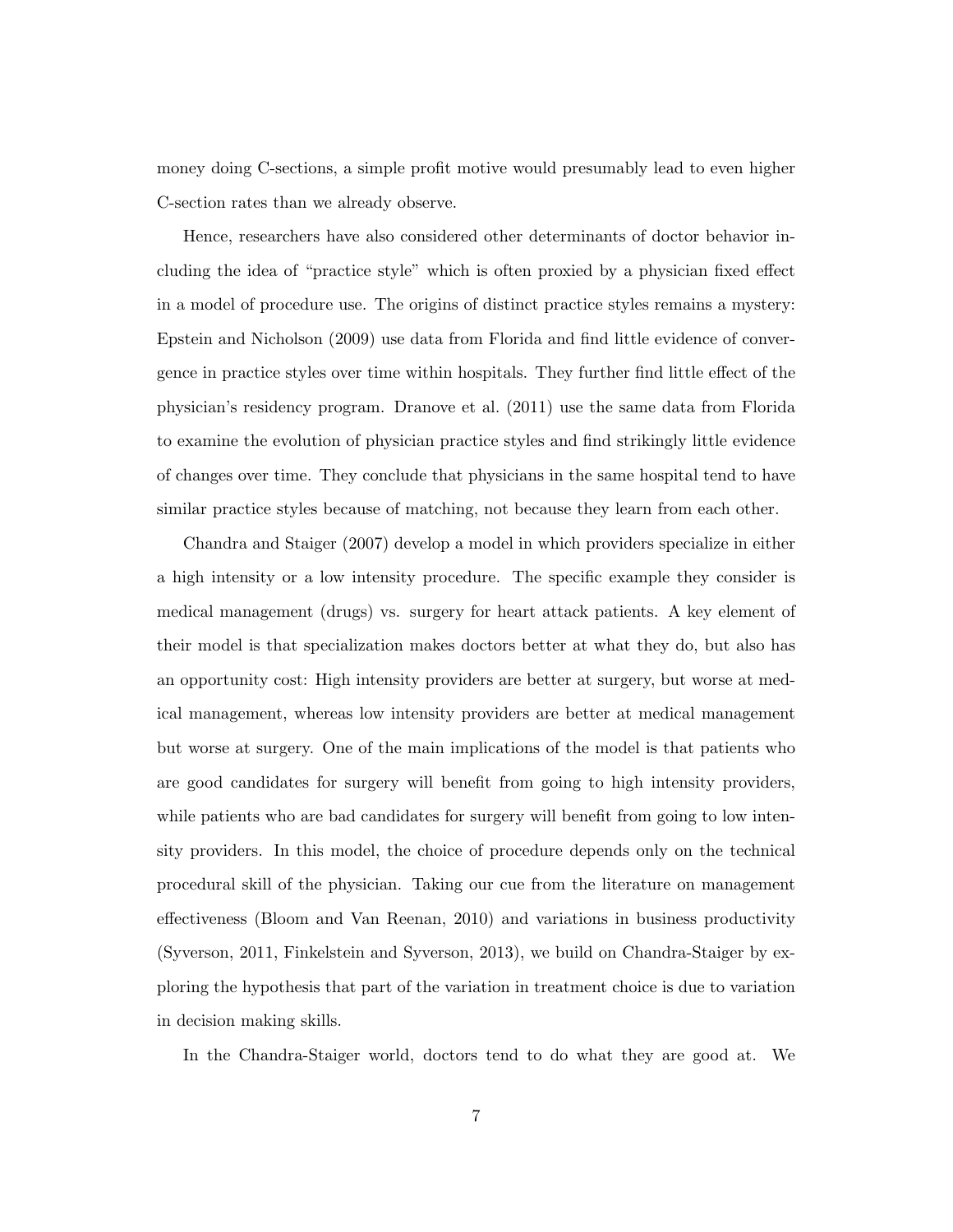show below that considering diagnostic skill as well as procedural skill yields additional implications. For example, in a world with specialization in high intensity and low intensity procedures, improving the diagnostic decision making skills of a high intensity provider can paradoxically lead to worse outcomes for low risk patients because doctors will do less of the high intensity procedures that they are good at, and more of the low intensity procedures that they are bad at. We will show empirically that high risk patients do benefit from going to a provider with excellent procedural skills as Chandra-Staiger predict. However, in contrast to their model, low risk patients do not suffer from going to such a physician. Rather, the low risk patients suffer if they go to a physician with poor diagnostic skills. We also show that our measures of these two dimensions of skill are positively correlated, as one might expect, but that it is possible to distinguish them since the correlation is a modest .259.

Few researchers in economics have considered diagnosis and procedural skill as distinct aspects of medical practice, or attempted to model diagnosis. In a rare exception, Afendulis and Kessler (2007) show that doctors who provide both diagnosis and specialized services are more likely to recommend their own services, which yields overuse, but also some productive efficiencies. We explore the relationship between diagnosis, procedural skill and outcomes more formally below.

## 3 A Model of Diagnostic and Surgical Skill

#### 3.1 Understanding Physician Decision Making

In this section we begin with the standard Roy model of physician decision making to understand physician diagnosis, and then add to this model Bayesian learning.<sup>4</sup> In our data we observe patient characteristics, the procedure chosen, and various measures of medical outcomes. The goal is to understand how variations in physician skill affect

<sup>4</sup>This is the model used in Chandra and Staiger (2007) and Currie and MacLeod (2008).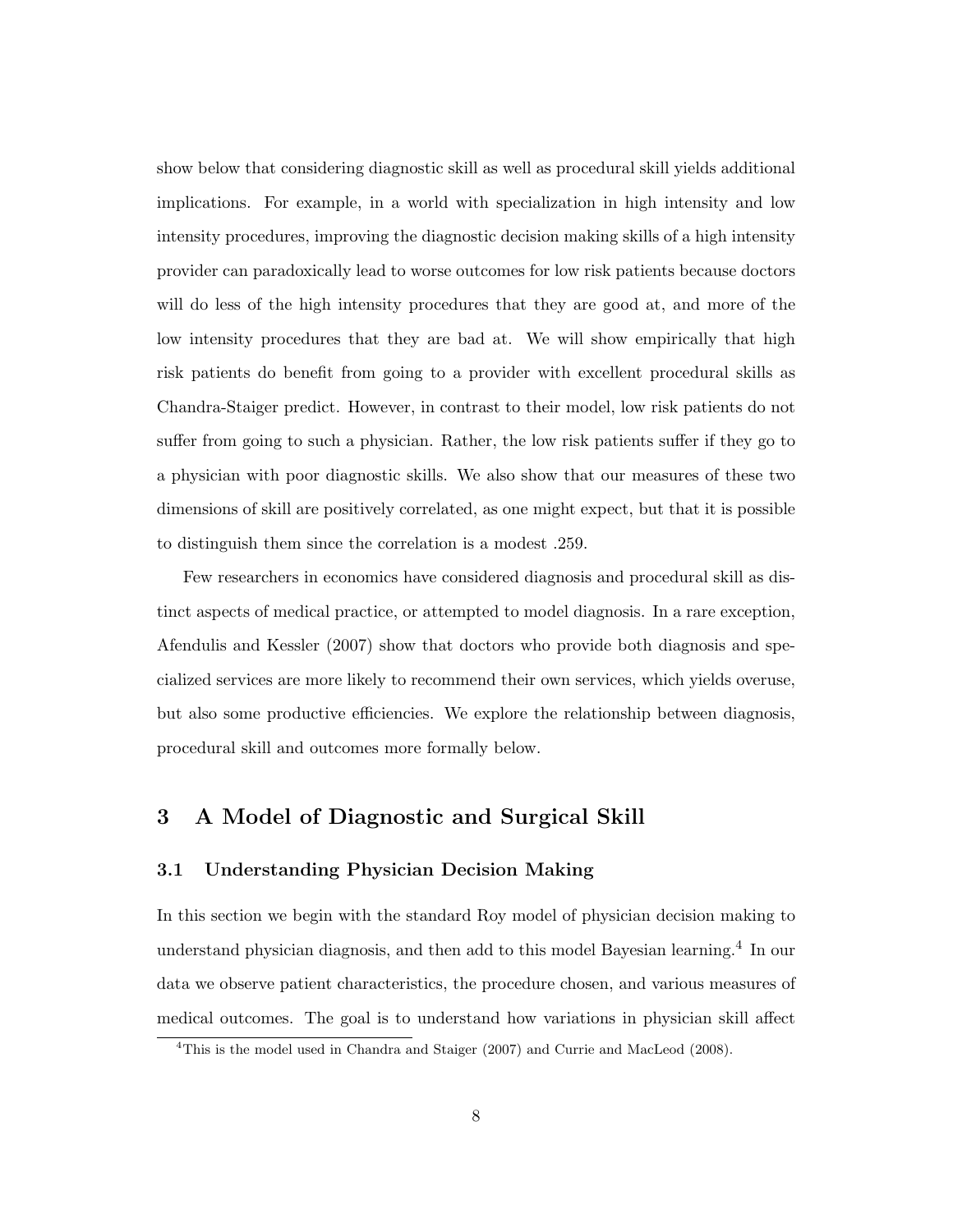procedure use and medical outcomes. In particular we explore how variations in a physician j's ability to process information is likely to impact procedure choice and performance.

#### 3.2 Physician Behavior

Suppose that the physician chooses the best action possible given her information, costs, and patient preferences. The procedure that doctor  $j$  chooses for patient  $i$ , is denoted by  $T_{ij} \in \{N, C\}$ , where N and C represent the non-intensive and intensive procedures, corresponding to natural delivery and a C-section in our data. The model we discuss can be applied to any situation where the physician faces a dichotomous choice. When deciding upon a procedure the physician evaluates the underlying condition of the patient to produce two latent variable  $H_i^N$  and  $H_i^C$  which are the outcomes if procedure N or C are performed. We assume that physicians care both about patient outcomes and about the fees they can charge. In turn, the patient's outcome depends on the underlying condition of the patient, the procedure chosen, and on the physician's skill. Hence, the utility payoff of the physician is:

$$
U_{ij}(T) = (H_i^T)^{\alpha^H} (S_j^T)^{\alpha^S} M_j^T (P^T)^{\alpha^M}, \qquad (1)
$$

where  $S_j^T$  is the skill of physician j at doing procedure T and  $M_j(P^T)$  is the expected pecuniary consequence of this choice as a function of the price paid,  $P<sup>T</sup>$  for procedure T. The elasticities of the interaction terms are given by  $\alpha^k, k = H, S, M$ . Taking logs yields:

$$
u_{ij}(T) = log(U_{ij}(T))
$$
  
=  $\alpha^H log(H_i^T) + \alpha^S log(S_j^T) + \alpha^M log(M_j^T(P^T))$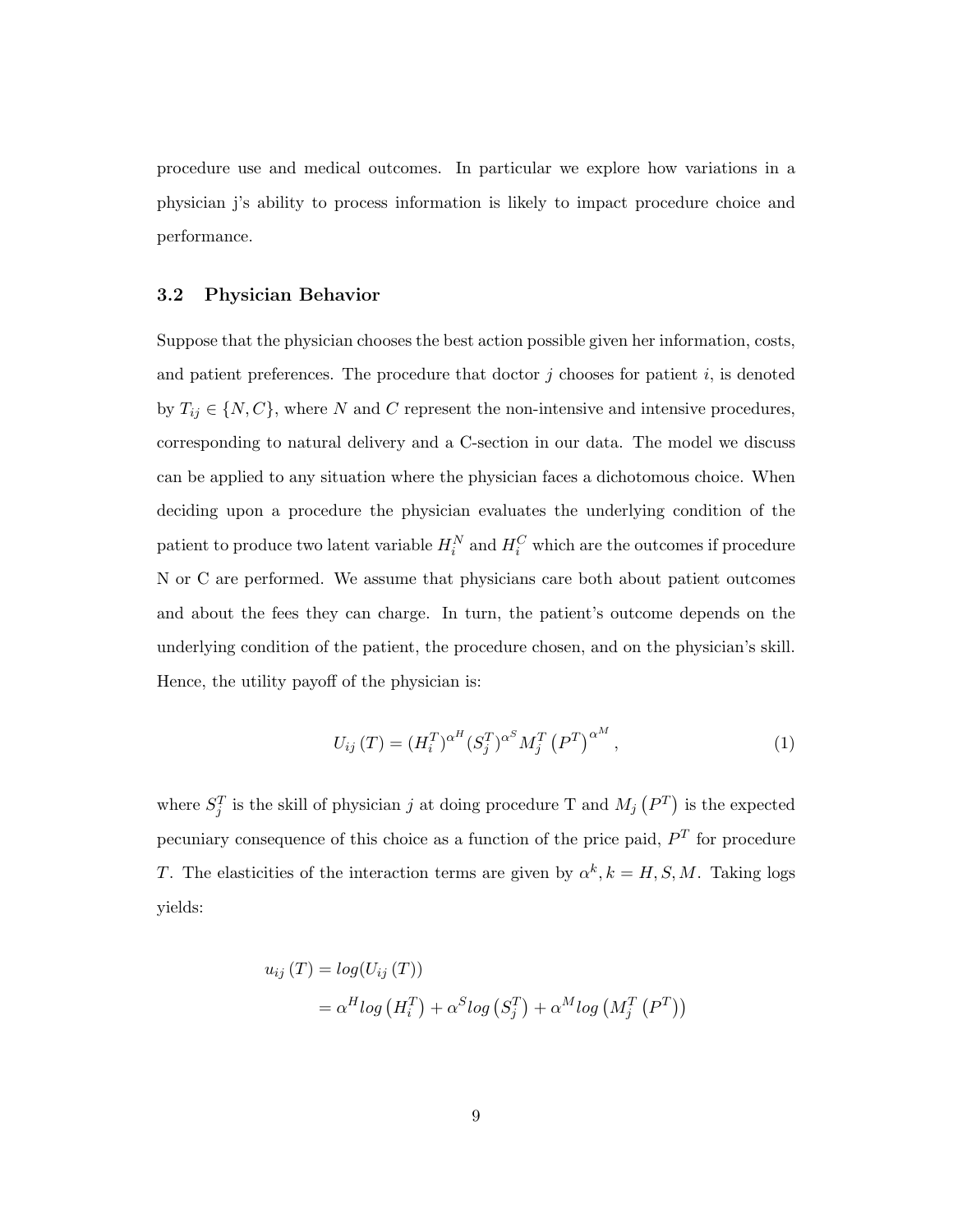Without loss of generality, we can redefine the health outcome, skill, and pecuniary returns by

$$
h_i^T = \alpha^H log (H_i^T),
$$
  
\n
$$
s_j^T = \alpha^S log (S_j^T)
$$
  
\n
$$
m_j^T (P^T) = \alpha^M log (M_j^T (P^T)).
$$

We have rough proxies for price, and suppose that the gain physicians respond to is the difference in price for the two procedures:

$$
m_j\left(\Delta P\right) = m_j^C\left(P^C\right) - m_j^N\left(P^N\right),\,
$$

where  $\Delta P = P^C - P^N$  is the price difference between a procedure C and natural delivery. The function  $m_j(\Delta P)$  is assumed to be strictly increasing in  $\Delta P$ .

The medical benefit of a procedure is given by

$$
MB_{ij}^T = h_i + s_j^T.
$$

And the net medical benefit is given by:

$$
NMB\left(h_i, s_j^C, s_j^N\right) = MB_{ij}^C - MB_{ij}^N\tag{2}
$$

$$
= h_i + s_j^C - s_j^N \tag{3}
$$

where  $h_i = h_i^C - h_i^N$ .

The physician cannot directly observe patient condition  $h_i$ , but rather estimates the condition of the patient with the available information  $I_{ij}$ . We will show presently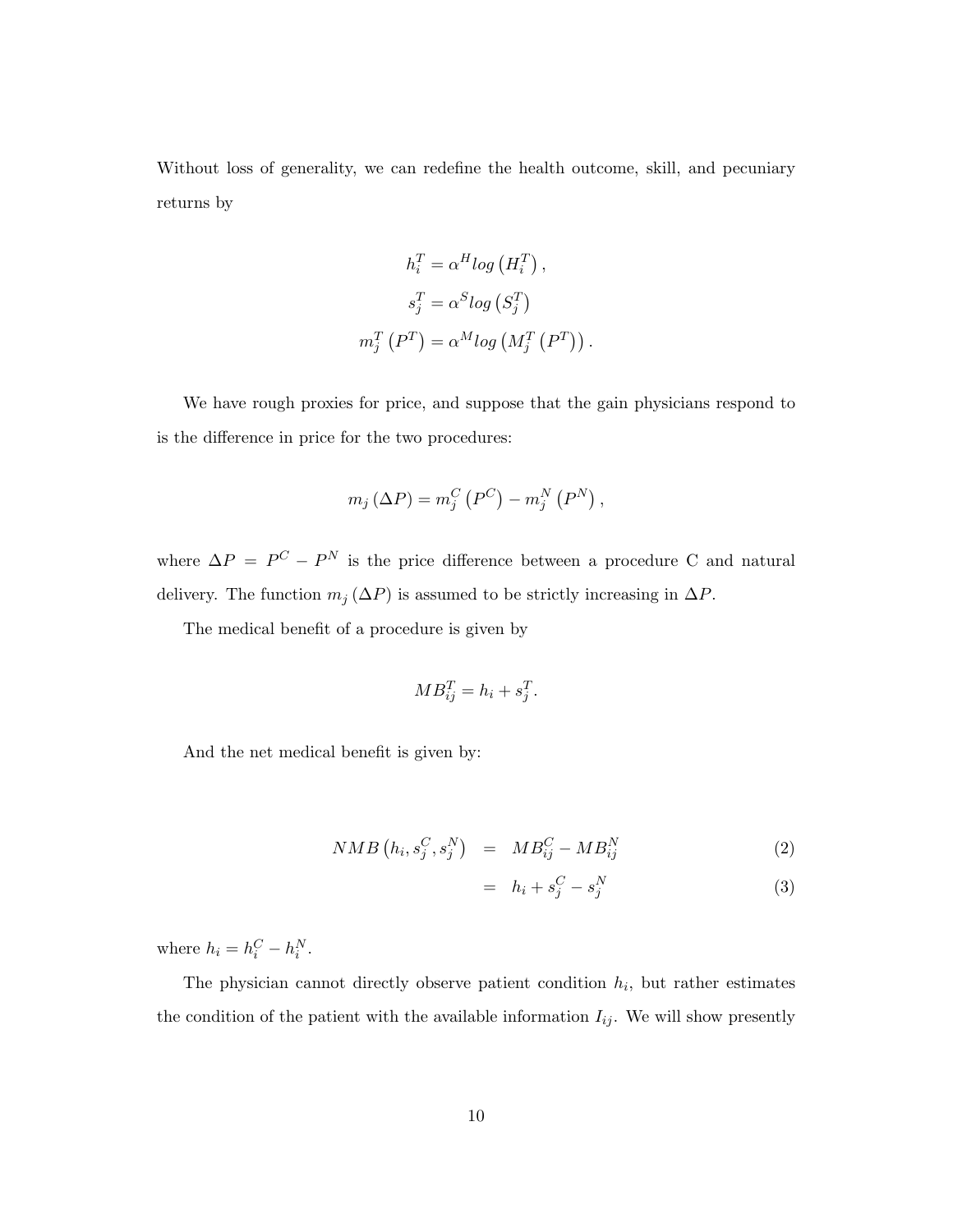that we can write:

$$
E\left\{h_i|I_{ij}\right\} = \bar{h}_{ij} + \epsilon_{ij},
$$

where  $\epsilon_{ij}$  is normally distributed with mean zero and variance  $\sigma_j$ . The physician carries out a C-section if and only if the net medical benefit plus the pecuniary benefit is positive:

$$
E\left\{NMB\left(h_i, s_j^C, s_j^N\right) + m_j\left(\Delta P\right)|I_{ij}\right\} \ge 0. \tag{4}
$$

The probability that patient i has a procedure C with physician j is given by:

$$
\rho_{ij} = F\left(\left(s_j^C - s_j^N + m_j\left(\Delta P\right) - \bar{s}_{ij}\right)/\sigma_{ij}\right). \tag{5}
$$

This expression, combined with our assumptions regarding skill and price implies the following well known result for the Roy model of physician behavior:

Proposition 1. Taking physician information as given, the rate of use of procedure C increases with physician skill doing procedure  $C(s_j^C)$  and with the difference in price between procedure C and procedure N. The use of procedure C falls with an increase in skill doing procedure  $N(s_j^N)$ .

This result is true both on average for the whole population and conditional upon the patient's risk for having procedure C. Next we consider the issue of diagnostic skill.

#### 3.3 Understanding Diagnosis

Diagnosis means the ability to reliably transform observed symptoms into an assessment of patient condition. Accurate diagnosis is essential to appropriate treatment, though treatment will also depend on the costs of treatment, the doctor's skill in performing procedures, and on patient preferences. To the extent that diagnosis affects the course of treatment it can lead to better or worse outcomes. In our data we cannot observe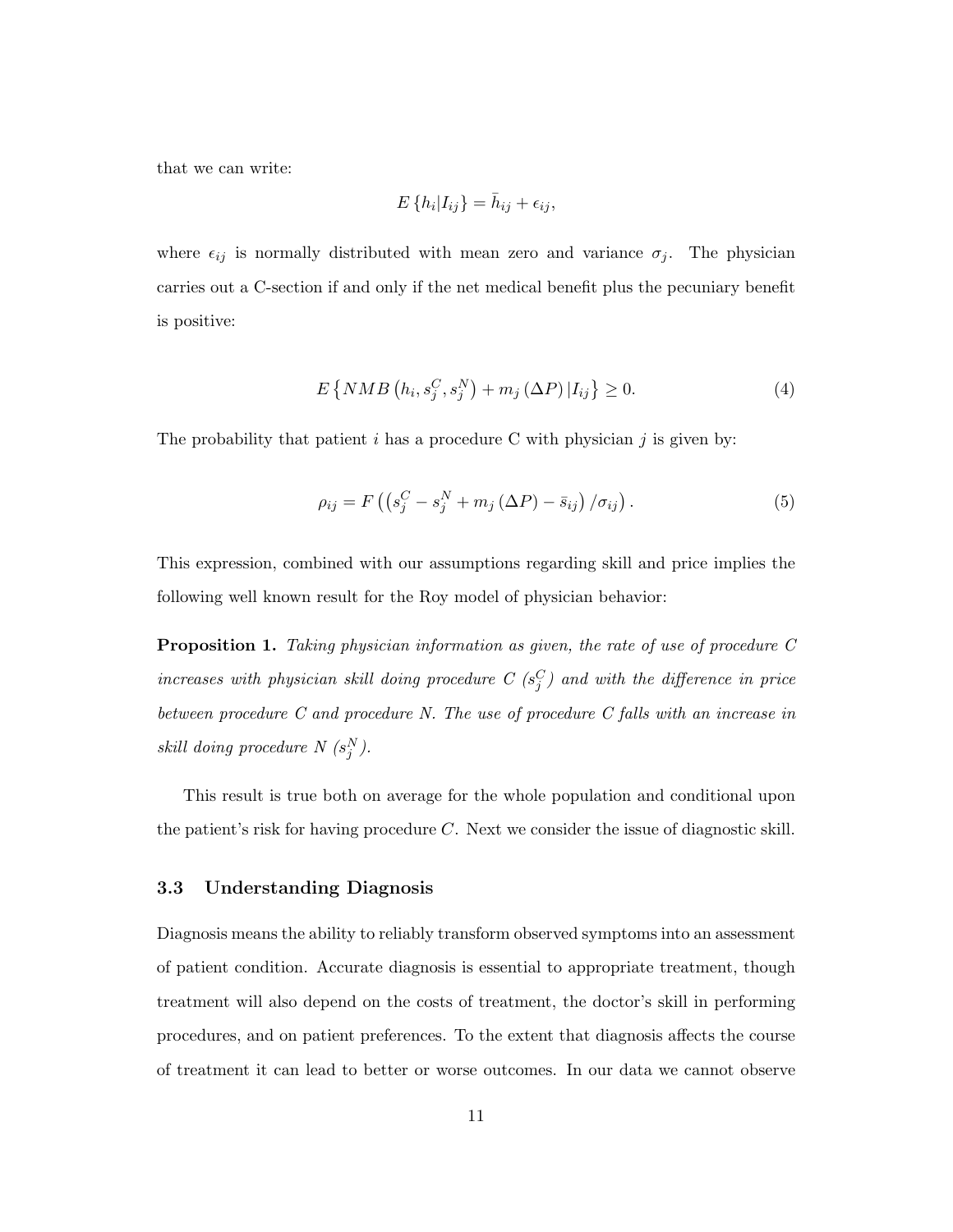all the information that is available to the physician, but we do have a very rich set of observed conditions,  $X_i$ , for patient *i*.

If all doctors learn and evaluate information in the same way, then, with sufficient controls for patient characterstics, conditional upon patient condition  $X_i$  observed decisions should not statistically vary between physicians. We postulate that diagnosis can be viewed as a learning process. By this we mean that when dealing with child birth each physician has a baseline treatment style (as in Epstein and Nicholson (2009)). When the physician observes the patient's condition she learns things that may lead her to change her beliefs regarding the best course of action. We model physician learning as a one step Bayesian updating process. The physician is assumed to have some prior beliefs that correspond to her treatment style. She then observes  $X_i$  which updates her beliefs regarding patient condition, and decides to perform a C-section or not.

In order to compare diagnosis across physicians, we begin by creating a measure of patient appropriateness for procedure  $T_{ij} = C$ . We estimate a discrete choice model:

$$
\rho_i^r = F\left(\beta^r X_i\right),\tag{6}
$$

where F is a logistic distribution, and  $\rho_i^r \in [0,1]$  is the predicted probability of procedure C. Let  $h_i^r = \beta^r X_i \in \Re$  be the corresponding index that varies over the real line. We show that  $\rho_i^r$  is a physician-independent index of the appropriateness of the patient receiving treatment  $T = C$  that does a good job assessing an individual patient's need. This measure is an average over the whole market, hence any individual physician's contribution to  $\rho_i^r$  is very small.

Our goal is to understand both treatment choice, and the impact upon patient welfare. We approach this problem by supposing that there is an underlying state of the patient,  $h_i \in \Re$ , with the interpretation that this is the net medical benefit of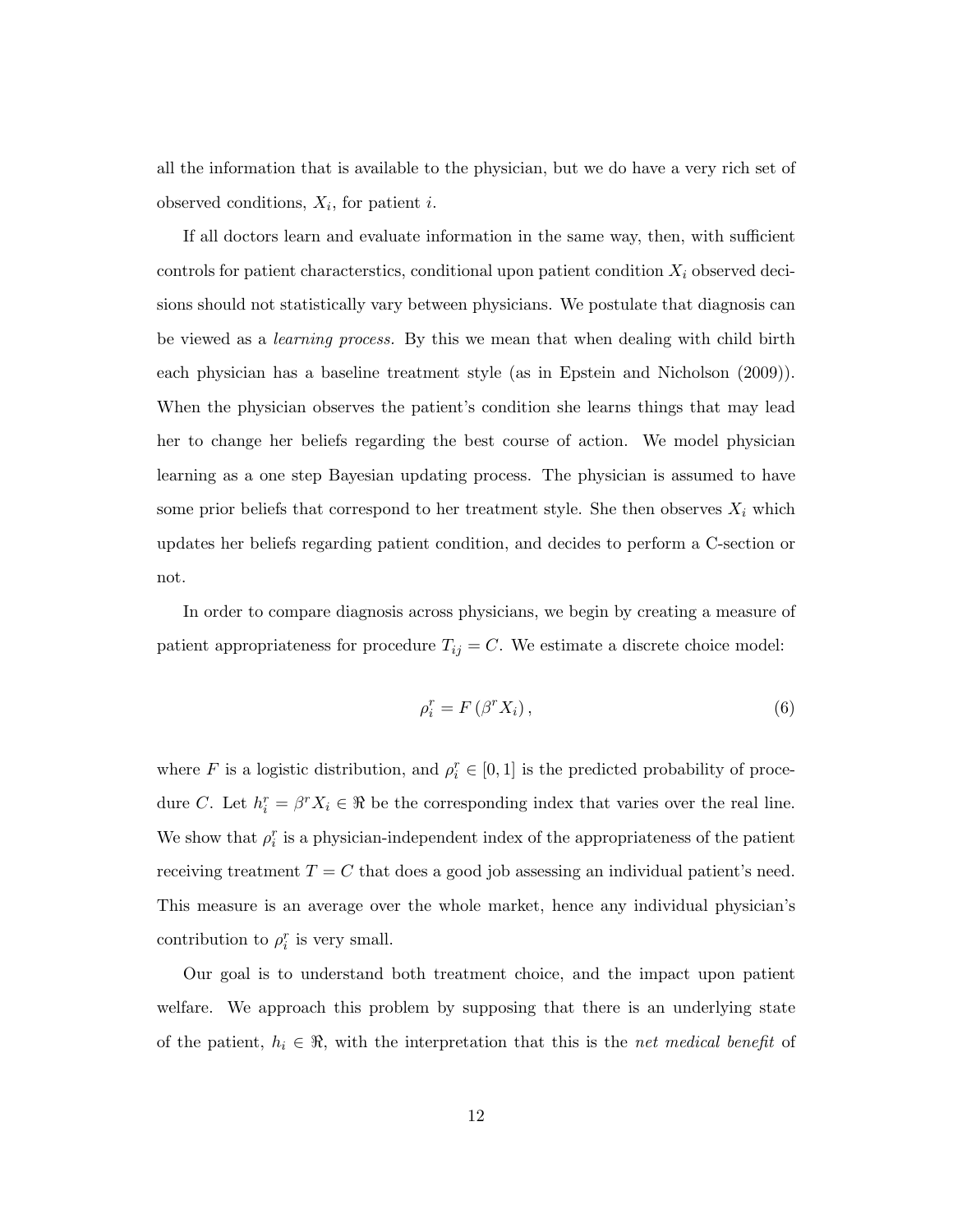doing procedure C, and that C should be carried out whenever the benefit is positive or  $h_i \geq 0$ . Thus, we can interpret  $h_i^r = \beta^r X_i$  as the market's best estimate of the patient's condition, and we will assume that it forms a proxy for the net benefit of procedure C. This index depends only on the patient's medical condition and is independent of physician characteristics and other patient characteristics (such as race and insurance coverage).

We already know that different physicians often make different decisions with the same data regarding a women's condition which may be in part because they differ in the way that they process information.

We formally capture this effect by supposing that  $h_i^r$ , given by equation (6), is an unbiased signal of the net benefit with variance  $\sigma_r^2$ . The physician is assumed to observe:

$$
h_{ij} = h_i^r + \epsilon_{ij}/D_j,\tag{7}
$$

where the variance of  $\epsilon_{ij}$  is a standard normal distribution and  $D_j = \frac{1}{\sigma_i}$  $\frac{1}{\sigma_{ij}}$  is the precision of this signal, and hence a measure of *diagnostic skill*.<sup>5</sup> In terms of equation (1), we are assuming that everyone observes the same  $X_i$  but that doctors use their personal experiences to form  $\beta^r$ . Since we use data for the entire state over 10 years, we are assuming that we have a superior estimate of  $\beta^r$ . The case in which doctors observe additional data that we do not observe is discussed in section 3.4.2 below.

This structure follows from a rational choice framework in which doctor experiences lead them to have prior beliefs regarding the benefit of procedure C for the average patient. Let  $h_j^0$  be the mean and  $\sigma_{ij}^{02}$  be the variance of these beliefs. Let  $D_j^0 = \frac{1}{\sigma^0}$  $\frac{1}{\sigma_j^0}$  be a measure of how strongly a physician holds his or her pre-existing beliefs.

<sup>&</sup>lt;sup>5</sup>Normally the precision is the reciprocal of the variance  $\sigma_{ij}^2$ , but the reciprocal of the standard deviation  $\sigma_{ij}^2$  provides a more convenient measure of diagnostic skill.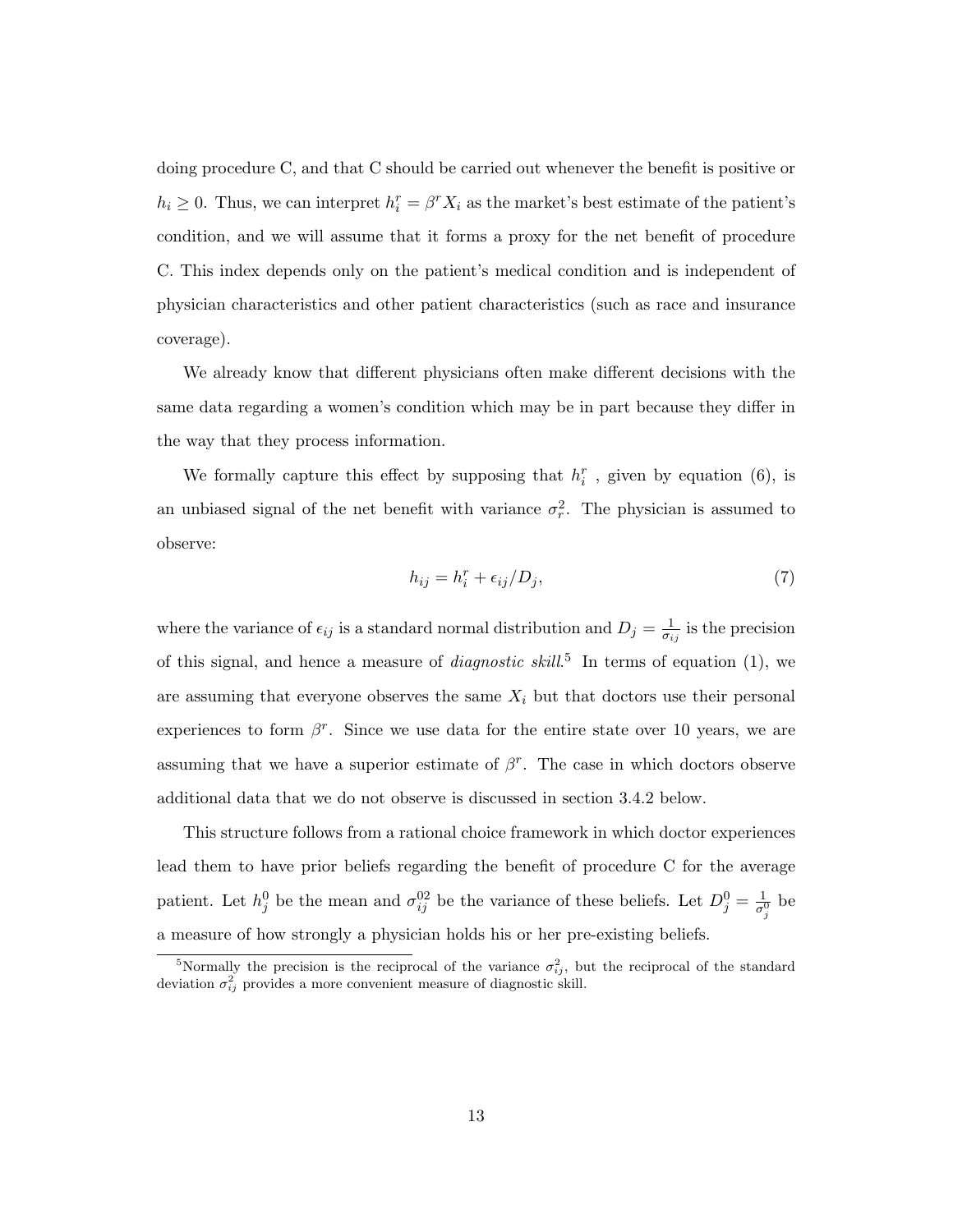From DeGroot (1972) we have the familiar learning rule:

$$
E\left\{h_i|h_{ij},h_j^0\right\} = \pi h_{ji} + (1-\pi)h_j^0
$$
  

$$
= \pi h_i^r + (1-\pi)h_j^0 + \frac{\pi}{D_j}\epsilon_{ij},
$$
 (8)

where  $\pi = \frac{D_j^2}{D_j^2 + (D_j^0)^2}$ .

The point here is that the sensitivity of the updated beliefs to the observed signal is a function of how much information is extracted from  $X_i$ .

This expression allows us to put a bit more structure on the decision function 5. If the physician can observe  $h_i^r$  directly, then  $D_j$  is zero and diagnosis is not an issue. Procedure C is choosen if and only if:

$$
h_i^r \ge s_j^N - s_j^C - m\left(\Delta P\right). \tag{9}
$$

This rule is illustrated in Figure 1a where  $\bar{p}_j = F\left(s_j^N - s_j^C - m\left(\Delta P\right)\right)$ . That is, the doctor determines a threshold patient condition. Only patients with risk above the threshold level receive a C-section. The threshold shifts down (indicating that more Csections will be performed) whenever C-sections become more lucrative or the doctor's skill in performing C-section increases relative to his or her skill performing natural deliveries. Thus increases in prices for C-section and improvements in surgical skill have their greatest impact on the use of C-section among marginal patients.

#### 3.4 Effect of Diagnosis on Decisions and Outcomes

Let us now consider the situation when the doctor doesn't perfectly observe patient appropriateness. Let  $I_{ij}$  denote all the information that a physician has when she decides what procedure to perform on patient  $i$ . Now, instead of observing the patient's condition, the physician has an expectation about that patient's condition given the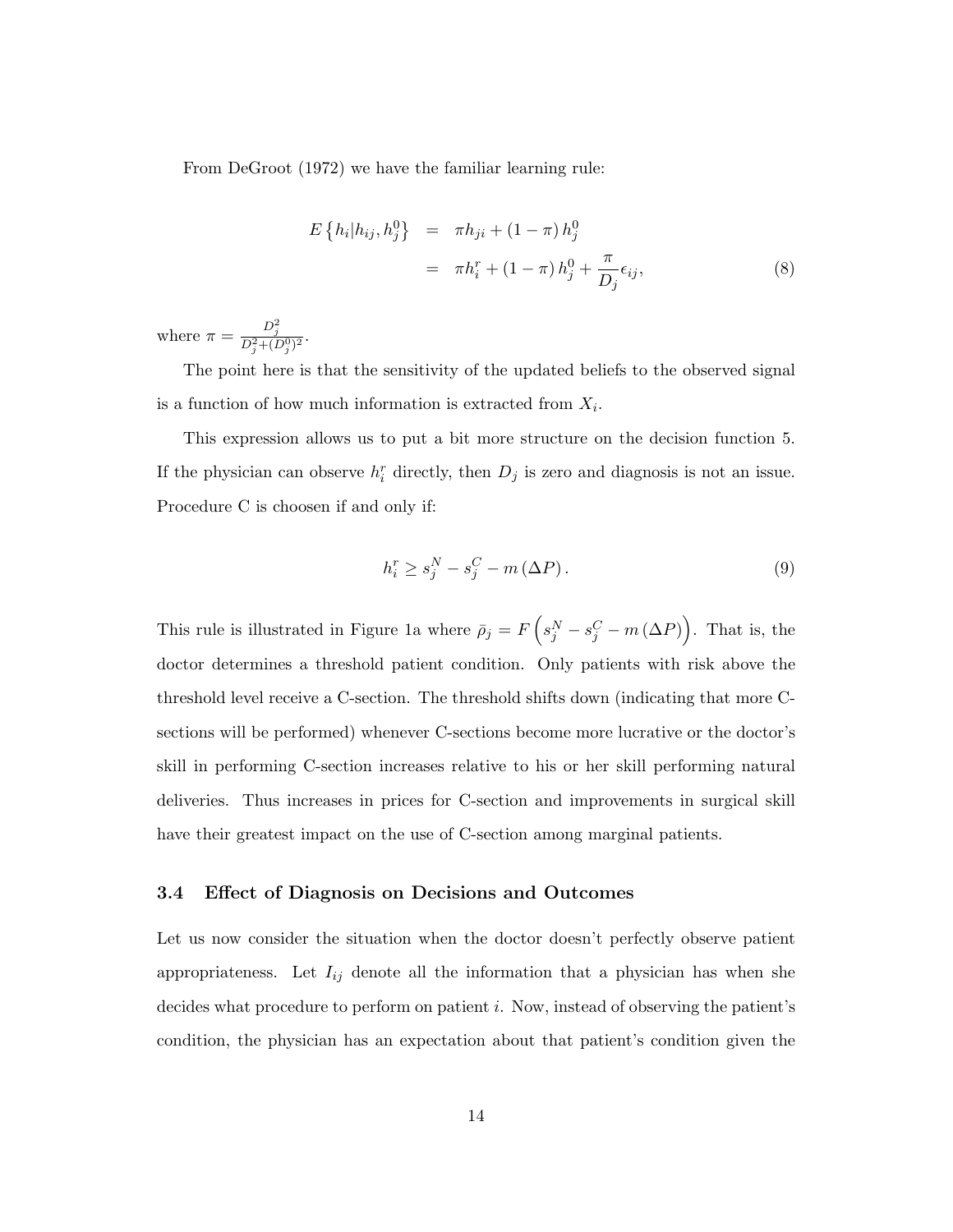information set. A physician will choose to perform C if and only if:

$$
E\{h_i|I_{ij}\} + s_j^C - s_j^N + m_j(\Delta P) \geq 0.
$$
 (10)

Here we are assuming the physician understands her skill and the pecuniary gains from performing procedure C. Thus her information is only used to make an assessment of patient condition, which is given by  $E\{s_i|I_{ij}\}\$ . This expected value is solved using Bayes' rule (8) to get:

$$
\pi h_i^r + (1 - \pi) h_j^0 + s_j^C - s_j^N + m_j \left(\Delta P\right) \ge \frac{\pi}{D_j} \epsilon_{ij}.
$$

If we divide by the weight  $\pi/D_J$  we get the expression:

$$
D_j\left(h_i^r - a_j\right) \geq \epsilon_{ij} \tag{11}
$$

Where, given prices,

$$
a_{j} = -\frac{(1-\pi)h_{j}^{0} + s_{j}^{C} - s_{j}^{N} + m_{j}(\Delta P)}{\pi}
$$
\n(12)

is a physician specific constant. Let the probability that a patient  $i$  with observed condition  $h_i^r$  who is treated by physician j receives procedure C be denoted by  $\rho_{ij}$ . Since the the error term  $\epsilon_{ij}$  is a standard normal distribution from (11) we have:

$$
\rho_{ij} = F\left(D_j\left(h_i^r - a_j\right)\right). \tag{13}
$$

For notational simplicity we write  $\rho_{ij}$  rather than showing explicitly that it depends upon patient and physician characteristics. In subsequent expressions it is understood that  $\rho_{ij}$  can vary with any patient i or physician j characteristic.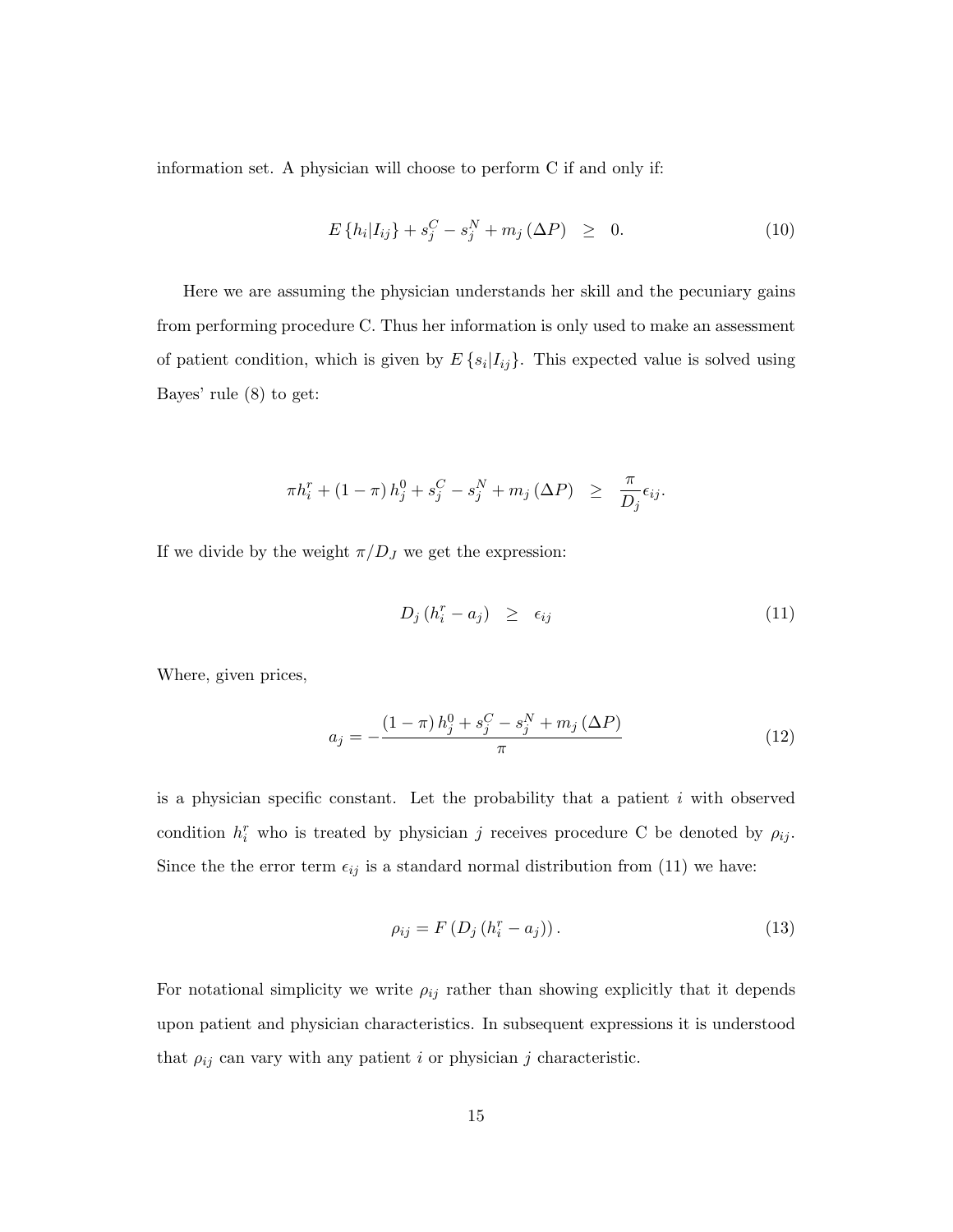Equation 13 formalizes the sense in which our model incorporates two dimensions of doctor's skill rather than one dimension. In the standard Roy model, as used for example by Chandra and Staiger (2007) and Epstein and Nicholson (2009), only the constant term  $a_j$  varies across physicians (or across regions). Here, in addition to this doctor specific constant, there is a slope term,  $D_j$ , which we interpret as a measure of diagnostic skill. One contribution of our work is to explore the implications of allowing  $D_j$  to vary between doctors.

Previous work has shown that an increase in surgical skill leads to higher procedure rates. In our model, an increase in C-section skill leads to more C-sections:

$$
\frac{1}{f(D_j(h_i^r - a_j))} \frac{\partial \rho_{ij}}{\partial s_j^C} = \frac{D_j}{\pi} > 0.
$$
\n(14)

However,the size of this derivative varies with diagnostic skill (and also with practice style which comes in via  $\pi$  which depends on  $D_j^0$ ). Since  $\frac{D_j}{\pi}$  increases with diagnostic skill, utilization increases with skill at a faster rate when there is greater diagnostic skill.

We can also derive the effect of diagnosis upon procedure use holding skill, prices and practice style fixed. Taking the derivative of 13 with respect to diagnostic skill we get:

$$
\frac{1}{f(D_j(h_i^r - a_j))} \frac{\partial \rho_{ij}}{\partial D_j} = h_i^r - b_j,\tag{15}
$$

where  $b_j$  is the intercept term plus it's elasticity with respect to diagnostic skill:

$$
b_j = a_j + D_j \frac{\partial a_j}{\partial D_j}.\tag{16}
$$

The elasticity of the constant term  $a_i$  with respect to diagnosis is:

$$
D_j \frac{\partial a_j}{\partial D_j} = \left\{ \left( (1-\pi)^2 + \pi \right) h_j^0 + s_j^C - s_j^N + m_j \left( \Delta P \right) \right\} \frac{2\left(1-\pi\right)}{\pi}.
$$
 (17)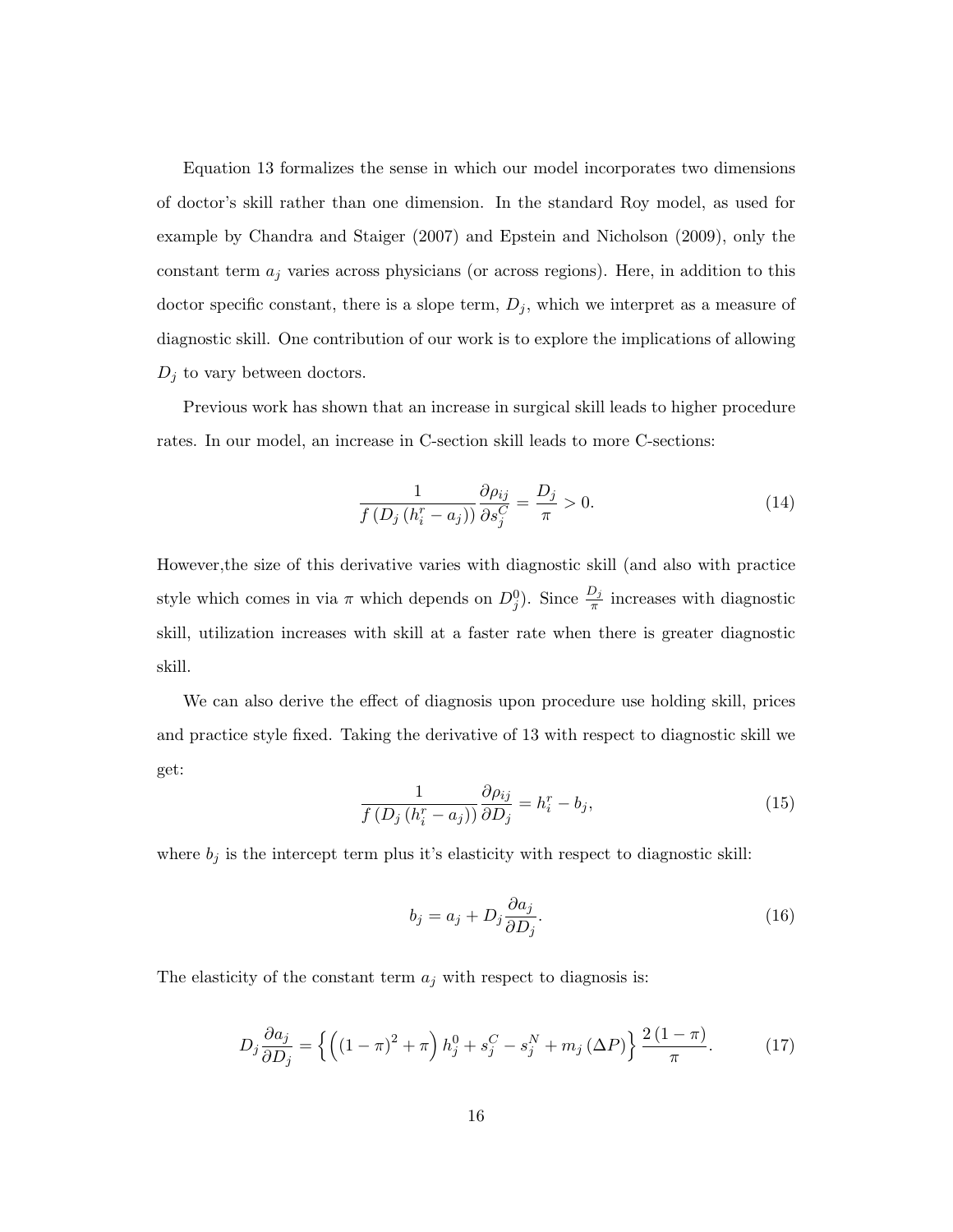This derivative is ambiguous in sign. In general  $1 > \pi > 0$  which means that the derivative is positive if and only if:

$$
h_j^0 \ge -\left(\frac{s_j^C - s_j^N + m_j(\Delta P)}{\left((1 - \pi)^2 + \pi\right)}\right). \tag{18}
$$

However, given that the value of  $b_j$  does not vary with the condition of the patient and  $h_i^r$  can take any real valued expression 15 implies:

Proposition 2. The probability that the physician uses procedure C increases with diagnostic skill if and only if patient condition is above a fixed, physician specific, threshold  $(h_i^r > b_j)$ .

This expression implies that high risk patients will experience an increase in the use of C-section when the physician has better diagnostic skills, and low risk patients will experience decreases in the use of C-section with increases in diagnostic skill.

Propositions 1 and 2 are illustrated in Figures 1b and 1c. In these figures, the probability of C-section rises with patient appropriateness, but it rises more smoothly than in Figure 1a reflecting uncertainty about the actual state of the patient. In Figure 1b an increase in surgical skill or price increases procedure use everywhere (Proposition 1). In contrast, Figure 1c shows that a change in diagnostic skill causes the relationship between C-section and appropriateness to twist and to approach the decision rule given in Figure 1a. These results illustrate that it is possible to disentagle diagnostic skill from surgical skill. An increase in surgical skill should result in an increase in C-sections for all patient types; in contrast, an increase in diagnostic skill increases C-sections for the high risk and reduces them for the low risk.

#### 3.4.1 Outcomes

For high risk patients, the effect of physician characteristics upon the C-section rate is small since most of these patients both need and receive a C-section. Thus, we can use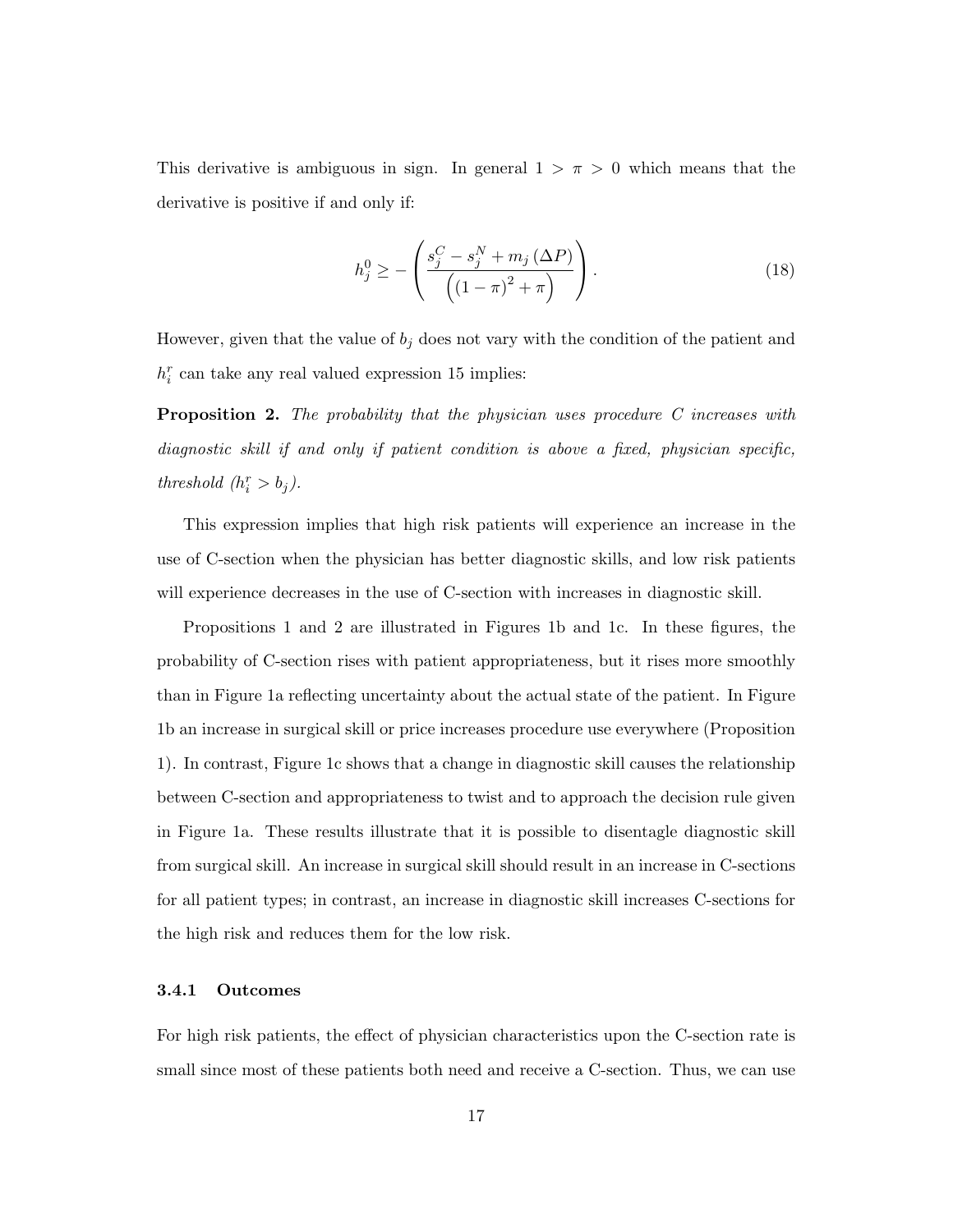variations in medical outcomes among these patients as a proxy for  $s_j^C$ . Similarly we can use outcomes for low risk cases as a proxy for  $s_j^N$  (since most low risk patients have natural deliveries). The use of these proxy measures allows us to examine the effect of procedural skill on the physician's propensity to perform C-sections.

Next, let us consider the effect of diagnostic skill, as given by  $D_j$ , the precision of the measure of the patient's condition. Our analysis is done in terms of the net medical benefit of C-section relative to natural delivery, which we assume is given by:

$$
h_i^r + s_j^C - s_j^N.
$$

The physician observes a signal  $h_{ij}$  and decides on the procedure following rule 11. We can write the net medical benefit as function of observed medical appropriateness for procedure C as:

$$
NMB_j (h_i^r) = \rho_{ij} (h_i^r + s_j^C - s_j^N)
$$
  
-  $(1 - \rho_{ij}) (h_i^r + s_j^C - s_j^N)$   
=  $(2\rho_{ij} - 1) (h_i^r + s_j^C - s_j^N)$  (19)

Hence, the effect of diagnostic skill upon net medical benefit is given by:

$$
\frac{\partial NMP_j}{\partial D_j} = 2 \frac{\partial \rho_{ij}}{\partial D_j} \left( h_i^r + s_j^C - s_j^N \right)
$$

Recall that  $h_i^r$  takes values over the whole real line. When  $h_i^r$  is sufficiently large then  $\frac{\partial \rho_{ij}(h_i^r)}{\partial D_i}$  $\frac{i_j(n_i)}{\partial D_j} > 0$ , and the term  $(h_i^r + s_j^C - s_j^N)$  is positive; hence diagnositic skill has a positive effect upon outcomes. Similarly, when  $h_i^r$  is sufficiently small,  $\frac{\partial \rho_{ij}(h_i^r)}{\partial D_i}$  $\frac{\partial^i \mathbf{y}(\mathbf{u}_i)}{\partial D_j} < 0$ , and the term  $(h_i^r + s_j^C - s_j^N)$  is negative, and hence the total effect is still positive. These results suggest that when patients are either high risk or low risk, improvements in diagnosis will make patients better off. For patients of medium risk, diagnosis interacts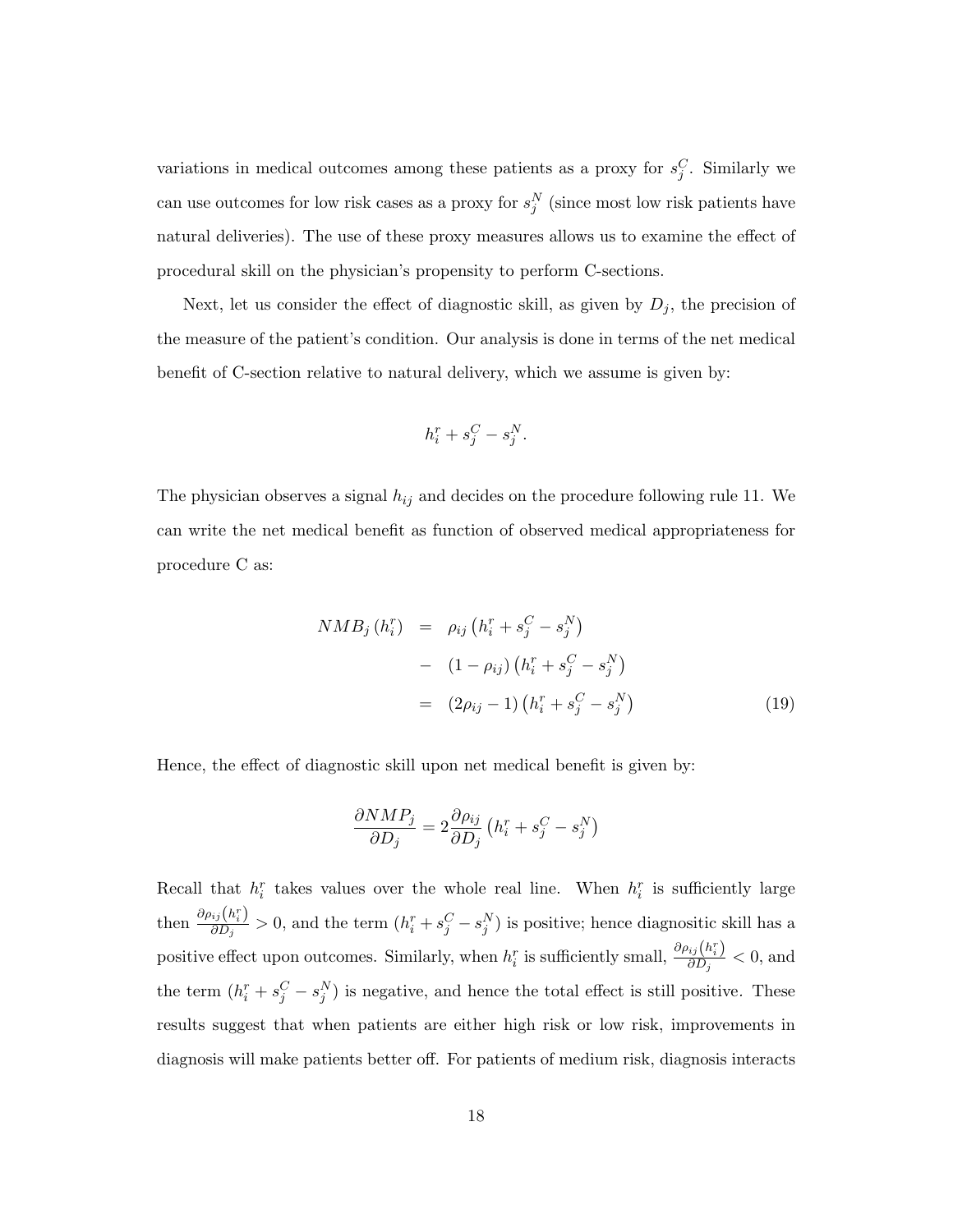with other factors to affect patient outcomes. For example, if a doctor is much better at doing C-sections than natural deliveries, and too many C-sections are being done, then improvements in diagnosis could conceivably make the patient worse off.

The effect of surgical skill on outcomes is given by:

$$
\frac{\partial NMP_j}{\partial s_j^C} = 2 \frac{\partial \rho_{ij}}{\partial s_j^C} \left( h_i^r + s_j^C - s_j^N \right) + (2\rho_{ij} - 1).
$$

Better surgical skill (relative to natural delivery) always increases the number of Csections. For high risk patients,  $h_i^r > max \left\{a_j, s_j^N - s_j^C\right\}$ , so both  $\left(h_i^r + s_j^C - s_j^N\right)$  and  $(2\rho_{ij} - 1)$  are positive. Hence, the effect of skill is positive. We have a negative sign when  $h_i^r < min\left\{a_j, s_j^N - s_j^C\right\}$ , and hence skill has a negative effect on net benefits for the lowest risk patients. Again, there is some indeterminacy about the sign for those at medium risk for whom it is not clear which term predominates.

These effects are illustrated in Figure 2. The figure shows that the marginal benefit from increased diagnostic skill is U-shaped in patient appropriateness for C-section, and that it is positive for patients at both low risk and high risk of C-section. In the middle, the sign of the effect is indeterminant (and it is relatively small). That is, for cases that are marginal medically, it will not do too much harm to make the "wrong" decision. In contrast, the benefit from increased surgical skill (relative to skill at natural deliveries) is increasing in patient appropriateness, and is highest for high risk cases.

**Proposition 3.** The effect of diagnostic skill, surgical skill and price on medical outcomes is summarized in the following table:

|                  |     |        | Appropriateness for Procedure C |
|------------------|-----|--------|---------------------------------|
|                  | Low | Middle | High                            |
| Diagnostic Skill |     |        |                                 |
| Surgical Skill   |     |        |                                 |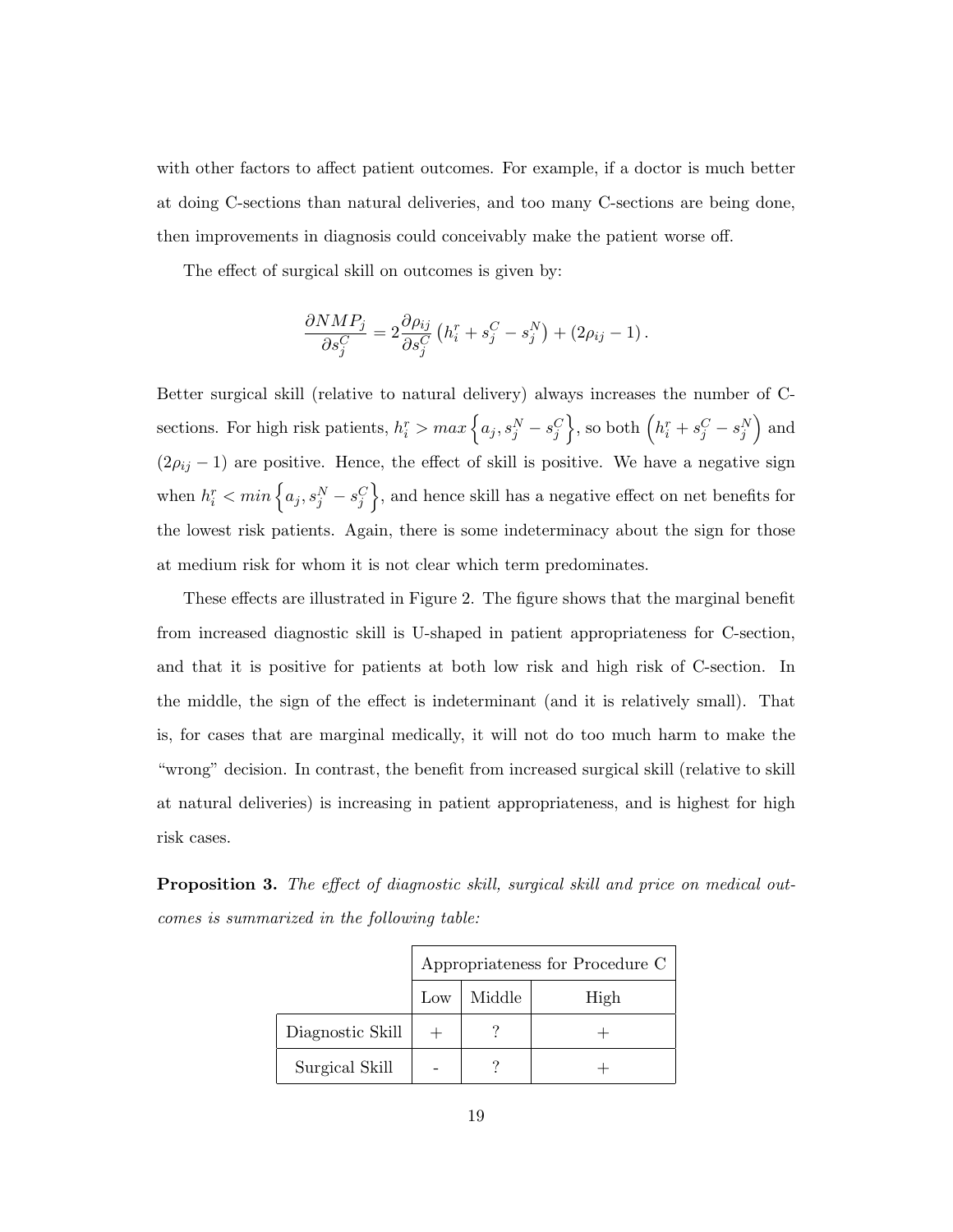In the standard Roy model increases in surgical skill can lead to some mis-match between the patient and proceedure, an effect highlighted by Chandra and Staiger. Here we show that this effect can be offset by an increase in diagnostic skill which increases match quality for most patients. The effect is ambiguous for the marginal cases, but these are also the cases for which both procedures have similar benefits, and hence errors in diagnosis would have a small effect. As a consequence we would expect that on average an increase in diagnostic skill would improve outcomes.

An explicit policy instrument is procedure price. The effect of price is quite straightforword and given by:

$$
\frac{\partial NMP_j}{\partial \Delta P_j} = 2 \frac{\partial \rho_{ij}}{\partial \Delta P_j} \left( h_i^r + s_j^C - s_j^N \right).
$$

An increase in the price of C relative to N always increases the rate of procedure C, hence it improves outcomes if and only if  $h_i^r + s_j^C - s_j^N > 0$ . In other words, for high risk patients an increase in the price of C increases the use and hence makes individuals better off. The converse is true for low risk patients.

#### 3.4.2 Alternative Information Structures

We have assumed that not all doctors interpret patient conditions  $h_i^r$  in the same way. That is, different doctors have different values of  $D_j$ . An alternative assumption is that all doctors interpret  $h_i^r$  in the same way but some doctors observe additional information. In this case, variations in decisions would be due to the additional information that is collected rather than to physicians processing the same information in different ways. In this alternative scenario, a Bayesian decision maker would put less weight upon  $h_i^r$  as she acquired additional information. This in turn would imply that sensitivity to  $h_i^r$  would *decrease* with improvements in a physician's diagnostic skills. Recall that in our model a sensitivity to  $h_i^r$  is captured by the slope term,  $D_j$ .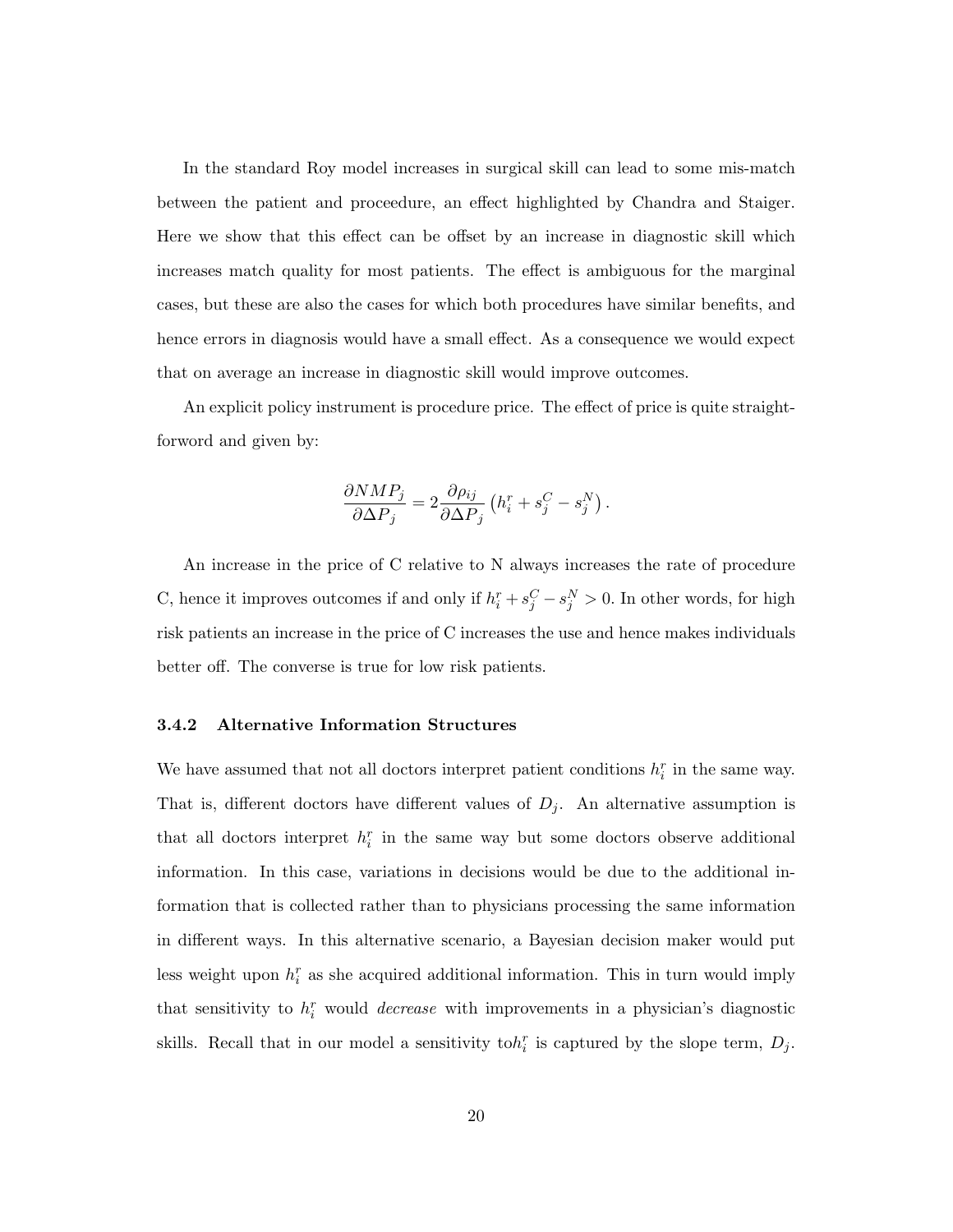Hence, this alternative scenario implies that decreases (rather than increases) in  $D_j$ would improve outcomes, a result that is derived more formally in the appendix. That is, suppose that we judged a woman to be at very low risk of C-section, but the doctor was able to discern private information that indicated a C-section was necessary, or conversely, suppose we judged a woman to be very high risk, but the doctor was able to ascertain that a normal delivery was safe. In these cases, the relationship between our measure of the woman's health status and C-section risk would be flatter for the skilled diagnositican than for a less skilled colleague, and this flatter relationship would be associated with better outcomes.

As we show below, we find exactly the opposite result. That is, a stronger relationship between our measure of patient risk and the doctor's propensity to do a C-section is predictive of better outcomes. This result suggests that many doctors do not use the information contained in our measures of patient condition,  $h_i^r$ , efficiently. Another way to think about this issue is to reflect on the fact that measures of patient risk that we estimate reflect the combined experience of all physicians in New Jersey over a ten year period, whereas any individual doctor has much less experience and hence may be less able to infer the correct level of patient risk from the underlying information about patient condition.

#### 4 Data and Methods

The data for this project come from approximately a million Electronic Birth Certificates, (EBC) spanning 1997 to 2006, from the state of New Jersey. These records have several important features. First, in addition to information about the method of delivery including whether a C-section was planned or not, they include detailed information about the medical condition of the mother which enables us to predict, with a fair degree of accuracy, which mothers are likely to need C-sections. In particular,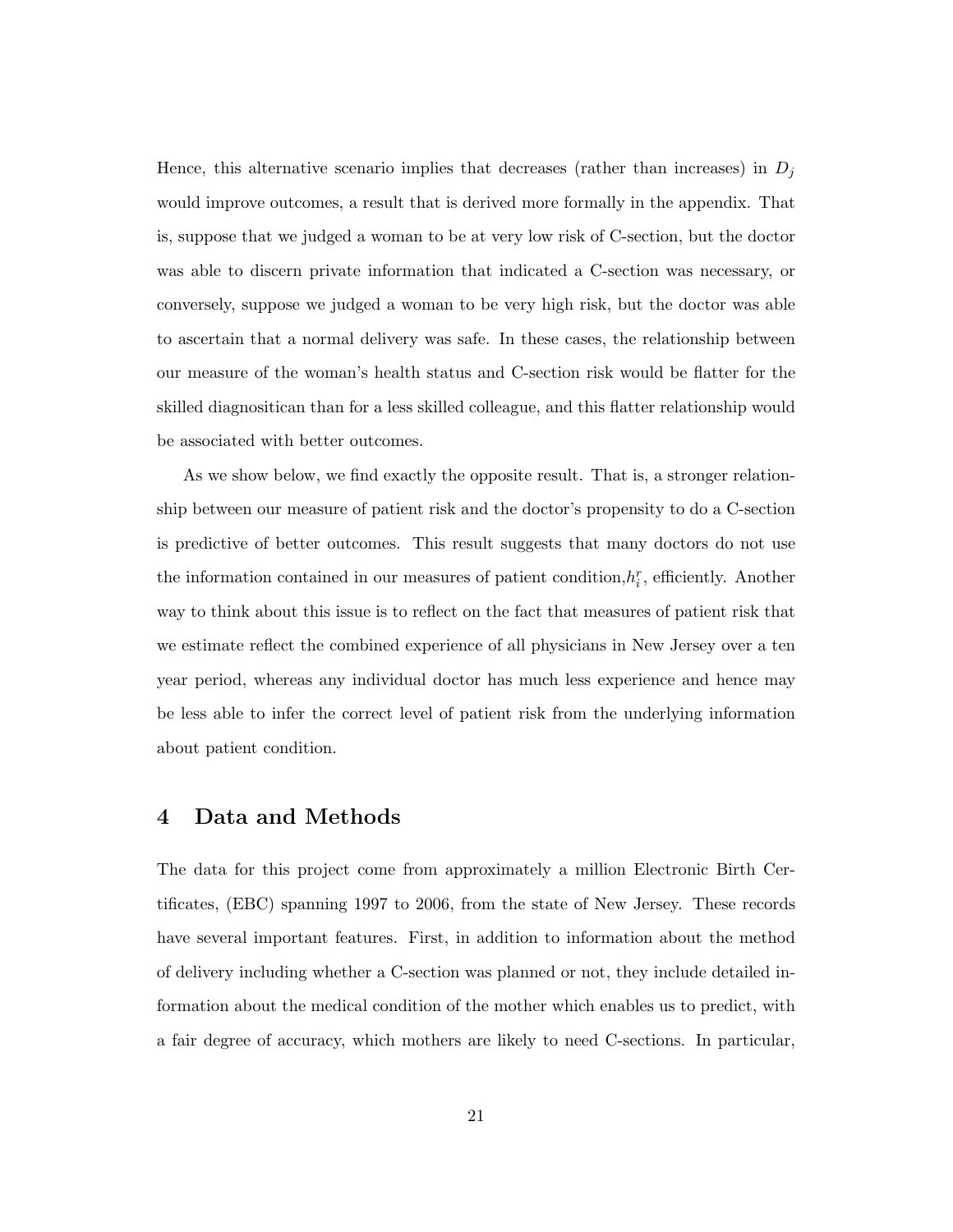we know the mother's age, whether it is a multiple birth, whether the mother had a previous C-section, whether the baby is breech, whether there is a medical emergency such as placenta previa or eclampsia which calls for C-section delivery, and whether the mother had a variety of other risk factors for the pregnancy such as hypertension or diabetes.

Second, the birth records include unusually detailed information about birth outcomes. Birth records usually record information about complications of labor and delivery. Infant deaths are of particular interest, but are thankfully rare. When we look at deaths, we focus on neonatal deaths (deaths in the first 30 days) as these are more likely than later deaths to be caused by events at the delivery. In addition to these measures, the New Jersey data also includes information about late maternal complications such as fever and hemorrhage that occur after the delivery. In most of our analyses we will combine these measures and look at the probability that there was "any bad outcome." Our comprehensive measure of bad outcomes includes late maternal complications, neonatal death, selected complications of labor and delivery (excessive bleeding, fever, seizures) and selected abnormal conditions of the infant (brachoplexis, fracture, meconium, birth injury, neurological damage in full term infant). We did not include neurological damage in preterm infants as this might be a result of prematurity itself rather than events at the time of the birth.

Third, the data has information about the latitude and longitude of each woman's residence, as well as codes for doctors and hospitals. We found, as a practical matter, that very few doctors practiced in more than one hospital in a single year, hence the choice of doctor also defines the choice of hospital. In our analysis, we focus on doctors and exclude midwives since only doctors can perform C-sections.

Finally, the data includes demographic information about the mother such as race, education, marital status, and whether the birth was covered by Medicaid which have been shown to be related both to the probability of C-section and to birth outcomes.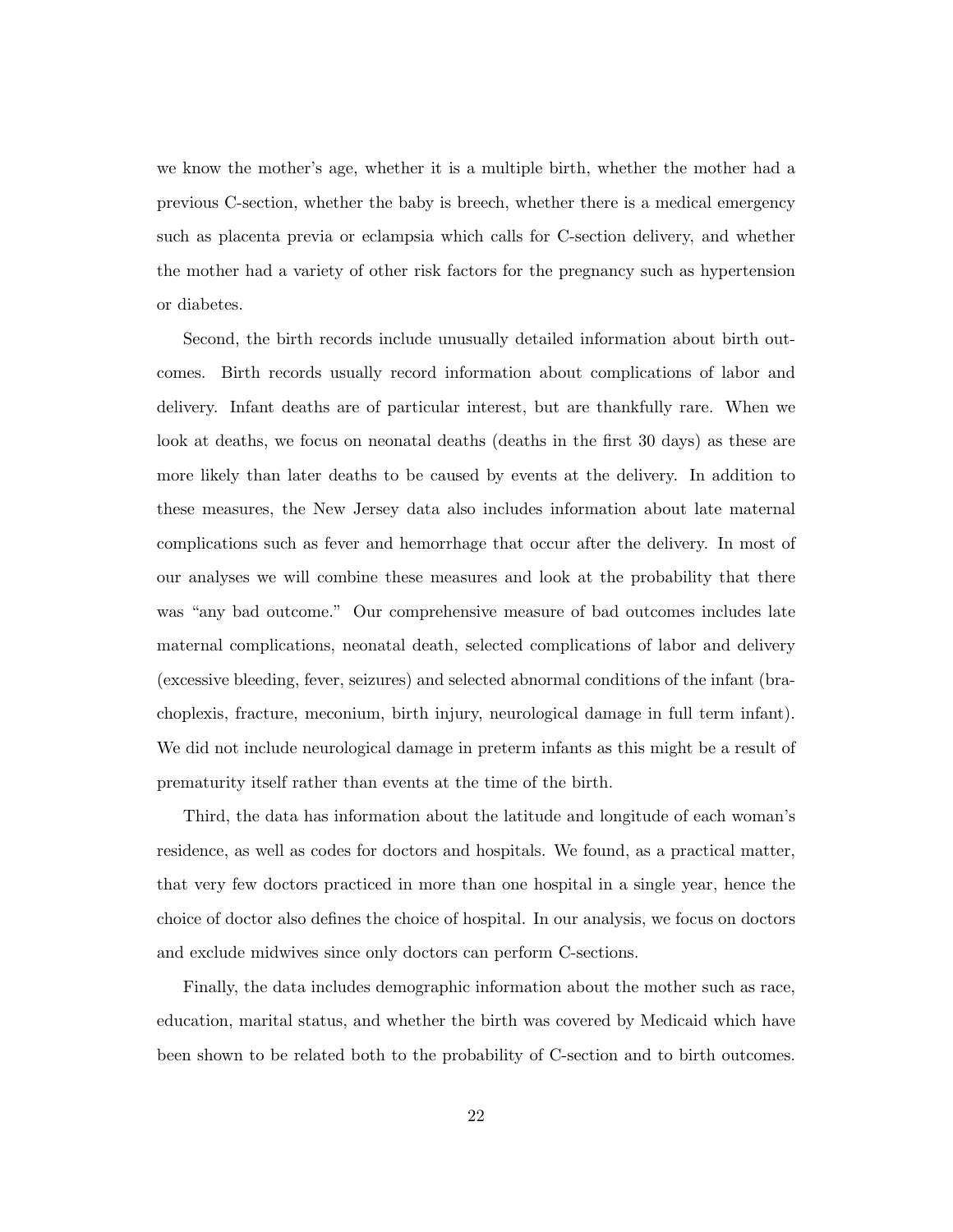The inclusion of these variables may help us to control for variations in demand for C-sections by different demographic groups.

We use these data to construct analogs of the key concepts in our model. We define  $\rho_i^r$  , the mother's risk of C-section, by estimating a logit model of the probability of C-section given all of the purely medical risks recorded in the birth data, as in equation (1). The model we use is shown in column 1 of Table 1. Table 1 shows that the model predicts well, with a pseudo R-squared of almost .32. One issue with this model is that it reflects actual practice, but not necessarily best practice. Since  $\rho_i^r$  is a device for ranking women according to their medical risk, the level is less important than the ordering. We have experimented with several alternative models and found that the correlation between the ranking produced by our model, and the ranking produced by the alternatives is above .95. These alternatives included a model with fewer risk factors, a model that used births from 1997-1999 only, and a model that used only doctors who were below the 25th percentile in terms of the fraction of births with negative outcomes in their practices. Estimates of the latter model are also shown in Table 1. One can see that the estimated coefficients for these "good doctors" are similar to those for all doctors suggesting that there is not a lot of controversy about which women are the best candidates for C-section. Rather, the controversy about C-section can be interpreted as a matter of where the cutoff for C-section should occur.

Figure 3 provides another way of gauging the accuracy of the model's predictions. It shows that those who did not have a C-section generally had values of  $\rho_i^r$  less than .5, while those with C-sections generally had values of  $\rho_i^r$  greater than .5. More particularly, the figure shows that those who had values of  $\rho_i^r$  less than .06 were very unlikely to have C-sections, while those with  $\rho_i^r$  greater than .8 were highly likely to have C-sections. In what follows, we will designate these two groups as the "very low risk" and the "high risk" respectively, and consider those with values of  $\rho_i^r$  between .06 and .2 and between .2 and .8 as "low risk" and "medium risk," respectively. Of the women deemed high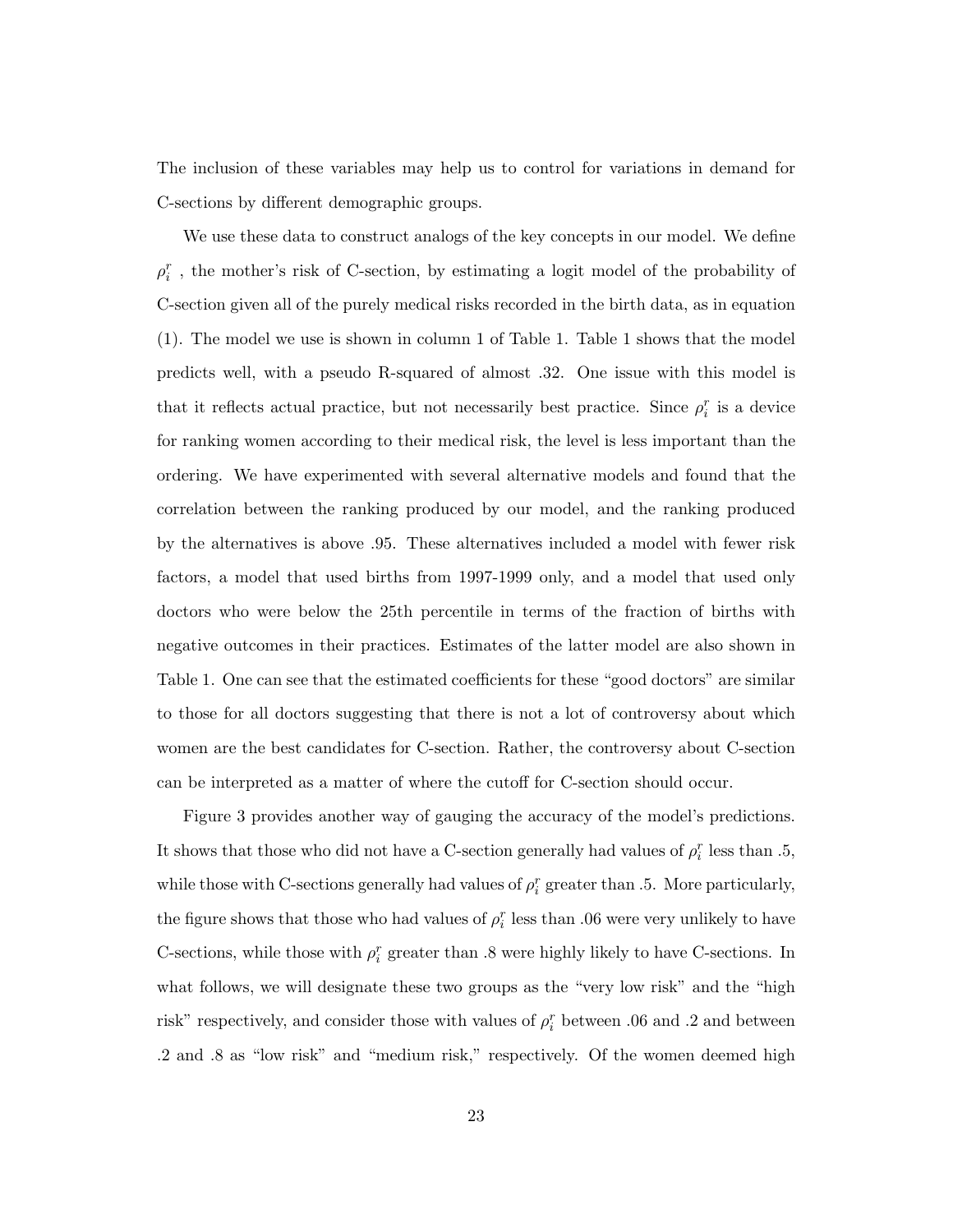risk, 89% received a C-section, while among the women deemed very low risk only 6% received a C-section.

For a given level of medical risk, the probability of C-section increased over our sample period at all but the highest risk levels as shown in Appendix Figure 1. In fact, at the start of our sample period, New Jersey, with a rate of 24%, had a lower C-section rate than several other states, including Arkansas, Louisiana, and Mississippi, while by the end of our sample period, New Jersey had pulled ahead to have the highest Csection rate of any state, at almost 40%. Appendix Figure 2 shows that this increase was not due to a change in the underlying distribution of medical risks. The figure shows only a slight increase in the number of high risk cases, which is attributable to an increase in the number of older mothers, mothers with multiple births, and increasing numbers of women with previous C-sections (itself driven by the increasing C-section rate).

It remains to define measures of diagnostic skill, procedural skill, and prices. In the model, diagnostic skill is captured by the variable  $D_i$ . An empirical analog can be obtained for each doctor by using the estimated  $\beta$ 's from (1) to create the index of maternal condition  $h_i^r$  (this is simply  $\beta^r X_i$ ) and then estimating a regression model for each doctor's propensity to perform C-sections as a function of  $h_i^r$ . The coefficient on  $h_i$ , denoted by  $DiagSkill_j$ , is an indicator of how sensitive the doctor is to this index of observable indicators of patient risk and thus captures diagnostic skill.

We measure procedural skill by first calculating the rate of bad outcomes among very low risk births, and the rate of bad outcomes among high risk births for each doctor, and then taking the difference between them. This measure is a good proxy for skill because, as noted above, the vast majority of high risk women get C-sections and most very low risk women do not. At the same time, because the high risk and very low risk groups are defined only in terms of underlying medical risk factors, the measure is not contaminated by the endogeneity of the actual choice of C-section. This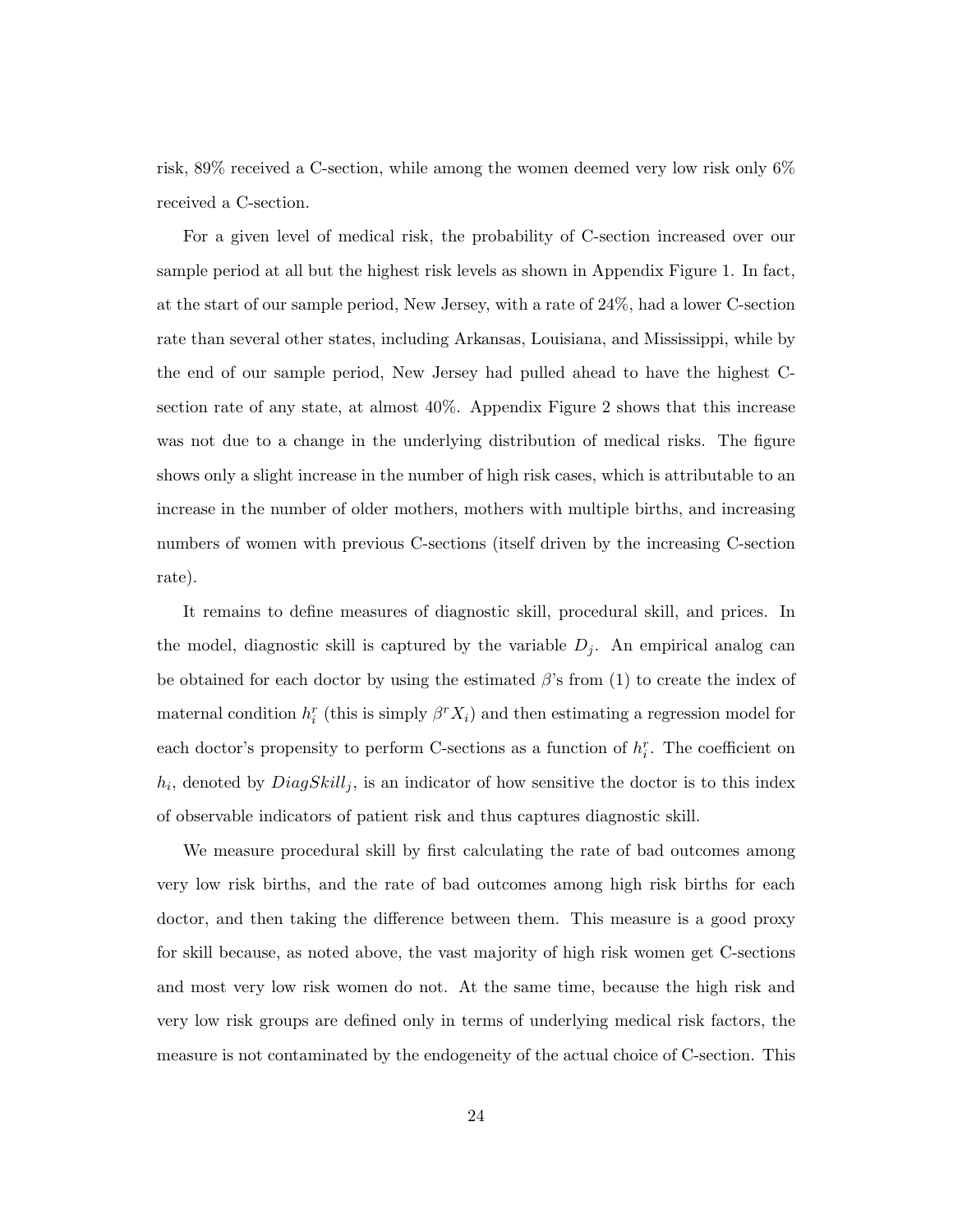measure is less than zero since bad outcomes are less likely for the low risk than the high risk, but we have defined it that way so that it becomes larger as the rate of bad outcomes falls among the high risk (i.e. with greater surgical skill).

For prices, we use data from the Health Care Utilization Project (HCUP). HCUP includes hospital list charges for every discharge. For each hospital and year, we take the mean price of all C-section deliveries that did not involve any other procedures, less the mean price of normal deliveries without other procedures. This differential varied from \$2,250 to \$8,490 real 2006 dollars, with a median of \$4,756.<sup>6</sup>

Having constructed these measures, we estimate models of the following form:

$$
Outcome_{ijt} = f(DiagSkill_j, s_j^C - s_j^N, \Delta P_{jt}, Z_{it}, month, year),
$$
\n(20)

where  $Outcome_{ijt} \in \{0,1\}$ , where 0 is a Natural delivery (or good birth outcome) and 1 is a C-Section (or bad birth outcome), i indexes the patient, j indexes the doctor, and t indexes the year. The vector  $Z_{it}$  includes maternal age (less than 20, 20-24, 25-29, 30-34, 35 and over), education (less than 12, 12, 13-15, 16 or more), marital status, race/ethnicity (African-American, Hispanic), and whether the birth was covered by Medicaid, as well as the child's gender and indicators for birth order. We include month and year effects in order to control for seasonal differences in outcomes and for longer term trends affecting all births in the state (e.g. due to other improvements in medical care). The standard errors are clustered at the level of the physician in order to allow for unobserved correlations across a physician's cases.

Sample means are shown in Table 2. The estimation sample is slightly smaller than in Table 1 because while we used all births to calculate the probability of C-section, in the rest of the paper we exclude births that were not attended by a doctor, as well

<sup>&</sup>lt;sup>6</sup>It is important to note that physician charges are generally separate from hospital charges. In using this measure, we are implicitly assuming that physicians who practice in expensive hospitals charge more.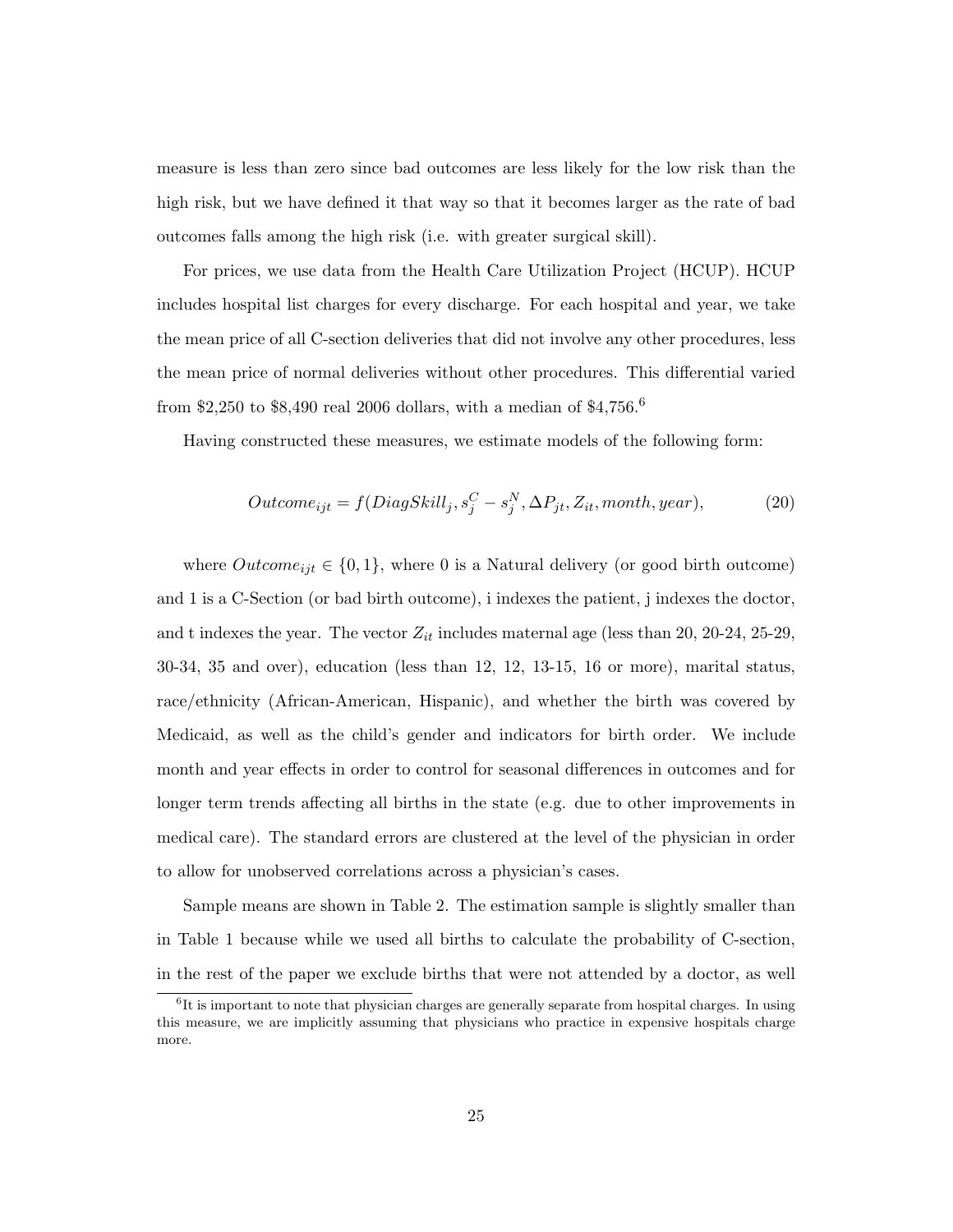as those for whom we cannot calculate our measure of diagnostic skill (because there are too few births per provider).<sup>7</sup> These exclusions leave us with approximately  $1,000$ providers, who together deliver the vast majority of the babies in New Jersey over the sample period. The first panel shows how the outcome variables vary across the four risk groups. As expected, higher risk women have more C-sections, a higher risk of a bad outcome, and higher neonatal death rates compared to lower risk women.

The second panel explores the characteristics of doctors and provides some initial evidence with regard to an important question: The extent to which higher risk patients see doctors with particular characteristics. Table 2 suggests that the doctors who treat low, medium, and high risk patients are remarkably similar in terms of number of deliveries in the sample, diagnostic skill, procedural skill, and price differentials. There is however a clear gradient in the share of high risk patients in the practice, with high risk patients being more likely to see doctors who are relatively more specialized in high risk patients. The lowest risk patients appear to see doctors who are slightly less skilled and who see more patients than average. Perhaps surprisingly, there is little difference in the fraction of a doctor's patients who have had bad outcomes. That is, although high risk women are more likely to have bad outcomes, there is no evidence that they are likely to see doctors who have either high or low fractions of patients with bad outcomes in their practices.

The third panel of the table provides an overview of selected maternal and child characteristics including race and ethnicity, maternal education, marital status, and whether the birth is covered by Medicaid. The table suggests that the lowest risk women are disproportionately minority women who have already had at least one birth, whereas women at high risk for C-section tend to be older, married women.

The main empirical difficulty involved in estimating (20) is that women choose their doctors. If women with high risk pregnancies choose better doctors, then the

<sup>&</sup>lt;sup>7</sup>We also exclude a very small number of doctors who did not have at least one high risk patient and at least one low risk patient.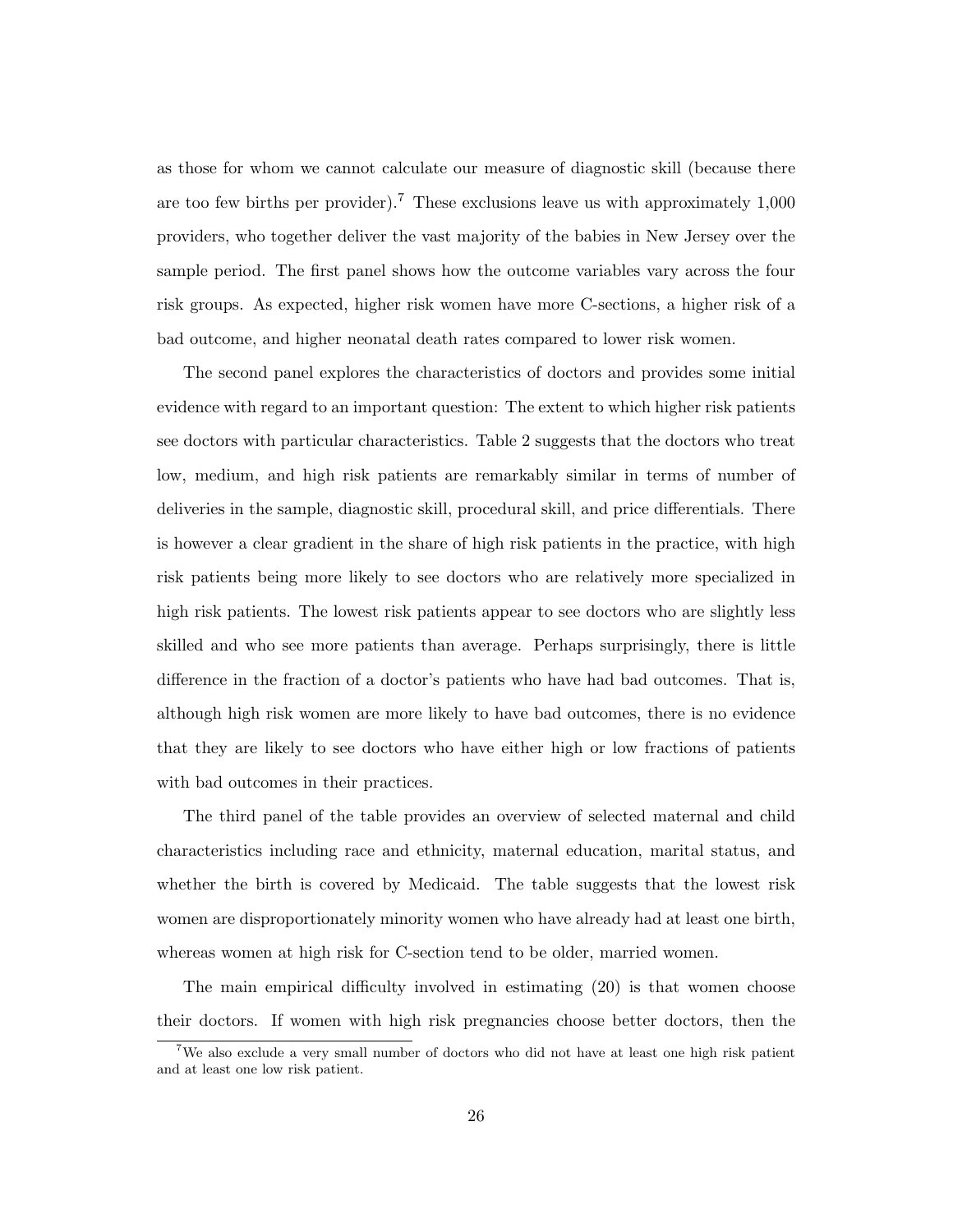estimated effect of doctor skill on birth outcomes will be biased towards zero. Table 2 suggests that there is some evidence of this type of selection, particularly for the lowest risk group. We do not see any evidence that high risk women go to the least skilled doctors, which would lead estimates of (20) to overstate the beneficial effect of skill on birth outcomes. Although there is no perfect solution to the problem of doctor selection, we address it in several ways.

First, we examine correlations between the probability of C-section  $(\rho_i^r)$  and doctor characteristics in Table 3. Table 3 shows that the correlation between a high risk of Csection and our measures of diagnostic skill and procedural skill are quite low (.055 and -.033, respectively). However, there is a correlation of .160 between  $\rho_i^r$  and the share high risk in the practice, suggesting once again that high risk women tend to choose doctors who specialize in high risk cases. Table 3 also shows that there is a positive correlation between diagnostic skill and surgical skill, though it is a modest .259. And there are sizable negative correlations between the rate of bad outcomes in a practice and our two skill measures, which is reassuring: The correlation between the rate of bad outcomes and our measure of diagnostic skill is -.283, while the correlation between bad outcomes and our measure of procedural skill is -.446. This analysis suggests that controlling for the share high risk in the practice is one way to control for an important observable aspect of selection.

The other ways that we address the selection issue are as follows: (1) We estimate our models excluding planned C-sections (C-sections where there was no trial of labor). The logic behind this test is that women who know that they will have a C-section may have a stronger incentive to select a good surgeon; and (2) we estimate models defining provider characteristics at the market level rather than at the doctor level, which will help if markets are less selected than individual doctors within those markets.

Following Kessler and McClellan (1996) our definition of a hospital market is defined with referenct to the hospitals actually selected by women in a particular zip code in a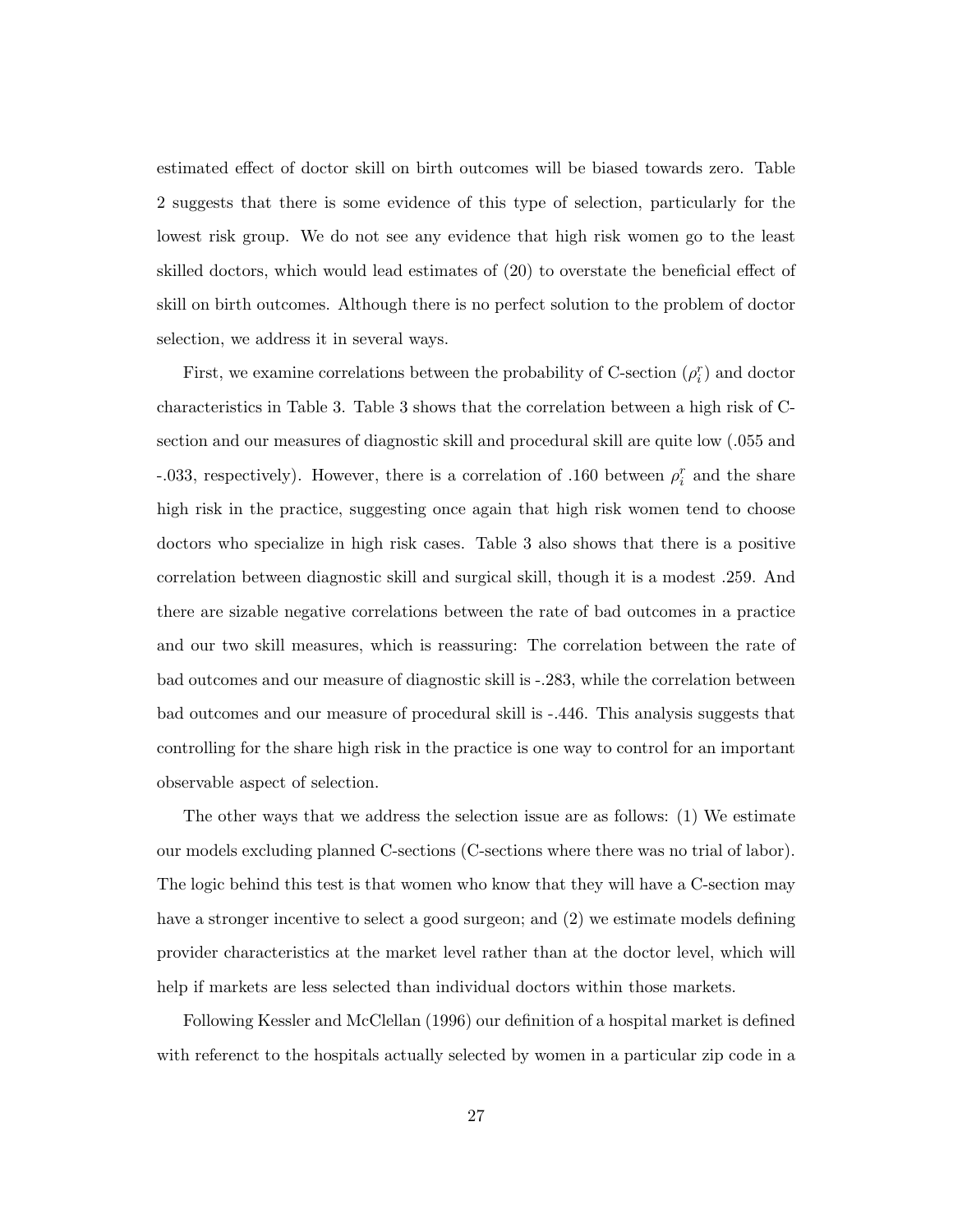particular year. Specifically, we include all hospitals within ten miles of the woman's residence, plus any hospital used by more than three women from her zip code of residence in the birth year.<sup>8</sup> Thus, there is a distinct market, or set of hospital choices, facing each woman at the time of each birth.

Figure 4 shows the distribution of hospitals and illustrates this way of defining markets. The figure shows that most women choose nearby hospitals, but that some women bypass nearby hospitals in favor of hospitals further away. In some cases, these are regional perinatal centers which are better equipped to deal with high risk cases. For example, women from Princeton New Jersey could give birth in the hospital in town, but many travel as far away as Morristown (two counties to the north) to deliver in other hospitals.<sup>9</sup>

Finally, in the appendix we also estimate models using only first births. The idea behind these models is that mothers (and doctors) have much less information about likely outcomes for a first birth than for subsequent births and so may be less selective about physicians.

### 5 Results

Table 4 shows estimates of equation (20), where the dependent variable is whether there was a C-section. Table 4 indicates that diagnostic skill and procedural skill have distinct effects. When providers are relatively good at C-section, all women are more likely to have C-sections. However, better diagnosis significantly reduces the probability of C-section for the two lowest risk groups and increases it for the two other groups with an especially large effect in the highest risk group. A larger price gap between

<sup>&</sup>lt;sup>8</sup>In the crowded northern New Jersey hospital market, we included only hospitals within five miles of the zip code centroid.

<sup>&</sup>lt;sup>9</sup>The figure also illustrates that the common practice of drawing a circle around a location in order to define a market is likely to be seriously misleading: A circle wide enough to include all the hospitals actually chosen would include hospitals that were never chosen, and a circle wide enough to include most hospitals could miss specialty hospitals that were further away and yet within the choice set.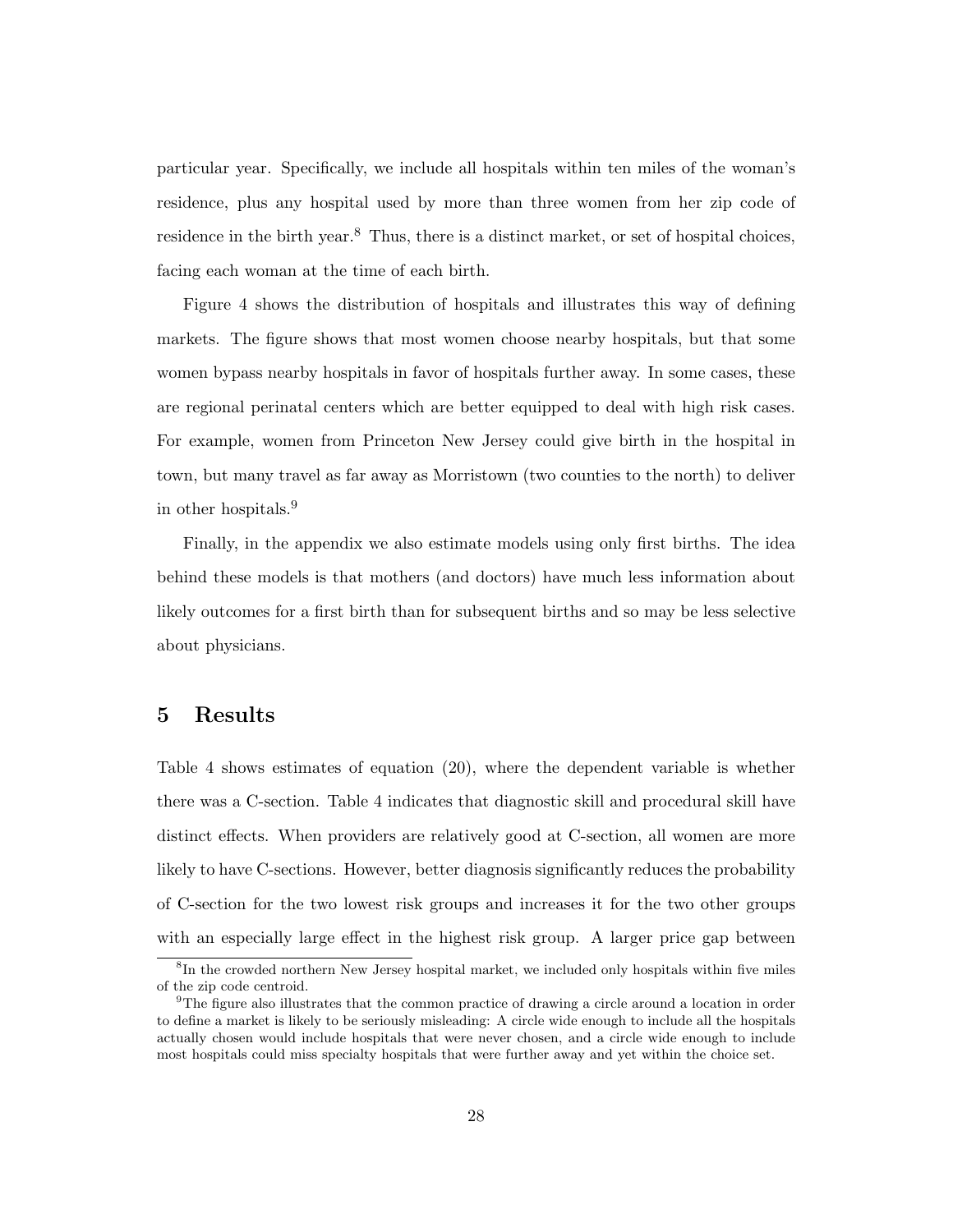C-sections and natural deliveries increases C-sections for low risk women, but has the largest effect for women at medium risk as the model predicts. The intuition is that price is more likely to be determinative when the medical case is close to the margin.

One useful way to think about the magnitudes of these effects is to consider moving a woman from a doctor at the 25th percentile of the relevant measure to a doctor at the 75th percentile and then compute percentage changes using the mean C-section rates from Table 2. Percentage changes calculated in this way are shown in Appendix Table 3. For the index of diagnostic skill, this movement (of .215 units) would reduce C-section rates by 15.8% among the lowest risk, and by 10.7% among the low risk, but would increase them by 3.8% and 4.7% among medium and high risk women respectively. These figures imply a large overall decrease in C-section rates with better diagnosis. Specifically, they imply a net decrease of 35,507 women receiving C-sections, which is about 3.7% of the births in our sample.

For the index of procedural skill, a movement from the 25th to the 75th percentile of the distribution (a movement of .062 units) would increase the probability of Csection by 3.7%, 3.8%, .8% and .5% for very low, low, medium, and high risk women, respectively. Finally, the estimates for prices imply that a one standard deviation increase (about \$2,600) in the gap between prices for C-section and normal delivery would increase C-section rates by 5.4% in the very low risk group, 8.8% among the low risk, and 3.2% among the medium risk, but would have no impact on the high risk, where medical necessity is a much more important determinant of C-sections than price.

Table 4 also shows the coefficients on the measures of personal characteristics that are included in our models. Most of these characteristics have statistically significant effects on the probability of C-section. As a group, they tend to belie the idea that high C-section rates are a response to demand from white, college-educated women. Instead, conditional on medical risk, it appears that African-American and Hispanic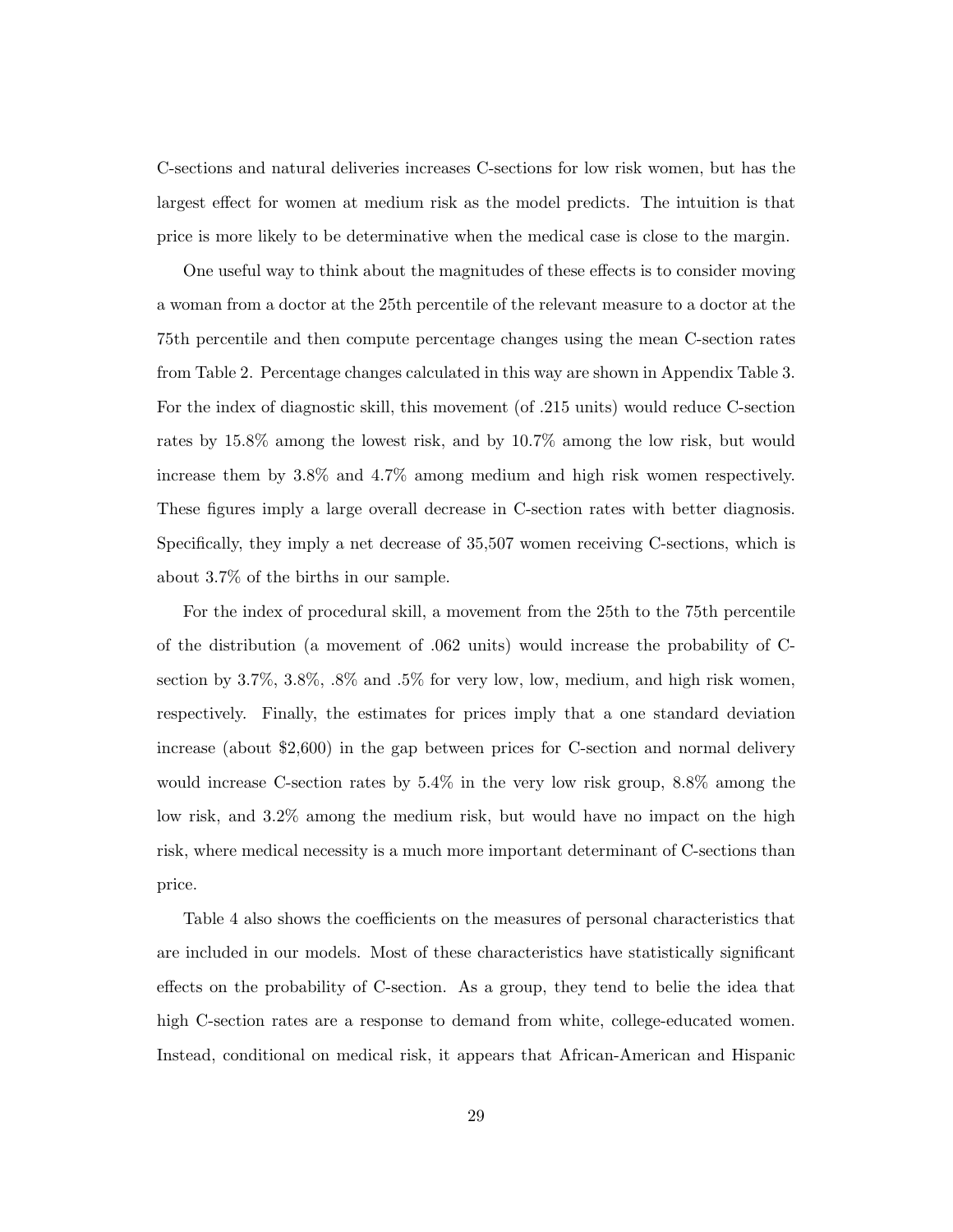women are more likely to have C-sections, as are less educated women. We also see that married women are less to have C-sections while those on Medicaid are more likely.

Table 5 examines birth outcomes. Recall that while the model implies that Csections decrease for the low risk and increase for the high risk, better diagnosis is predicted to improve outcomes for everyone. Table 5 shows that this is in fact the case. An improvement in diagnosis that moved the doctor from the 25th to the 75th percentile of the distribution would reduce the incidence of any bad outcome by 17.0%, 9.9%, 10.6%, and 8.3% among the very low, low, medium, and high risk, respectively. The incidence of neonatal death also declines significantly (though since neonatal deaths are a rare outcome, the implied percentage changes should be taken with a grain of salt). Improvements in surgical skill relative to skill doing normal deliveries is also estimated to improve outcomes: Changing from a provider at the 25th percentile of the procedural skill distribution to one at the 75th percentile would be associated with reductions of 6.5%, 17.7%, 20.4%, and 55.7% in the probability of a bad outcome, suggesting especially large effects of surgical skill for the difficult cases. The corresponding estimates for the effects of improvements in surgical skill on neonatal death are also large and increasing in medical risk. An increase in the price gap of \$2,600 has no statistically significant effect on the probability of any bad outcome (though the point estimate is positive), but is estimated to increase the risk of neonatal death among all but the highest risk group. A price increase is estimated to have no effect on the risk of death among the high risk, which is consistent with the evidence that the choice of procedure is not affected by price in the high risk cases.

#### 5.1 Accounting for Selection

To this point, we have ignored the possible impact of doctor selection on our estimates. As discussed above, if women with difficult cases are more likely to choose skilled doctors, then we will tend to under-estimate the effects of skill on outcomes. High risk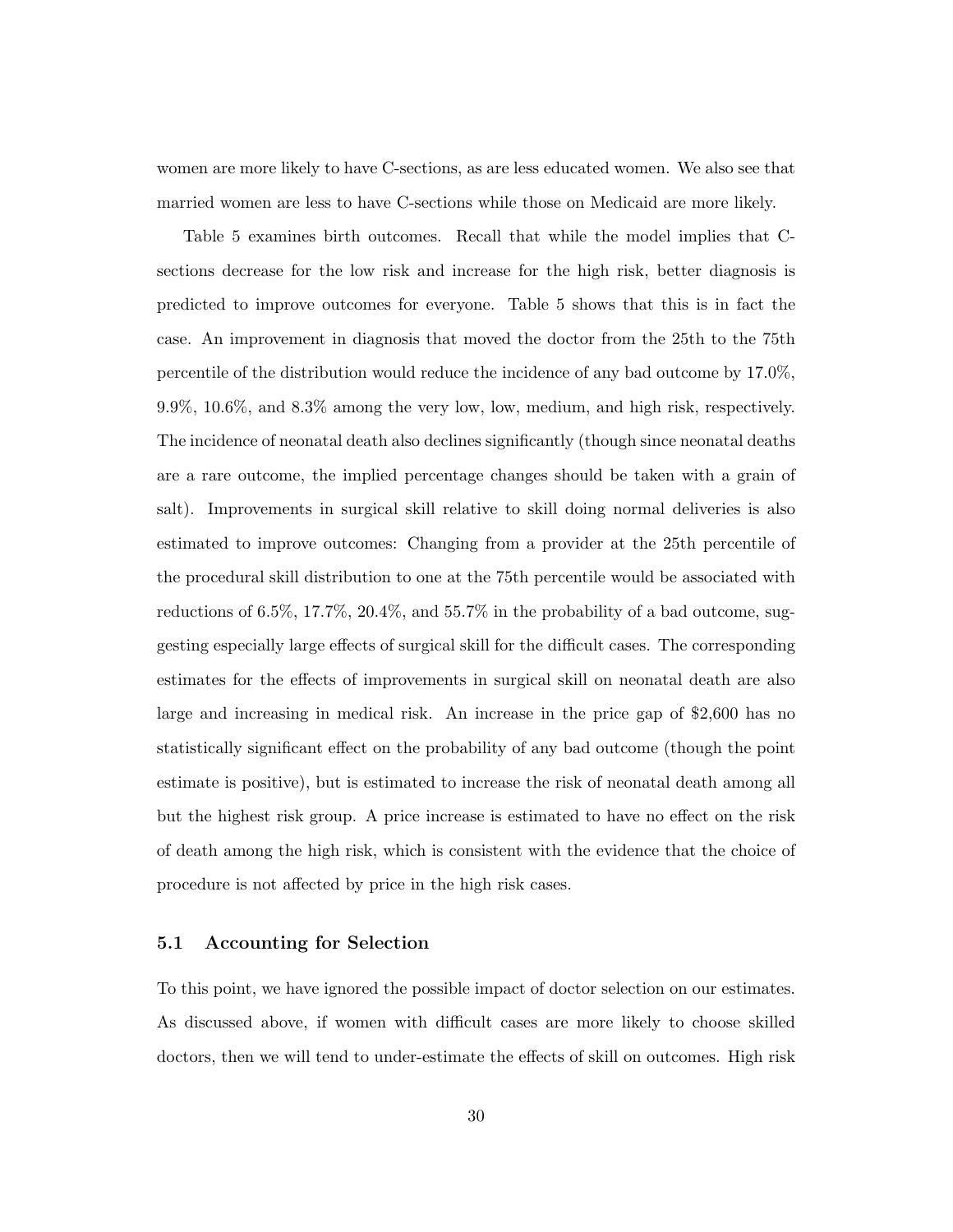women being matched with the least skilled doctors, the opposite type of selection, is a more serious potential problem as it has the potential to generate spurious effects of skill. Fortunately, our analysis of observable characteristics of doctors and patients suggests that any selection that is occuring is of the first type, and therefore that our estimates are likely to understate the effects of doctor skill. While there is no perfect answer to this selection problem, in this section we explore several alternative estimation strategies.

Table 3 suggested that the main observable difference between doctors treating low risk and high risk patients is that the later are more likely to specialize in high risk patients. Accordingly, in Table 6, we add this observable characteristic of doctors to the model. Controlling for the share of high risk patients in the practice has very little effect on the estimated coefficients on the other doctor characteristics. Specialization itself is associated with a higher probability of C-section, especially among the medium risk group, and with a higher probability of bad outcomes. This later result could reflect the selection we are trying to account for: If high risk women are both more likely to have bad outcomes and more likely to see doctors who specialize in high risk patients, then we would expect this effect. The results are quite similar if we break the share high risk in the practice into quartiles and include those rather than the continuous measures.

Table 7 shows the results of a second experiment in which we exclude planned Csections from the sample on the grounds that women planning to have a C-section may be more selective in their choice of physician than those who are not. Comparing the first panel of Table 7 to Table 4 indicates that the estimated effect of diagnosis on the probability of C-section remains statistically significant though the magnitude of the estimates are affected by the exclusion of planned C-sections. Some of the planned C-sections may be the cases where diagnostic criterion that we do not observe dictate a C-section. In all but the highest risk group the effect of diagnostic skill is reduced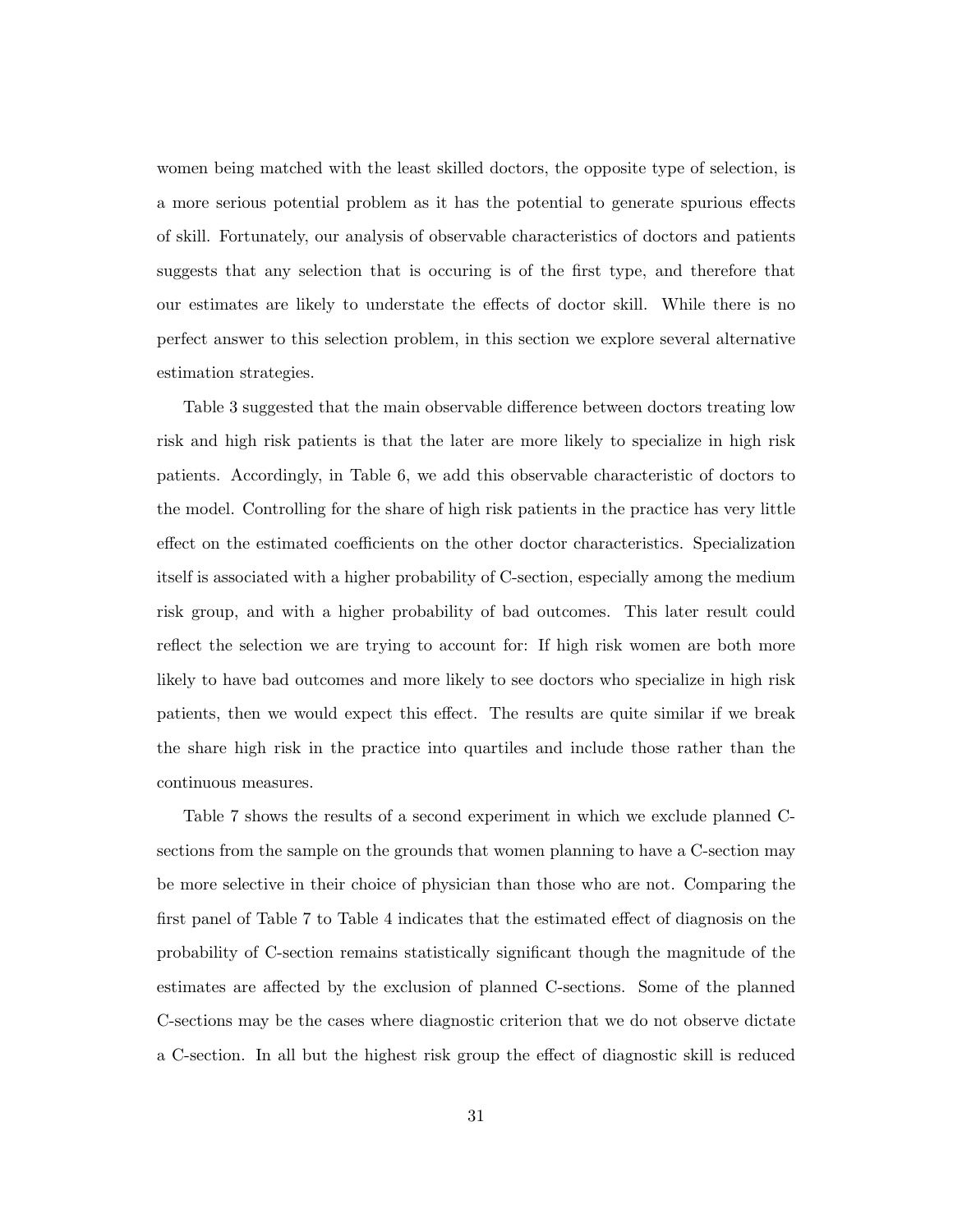by the exclusion of planned C-sections. In the high risk group, the estimated effect of diagnostic skill is much higher when planned C-sections are excluded.

In contrast, the estimated effects of procedural skill on the incidence of C-section are not much affected, and the estimated effect of the price gap is reduced, suggesting that planned C-sections are more sensitive to price than unplanned C-sections. Comparing the remaining panels of Table 7 to Table 5 indicates that excluding planned C-sections has little impact on the estimated effects of diagnostic skill, procedural skill, or price on bad outcomes.

Table 8 shows the results of estimating models where the measures of diagnostic skill, procedural skill, and price are calculated at the market level. As discussed above, a market includes nearby hospitals as well as all of the hospitals in which at least three women from the index woman's zip code delivered in a given year. Since the type of medical services could be correlated with other characteristics of residential location, we include controls for the zip code of residence in these models. Hence, the implicit assumption in these models is that women do not choose their residence on the basis of year-to-year changes in the type of medical services offered in the area. We also cluster the standard errors at the zip code level.

In these market-level models, diagnostic skill is measured using the second proxy discussed in the model section: The difference between the risk adjusted C-section rate for high risk patients and the risk adjusted C-section rate for very low risk patients.<sup>10</sup> In order to compute this measure, we take the mean C-section rate for high risk patients in the market, and the mean C-section rate for very low risk patients in the market and subtract. This measure has a mean of 0.830 in the whole sample and increases when either the C-section rate for high risk patients increases or when the C-section rate for low risk patients falls.

The measure of the procedural skill differential is defined analogously to the way it

 $10$ Appendix Table 2 shows models similar to Tables 4 and 5 except that they use this diagnosis measure for physicians. The results are quite similar to those discussed above.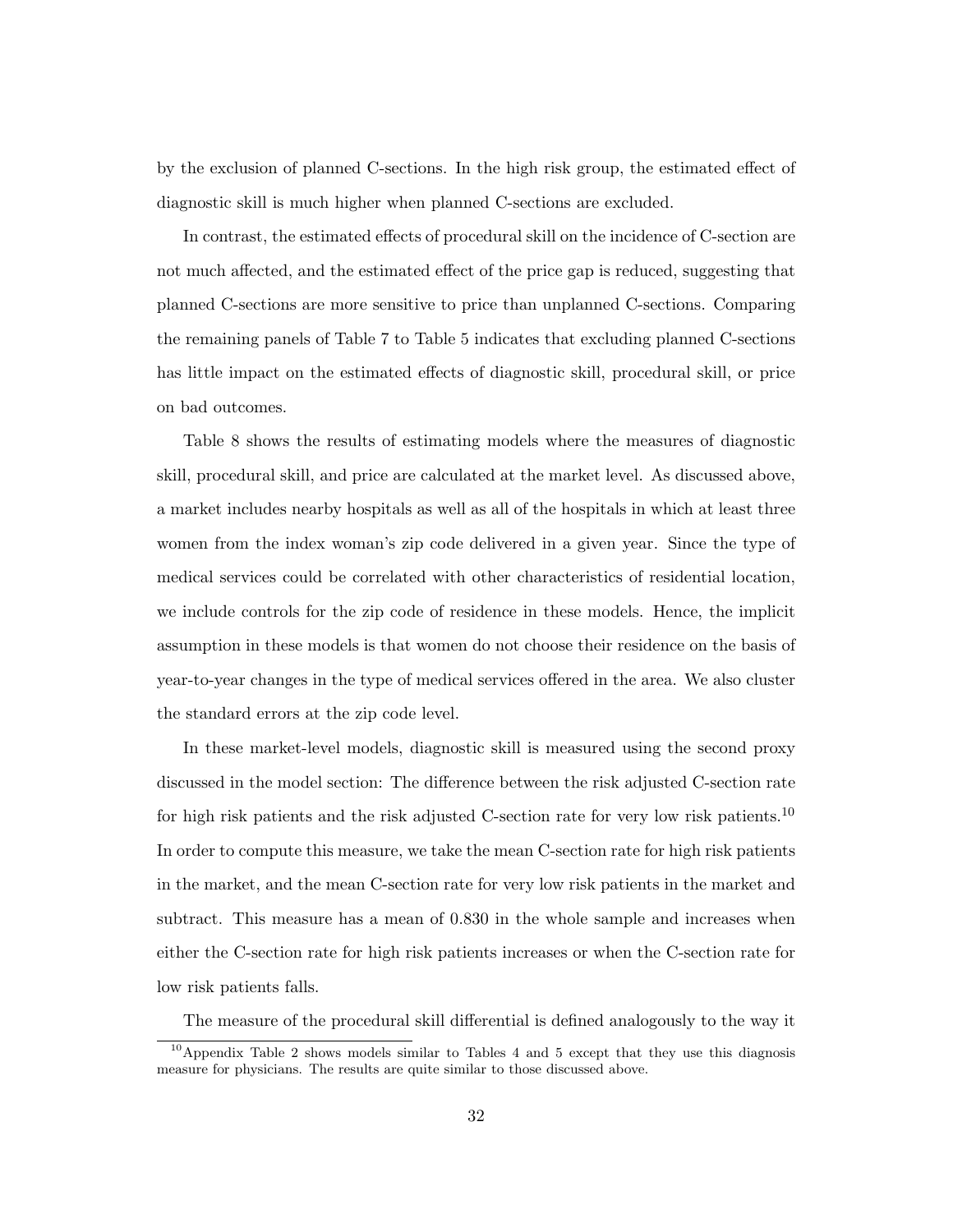was defined above (the incidence of poor outcomes for low risk patients in the market minus the incidence of poor outcomes for high risk patients in the market). Price is defined by taking the price for uncomplicated C-section minus the price for uncomplicated natural delivery and averaging over all of the births in each market.

Although the market-level measures throw away a good deal of the variation across providers and the coefficients of interest are generally less precisely estimated, the results are remarkably similar to those discussed above. Better diagnosis (moving from a market at the 25th percentile of the distribution to the 75th) would be associated with an 19.1% decline in C-sections among the very low risk and with an increase of 4.2% in the probability of C-sections among the high risk. At the same time, better diagnosis is estimated to significantly decrease the probability of bad outcomes among all risk groups. The point estimates on the measure of diagnostic skill suggest that an improvement of this magnitude would also lower neonatal deaths, especially among the very low risk and the very high risk groups, but these coefficients are not precisely estimated.

An improvement in surgical skill relative to skill at natural delivery that moved a physician from the 25th to the 75th percentile of the distribution is estimated to increase the probability of C-section (by  $5.4\%$  for the very low risk,  $1.4\%$  for the next two risk groups, and by 0.8% for the highest risk group). It would also reduce the incidence of bad outcomes for all but the very low risk group, where it would increase the risk of bad outcomes (presumably by encouraging unnecessary C-sections and risking surgical complications). An increase in the price gap between C-sections and natural deliveries is estimated to have the greatest effect on C-sections among those in the two lower risk groups, increasing the incidence of C-section by 5% and 7%.

Appendix Table 1 shows the results of estimating our models only on the sample of first births. The idea is that doctors and patients may have less basis for selecting a physician at a first birth than for subsequent births. As Table 2 showed, very few first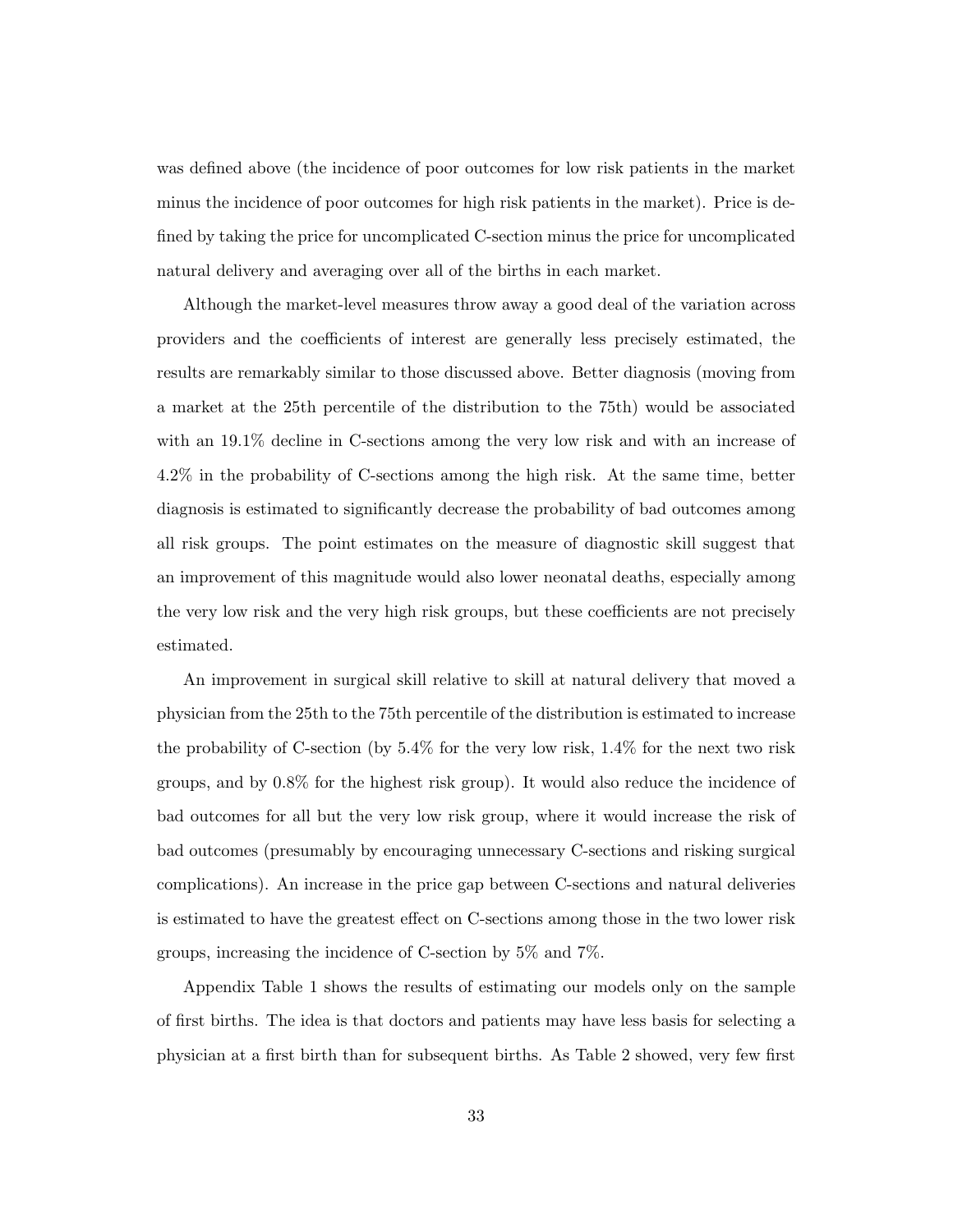births are in the lowest risk category, hence we do not estimate the model separately for this risk category. Appendix Table 1 shows that the results are qualitatively similar to those in Tables 4 and 5. The effect of procedural skills and prices on the probability of C-section are somewhat higher than in the full sample. For outcomes, the estimates are quite similar to those in Tables 4 and 5, while prices seem to have a smaller impact on first births than in the full sample.

Overall, the results in this subsection suggest that our results are not driven by the matching of high risk patients to low skilled doctors (which is the only type of selection that could generate a spurious relationship between doctor skill and good outcomes).

### 6 Discussion and Conclusions

The previous literature on treatment choice emphasizes that it is affected by physician skill, but only allows physician skill to vary along a single dimension which can be thought of as technical skill in executing procedures. Taking a cue from the literature on managerial decision making (Bloom and Van Reenen (2010)) we develop a model that includes an additional dimension of skill: Diagnostic decision making. In our model, a good doctor is one who is not only technically skilled, but is also able to draw the correct inferences from the available data in order to match patients correctly to the procedures that are most likely to benefit them. This simple framework yields rich predictions and allows us to distinguish between the two types of skill. The model shows that better procedural skill leads to higher use of intensive procedures across the board, for both high and low risk patients. This finding yields the possibility, confirmed in our data, that improvements in procedural skill could actually harm the lowest risk patients by making it more likely that they will be subjected to unnecessarily intensive procedures that can only harm them. In contrast, better diagnostic skill results in fewer procedures for the low risk, but more procedures for the high risk. That is,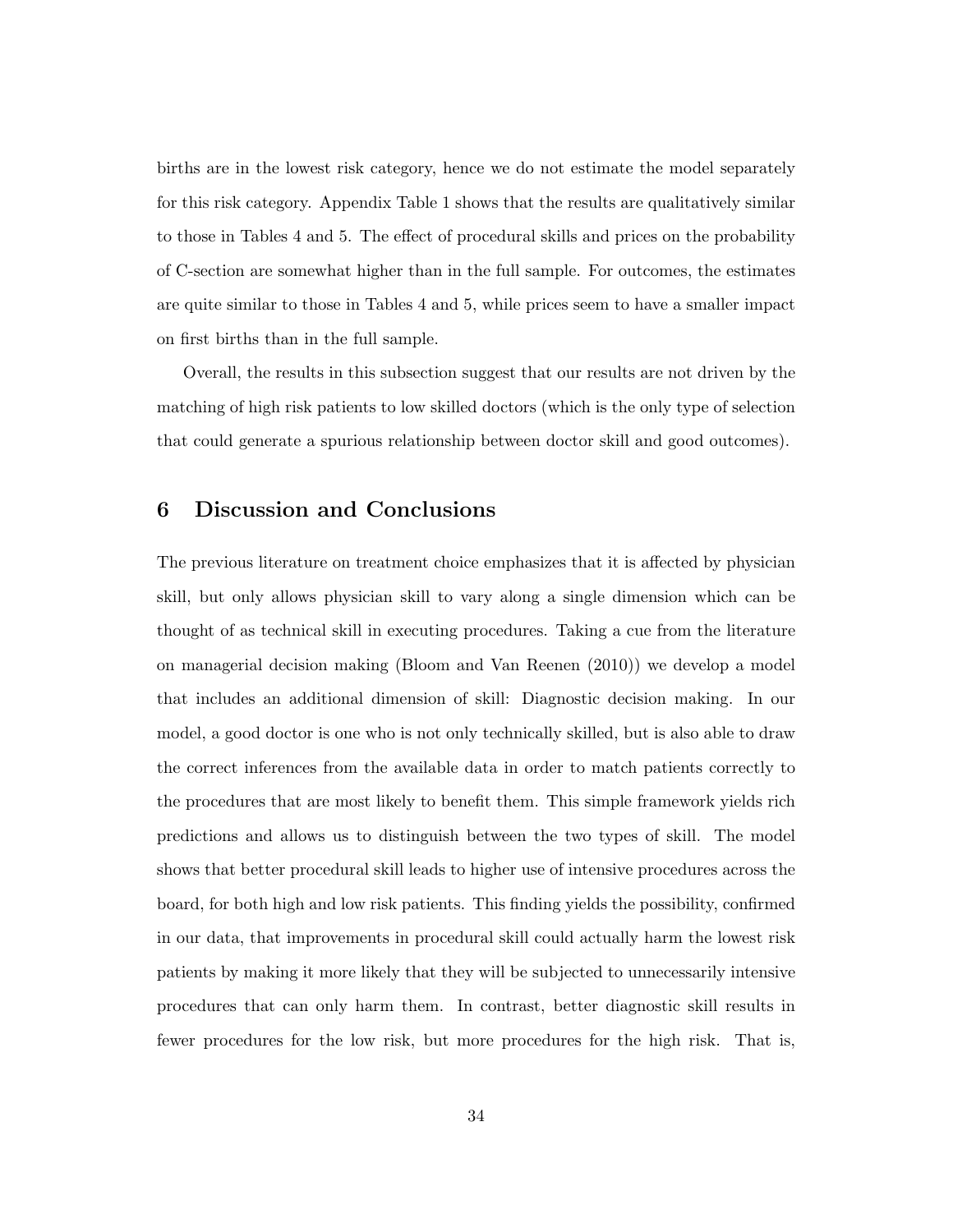better diagnostic skill improves the matching between patients and procedures and thus leads to better health outcomes in both groups.

We provide an application of our model using data on C-sections, the most common surgical procedure performed in the U.S.. We show that improving diagnostic skills from the 25th to the 75th percentile of the observed distribution would reduce C-section rates by 15.8% among the very low risk, and increase them by 4.7% among the high risk. Since in our application there are many more low risk women than high risk women, improving diagnosis would reduce overall C-section rates without depriving high risk women of necessary care. Moreover, we show that an increase in diagnostic skill would improve health outcomes for both high risk and low risk women, while improvements in surgical skill have much larger benefits for high risk women.

Our work highlights the importance of diagnostic decision making skill in medicine and suggests an empirical approach to measuring it. As such, it constitutes a first step towards improving diagnostic decision making skill. Future research into the mechanisms that could best accomplish this goal is warranted.

## References

- Afendulis, C. C. and D. P. Kessler (2007). Tradeoffs from integrating diagnosis and treatment in markets for health care. The American Economic Review  $97(3)$ , pp. 1013–1020.
- Altonji, J. G. and C. R. Pierret (2001). Employer learning and statistical discrimination. Quarterly Journal of Economics  $116(1)$ ,  $313-50$ .
- Baicker, K., K. S. Buckles, and A. Chandra (2006, SEP-OCT). Geographic variation in the appropriate use of cesarean delivery. Health Affairs 25 (5), W355–W367.
- Baicker, K., E. S. Fisher, and A. Chandra (2007, MAY-JUN). Malpractice liability costs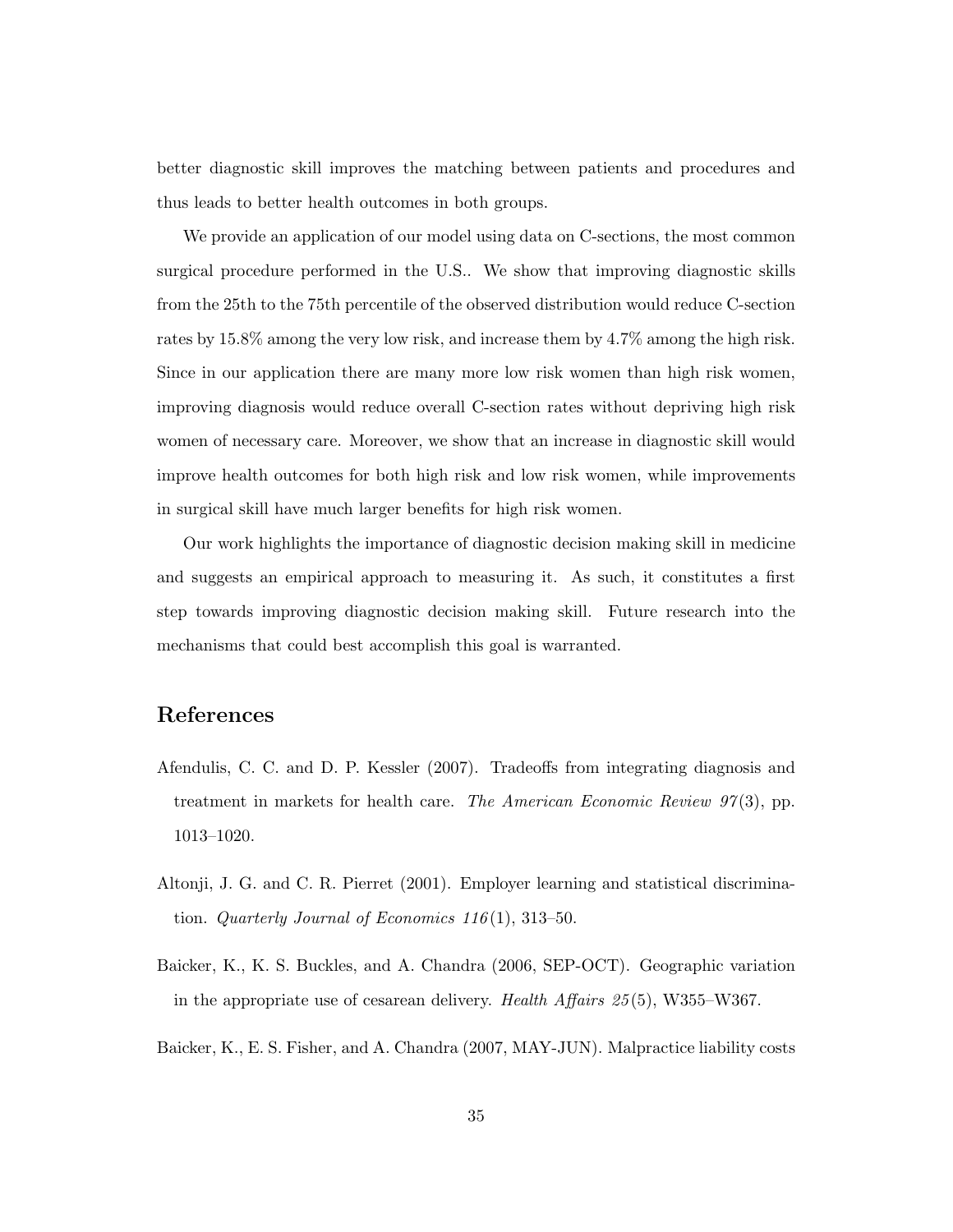and the practice of medicine in the medicare program - this analysis suggests that an important association exists between malpractice costs and the use of imaging services in particular. Health Affairs  $26(3)$ , 841–852.

- Baker, G.R. amd MacIntosh-Murray, A., C. Porcellato, K. Dionne, L. amd Stelmacovich, and K. Born (Eds.) (2008). High Performing Healthcare Systems: Delivering Quality by Design. Toronto: Longwoods Publishing.
- Bloom, N. and J. Van Reenen (2010). Human resource managment and productivity. In O. Ashenfelter and D. Card (Eds.), Handbook of Labor Economics, Volume 4, Volume 4, Chapter 19. Elsevier.
- Chandra, A. and D. O. Staiger (2007). Productivity spillovers in health care: Evidence from the treatment of heart attacks. Journal of Political Economy 115(1), pp. 103– 140.
- Committee on Identifying and Preventing Medication Errors (2007). Preventing Medication Errors: Quality Chasm Series. The National Academies Press.
- Currie, J. and W. B. MacLeod (2008, May). First do no harm? tort reform and birth outcomes. Quarterly Journal of Economics 123 (2), 795–830.
- DeGroot, M. H. (1972). Optimal Statistical Decisions. New York, NY: McGraw-Hill Book C.
- Doi, K. (2007, Jun). Computer-aided diagnosis in medical imaging: Historical review, current status and future potential. Comput Med Imaging Graph  $31(4)$ , 198–211.
- Dranove, D., S. Ramanarayanan, and A. Sfekas (2011). Does the market punish aggressive experts? evidence from cesarean sections. B E Journal oOf Economic Analysis  $\mathscr B$  Policy 11(2).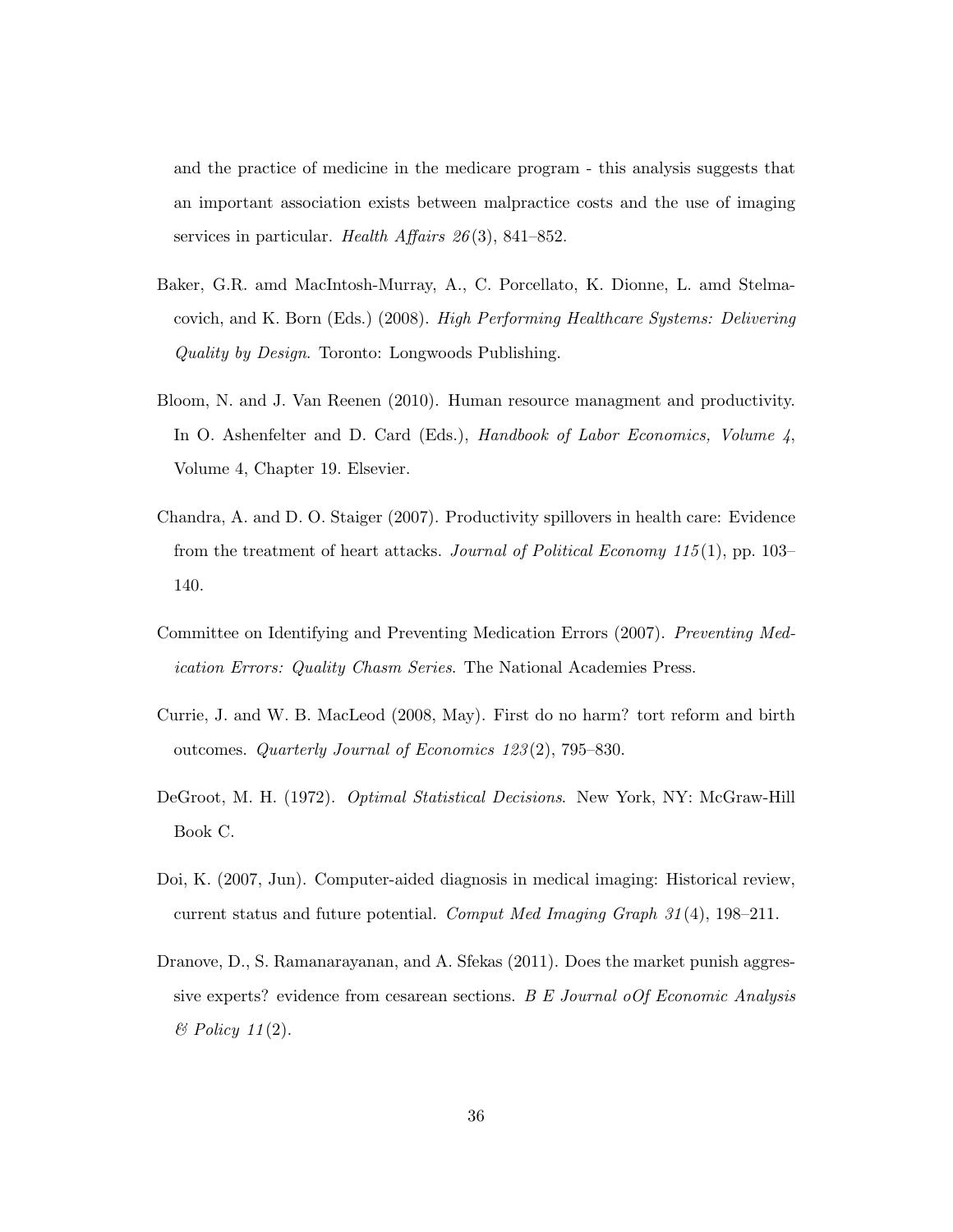- Dubay, L., R. Kaestner, and T. Waidmann (1999, August). The impact of malpractice fears on cesarean section rates. Journal of Health Economics 18 (4), 491–522.
- Epstein, A. J. and S. Nicholson (2009). The formation and evolution of physician treatment syltes: An application to cesarean sections. Journal of Health Economics 28, 1126–1140.
- Farber, H. S. and R. Gibbons (1996, November). Learning and wage dynamics. Quarterly Journal of Economics  $111(4)$ , 1007-47.
- Garber, A. M. and J. Skinner (2008). Is american health care uniquely inefficient? The Journal of Economic Perspectives 22 (4), pp. 27–50.
- Gawande, A. (2009). The Checklist Manifesto: Getting Things Right. New York: Picador.
- Grant, D. (2009). Physician financial incentives and cesarean delivery: New conclusions from the healthcare cost and utilization project. Journal of Health Economics 28, 244–250.
- Gruber, J., J. Kim, and D. Mayzlin (1999, AUG). Physician fees and procedure intensity: the case of cesarean delivery. Journal of Health Economics 18 (4), 473–490.
- Gruber, J. and M. Owings (1996). Physician financial incentives and cesarean section delivery. The RAND Journal of Economics  $27(1)$ , pp. 99–123.
- Kessler, D. and M. McClellan (1996). Do doctors practice defensive medicine? Quarterly Journal of Economics  $111(2)$ , 353–90.
- Mello, M. M. and D. M. Studdert (2007). Decontructing negligence: The role of individual and system factors in causing medical injuries. Georgetown Law Journal 96, 599–623.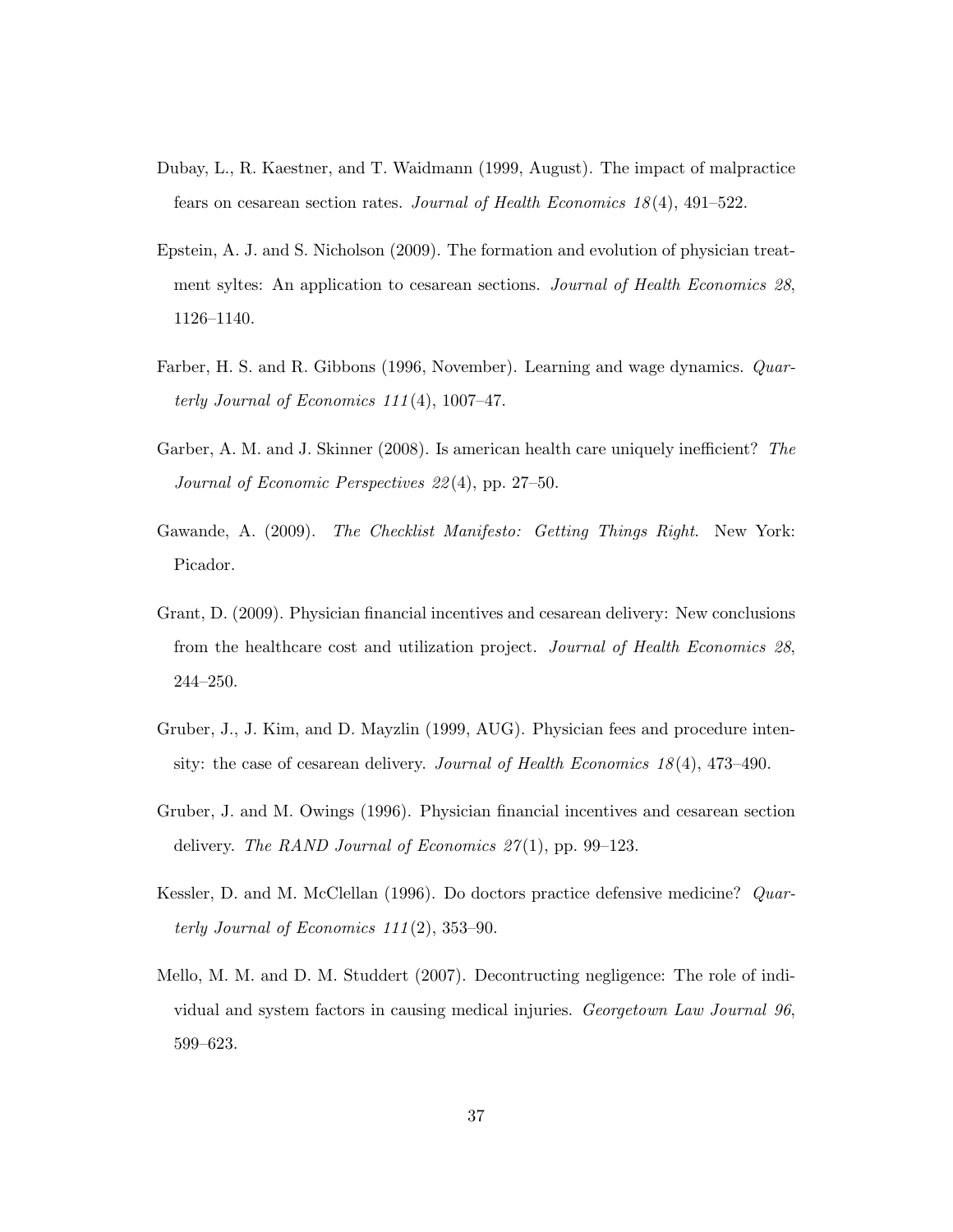

Figure 1: Effect of Patient Appropriateness upon Physician Choice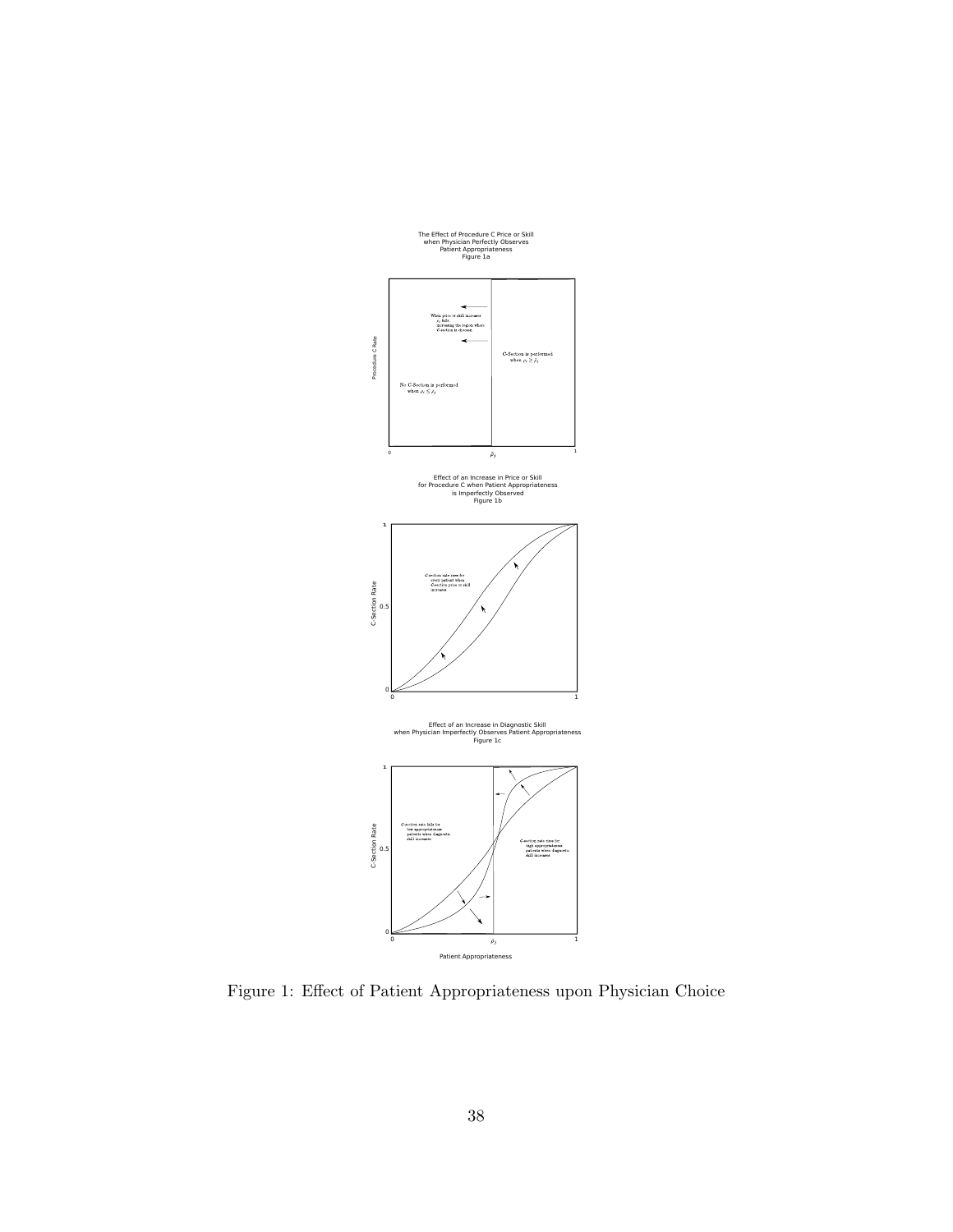

Figure 2: Effect of Skill on Net Medical Benefit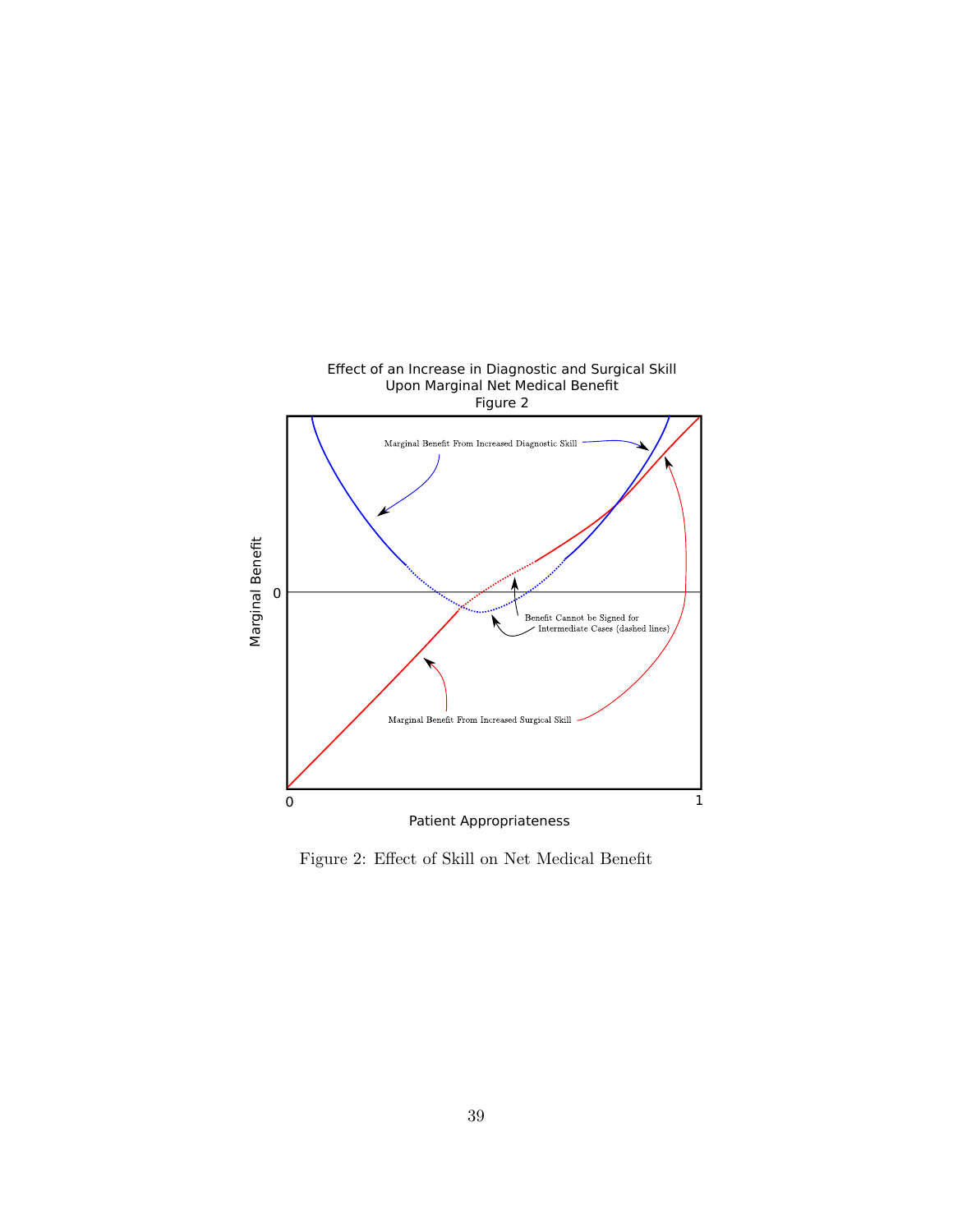

Figure 3: Predicting C-sections Using the Logit Model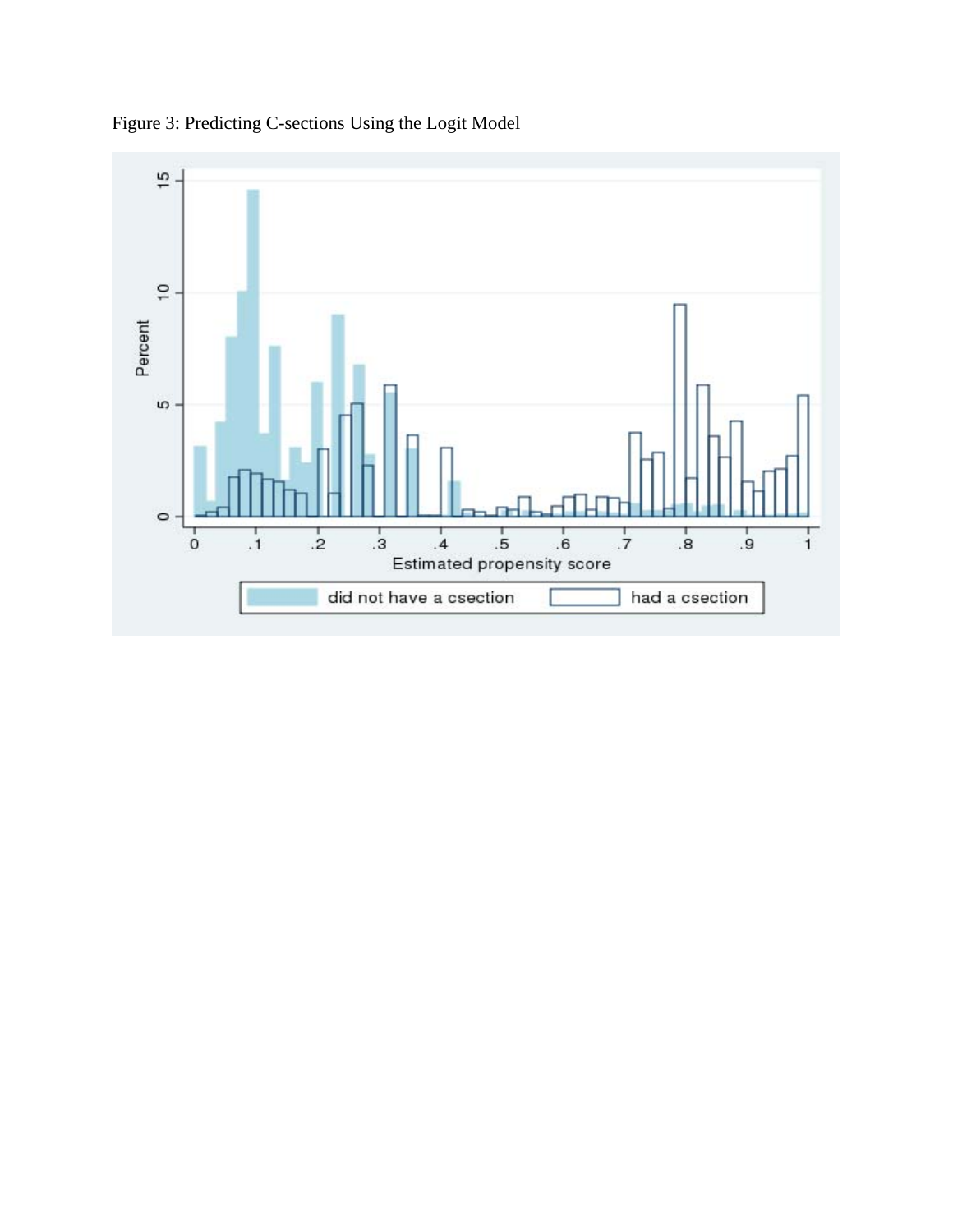

Figure 4: Illustrating the Definition of a Market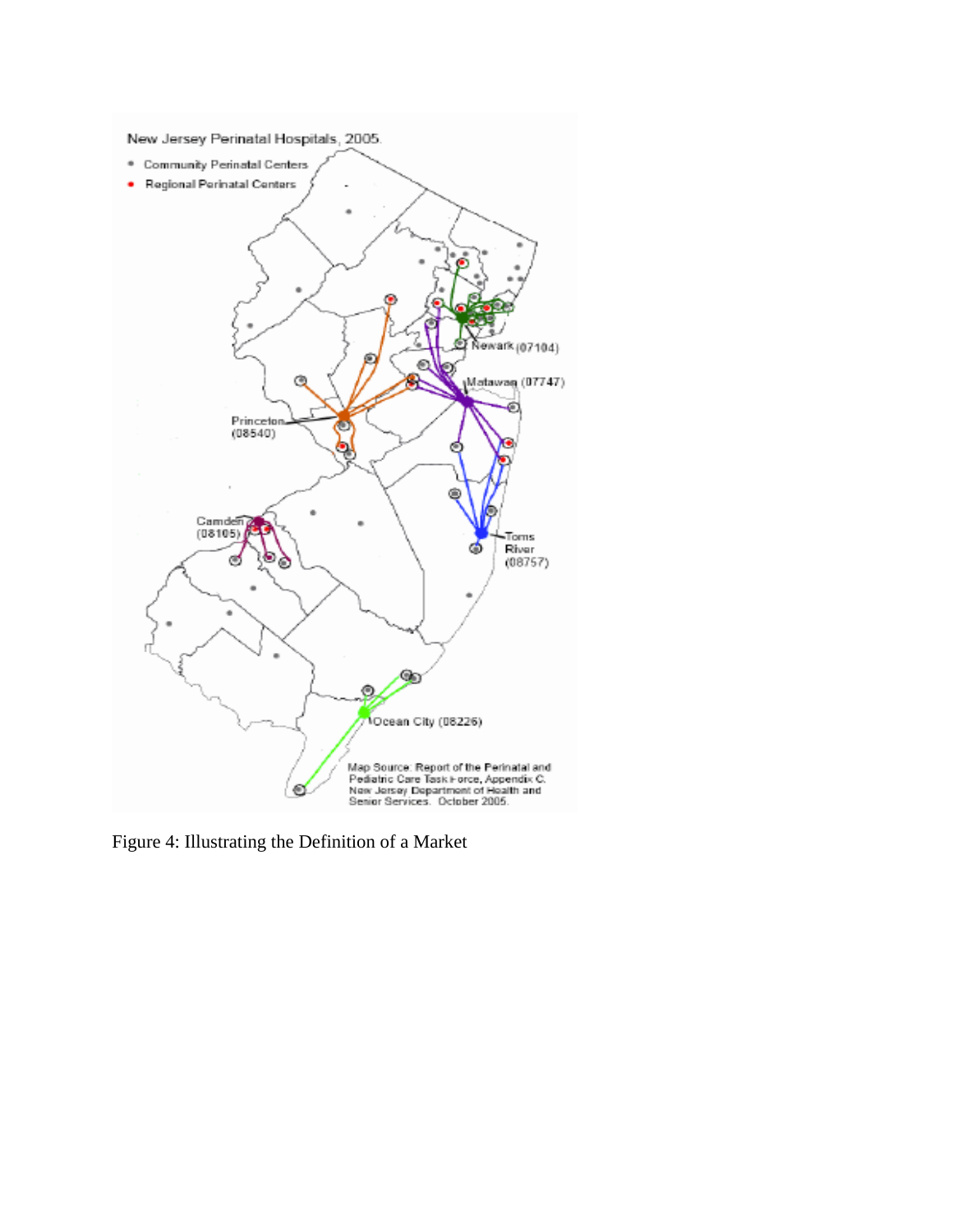## **Table 1: Logistic Regression Model of C‐section Risk (rho)**

|                               |          | <b>All Doctors</b> |                 |          | <b>Good Doctors Only</b> |                 |  |  |
|-------------------------------|----------|--------------------|-----------------|----------|--------------------------|-----------------|--|--|
|                               |          |                    | <b>Marginal</b> |          |                          | <b>Marginal</b> |  |  |
|                               | Coeff.   | S.E.               | <b>Effect</b>   | Coeff.   | S.E.                     | <b>Effect</b>   |  |  |
| Age<20                        | $-0.337$ | 0.013              | $-0.075$        | $-0.428$ | 0.029                    | $-0.095$        |  |  |
| Age >=25&<30                  | 0.262    | 0.008              | 0.058           | 0.311    | 0.018                    | 0.069           |  |  |
| Age >=30&<35                  | 0.434    | 0.008              | 0.096           | 0.483    | 0.017                    | 0.107           |  |  |
| Age $>=35$                    | 0.739    | 0.009              | 0.164           | 0.840    | 0.018                    | 0.186           |  |  |
| 2nd Birth                     | $-1.347$ | 0.007              | $-0.298$        | $-1.448$ | 0.015                    | $-0.321$        |  |  |
| 3rd Birth                     | $-1.645$ | 0.009              | $-0.364$        | $-1.787$ | 0.019                    | $-0.396$        |  |  |
| 4th or Higher Birth           | $-2.140$ | 0.012              | $-0.474$        | $-2.317$ | 0.027                    | $-0.513$        |  |  |
| <b>Previous C-section</b>     | 3.660    | 0.008              | 0.810           | 3.885    | 0.018                    | 0.860           |  |  |
| Previous Large Infant         | 0.139    | 0.029              | 0.031           | 0.293    | 0.065                    | 0.065           |  |  |
| Previous Preterm              | $-0.293$ | 0.025              | $-0.065$        | $-0.311$ | 0.061                    | $-0.069$        |  |  |
| Multiple Birth                | 2.879    | 0.014              | 0.638           | 3.278    | 0.032                    | 0.726           |  |  |
| <b>Breech</b>                 | 3.353    | 0.016              | 0.742           | 3.810    | 0.040                    | 0.844           |  |  |
| Placenta Previa               | 3.811    | 0.054              | 0.844           | 3.843    | 0.116                    | 0.851           |  |  |
| Abruptio Placenta             | 2.048    | 0.030              | 0.454           | 2.196    | 0.072                    | 0.486           |  |  |
| <b>Cord Prolapse</b>          | 1.761    | 0.047              | 0.390           | 1.668    | 0.100                    | 0.369           |  |  |
| <b>Uterine Bleeding</b>       | 0.026    | 0.035              | 0.006           | 0.259    | 0.099                    | 0.057           |  |  |
| Eclampsia                     | 1.486    | 0.096              | 0.329           | 1.047    | 0.230                    | 0.232           |  |  |
| <b>Chronic Hypertension</b>   | 0.745    | 0.025              | 0.165           | 0.754    | 0.060                    | 0.167           |  |  |
| <b>Pregnancy Hypertension</b> | 0.639    | 0.013              | 0.142           | 0.696    | 0.029                    | 0.154           |  |  |
| <b>Chronic Lung Condition</b> | 0.064    | 0.014              | 0.014           | 0.110    | 0.032                    | 0.024           |  |  |
| <b>Cardiac Condition</b>      | $-0.121$ | 0.020              | $-0.027$        | $-0.175$ | 0.042                    | $-0.039$        |  |  |
| <b>Diabetes</b>               | 0.558    | 0.011              | 0.124           | 0.547    | 0.025                    | 0.121           |  |  |
| Anemia                        | 0.131    | 0.018              | 0.029           | 0.203    | 0.043                    | 0.045           |  |  |
| Hemoglobinopathy              | 0.116    | 0.047              | 0.026           | 0.067    | 0.092                    | 0.015           |  |  |
| Herpes                        | 0.461    | 0.024              | 0.102           | 0.558    | 0.049                    | 0.124           |  |  |
| Other STD                     | 0.052    | 0.017              | 0.012           | 0.064    | 0.039                    | 0.014           |  |  |
| Hydramnios                    | 0.616    | 0.018              | 0.136           | 0.645    | 0.042                    | 0.143           |  |  |
| <b>Incompetent Cervix</b>     | 0.043    | 0.035              | 0.010           | $-0.119$ | 0.093                    | $-0.026$        |  |  |
| Renal Disease                 | $-0.024$ | 0.031              | $-0.005$        | $-0.057$ | 0.067                    | $-0.013$        |  |  |
| Rh Sensitivity                | $-0.045$ | 0.040              | $-0.010$        | $-0.082$ | 0.109                    | $-0.018$        |  |  |
| Other Risk Factor             | 0.276    | 0.006              | 0.061           | 0.210    | 0.013                    | 0.047           |  |  |
| Constant                      | $-1.414$ | 0.007              | $-0.313$        | $-1.374$ | 0.015                    | $-0.304$        |  |  |
| # Observations                | 1169654  |                    |                 | 262174   |                          |                 |  |  |
| Pseudo R2                     | 0.32     |                    |                 | 0.322    |                          |                 |  |  |

Notes: The model also included indicators for missing age, parity, and risk factors. The correlation between rho estimated using the two different models is .99.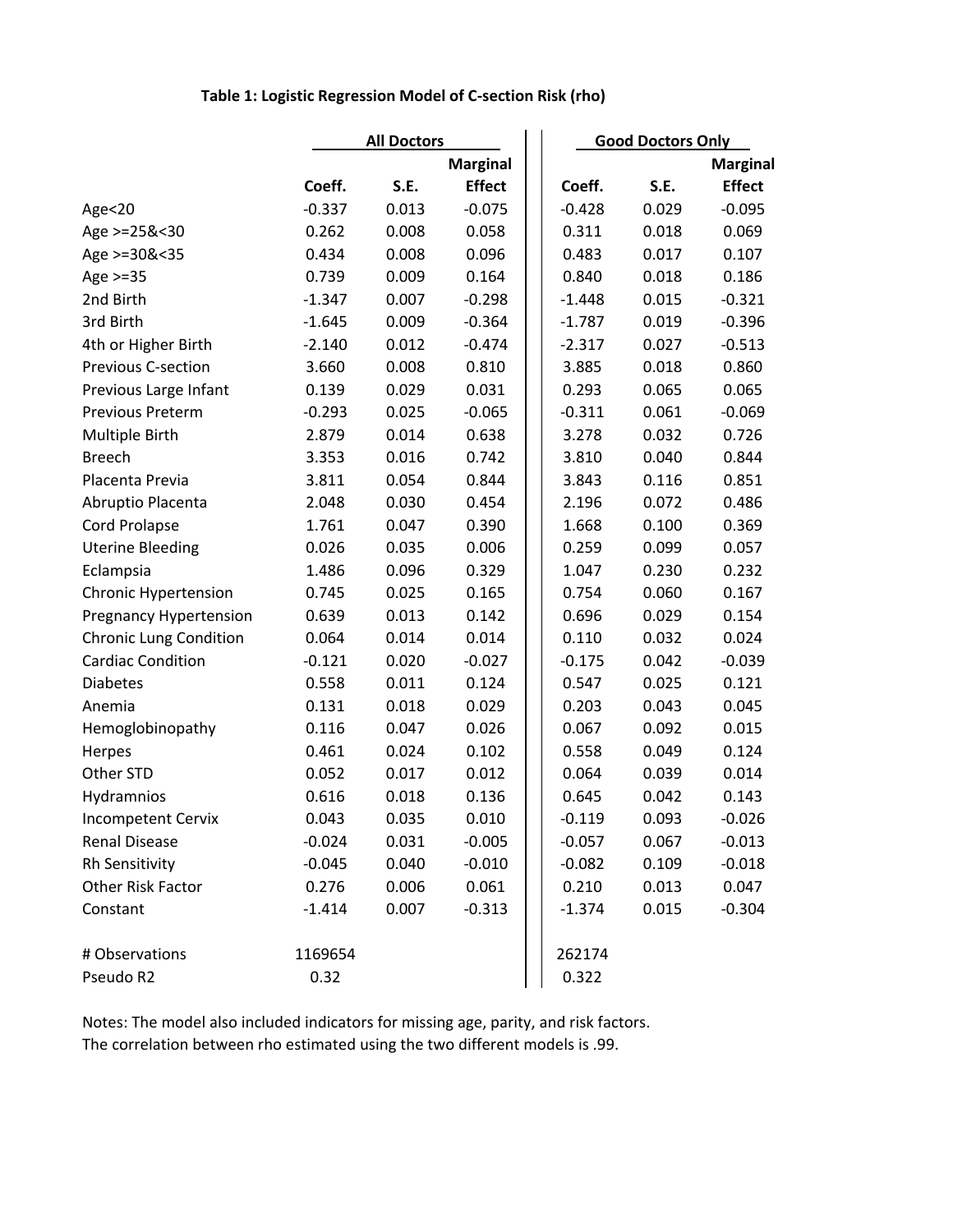### **Table 2: Means by Probability of C‐Section**

| <b>Medical Risk:</b>                      | All      | <b>Very Low</b> | Low      | <b>Medium</b> | High     |
|-------------------------------------------|----------|-----------------|----------|---------------|----------|
| <b>Outcomes</b>                           |          |                 |          |               |          |
| <b>C-Section Rate</b>                     | 0.331    | 0.06            | 0.115    | 0.439         | 0.891    |
| Any Bad Outcome                           | 0.066    | 0.038           | 0.048    | 0.085         | 0.086    |
| Neonatal death (per 1000)                 | 4.082    | 3.222           | 2.380    | 4.778         | 7.850    |
| <b>Doctor Characteristics</b>             |          |                 |          |               |          |
| # Deliveries in Sample                    | 1019.45  | 1048.14         | 1025.22  | 1008.63       | 1011.13  |
|                                           | (650.15) | (737.95)        | (655.31) | (625.62)      | (627.24) |
| Diagnostic Skill                          | 1.033    | 1.005           | 1.034    | 1.039         | 1.037    |
|                                           | (0.089)  | (0.191)         | (0.183)  | (0.180)       | (0.181)  |
| Procedural Skill Differential             | $-0.049$ | $-0.055$        | $-0.049$ | $-0.047$      | $-0.050$ |
|                                           | (0.065)  | (0.071)         | (0.066)  | (0.064)       | (0.064)  |
| Price Differential (\$1000)               | 4.755    | 5.066           | 4.748    | 4.694         | 4.702    |
|                                           | (2.678)  | (2.850)         | (2.675)  | (2.635)       | (2.643)  |
| Share High Risk                           | 0.122    | 0.107           | 0.118    | 0.124         | 0.137    |
|                                           | (0.043)  | (0.040)         | (0.041)  | (0.043)       | (0.048)  |
| Rate of Bad Outcomes                      | 0.066    | 0.067           | 0.065    | 0.066         | 0.069    |
|                                           | (0.042)  | (0.045)         | (0.041)  | (0.041)       | (0.045)  |
| <b>Mother &amp; Child Characteristics</b> |          |                 |          |               |          |
| African American                          | 0.158    | 0.257           | 0.164    | 0.132         | 0.134    |
| Hispanic                                  | 0.210    | 0.315           | 0.224    | 0.179         | 0.180    |
| Married                                   | 0.713    | 0.533           | 0.678    | 0.770         | 0.796    |
| <b>High School Dropout</b>                | 0.128    | 0.289           | 0.145    | 0.082         | 0.082    |
| Teen mom                                  | 0.030    | 0.026           | 0.060    | 0.008         | 0.013    |
| Mom Age 35 or More                        | 0.238    | 0.139           | 0.244    | 0.197         | 0.439    |
| Smoked                                    | 0.081    | 0.129           | 0.079    | 0.013         | 0.074    |
| Child Male                                | 0.513    | 0.514           | 0.514    | 0.513         | 0.514    |
| Child First Born                          | 0.398    | 0.016           | 0.252    | 0.676         | 0.284    |
| Medicaid                                  | 0.206    | 0.389           | 0.223    | 0.156         | 0.152    |
| # of Observations                         | 968748   | 104902          | 364268   | 381745        | 117833   |

Notes: The analysis sample excludes birth attendants who were not physicians, and birth attendants who had too few deliveries for a measure of diagnositic skill to be computed. Standard deviations in parentheses.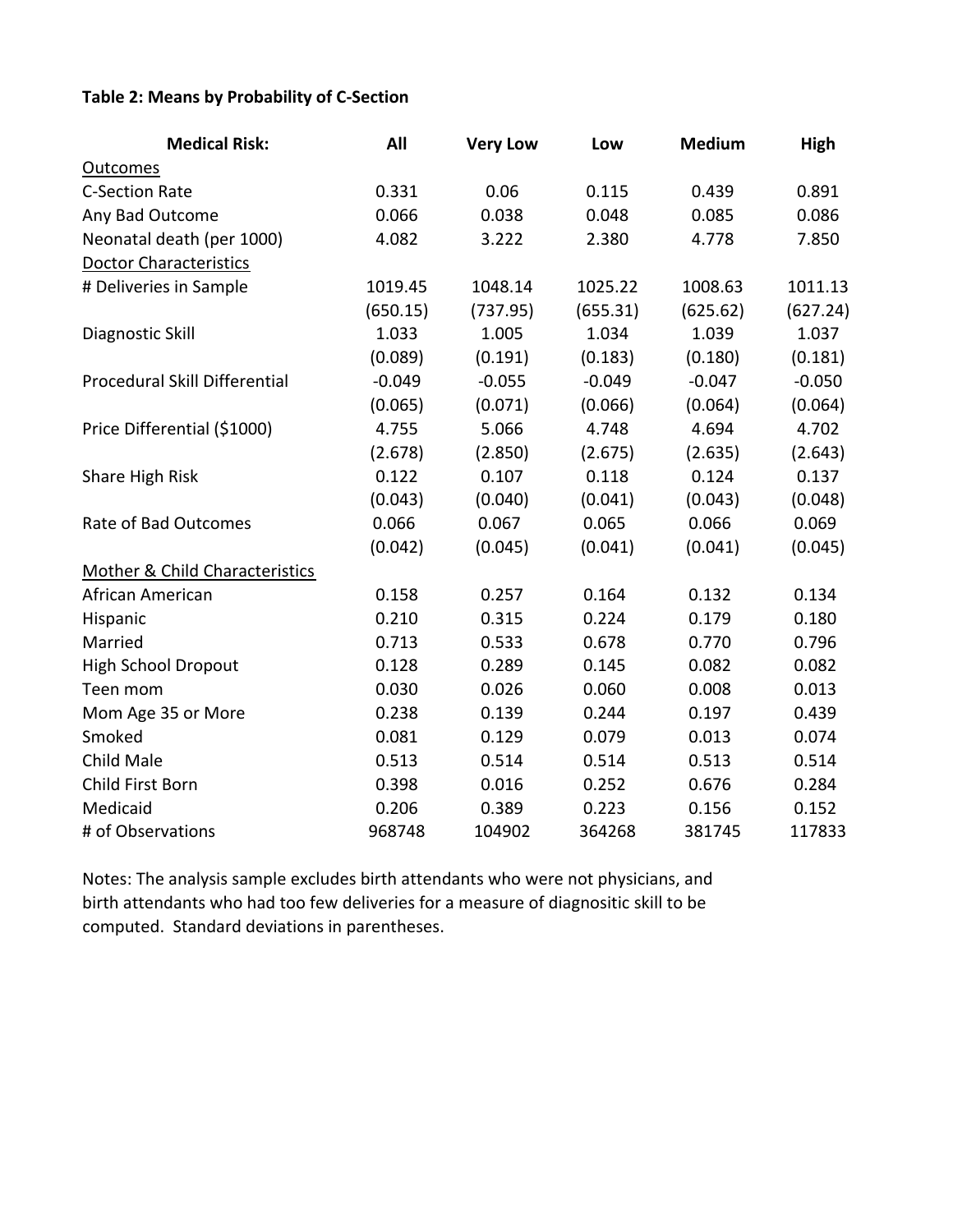### **Table 3: Correlations Between P(C‐section) and Doctor Characteristics, Overall and Within Risk Categories**

|                         |              |              | Diagnostic | Procedural | Price             | Share     |
|-------------------------|--------------|--------------|------------|------------|-------------------|-----------|
|                         | P(C-section) | # Deliveries | Skill      | Skill      | <b>Difference</b> | High Risk |
| P(C-section)            |              |              |            |            |                   |           |
| # Deliveries            | $-0.009$     |              |            |            |                   |           |
| Diagnostic Skill        | 0.016        | 0.044        | 1          |            |                   |           |
| Procedural Skill Diff.  | $-0.003$     | 0.053        | 0.259      | 1          |                   |           |
| <b>Price Difference</b> | $-0.005$     | 0.048        | $-0.017$   | $-0.032$   |                   |           |
| Share High Risk         | 0.161        | $-0.036$     | 0.055      | $-0.033$   | $-0.119$          |           |
| Rate of Bad Outcomes    | 0.034        | $-0.096$     | $-0.283$   | $-0.446$   | 0.013             | 0.199     |

Note: All of the correlations are statistically significant at the 95% level of confidence.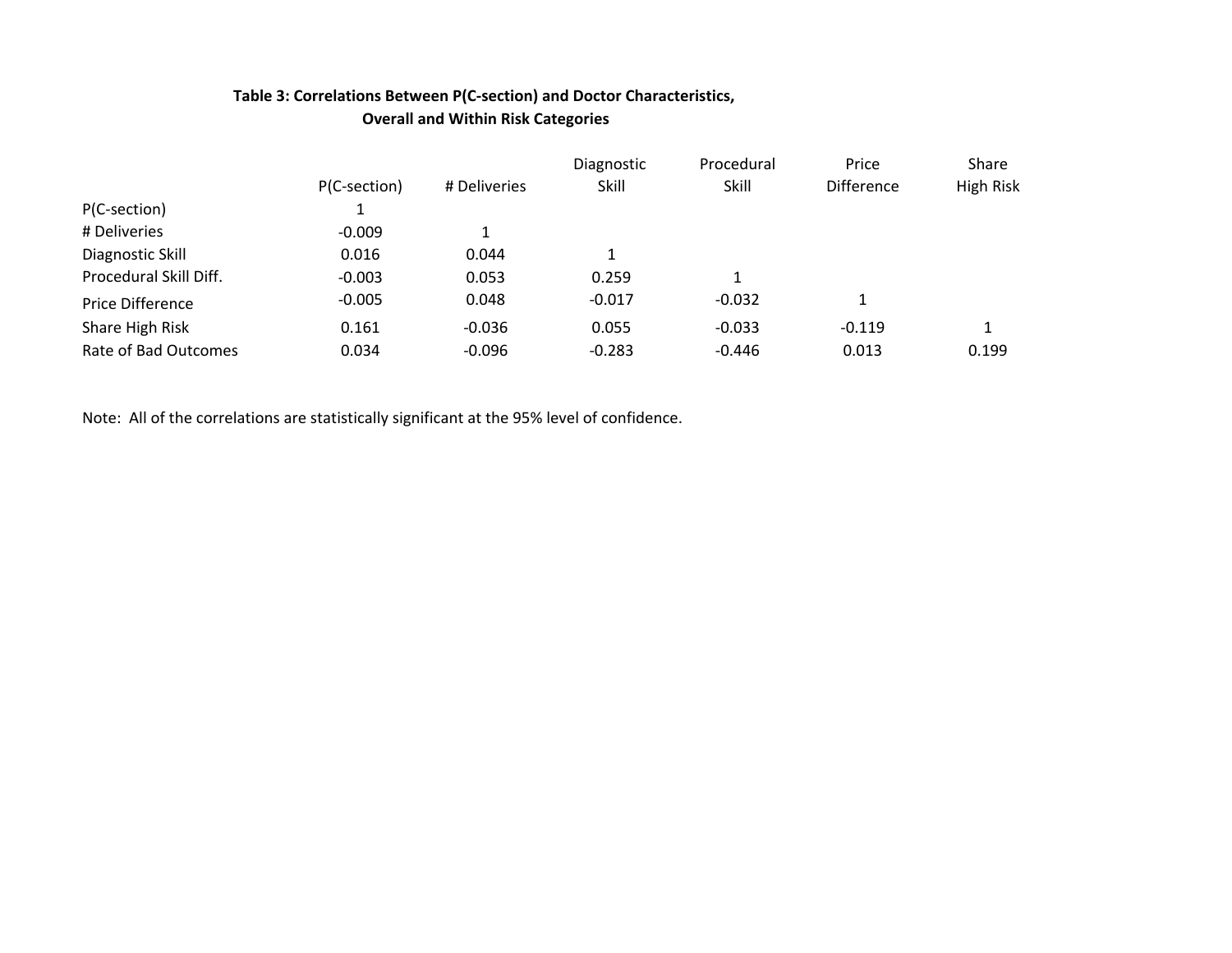## **Table 4: Effect of Doctor Variables on Probability of C‐Section**

| <b>Medical Risk:</b>        | <b>Very Low</b> | Low      | <b>Medium</b> | High     |
|-----------------------------|-----------------|----------|---------------|----------|
| Diagnostic Skill            | $-0.044$        | $-0.057$ | 0.077         | 0.194    |
|                             | (0.008)         | (0.009)  | (0.013)       | (0.010)  |
| Procedural Skill Difference | 0.036           | 0.071    | 0.055         | 0.072    |
|                             | (0.017)         | (0.021)  | (0.037)       | (0.029)  |
| Price Differential (x 100)  | 0.125           | 0.389    | 0.537         | $-0.018$ |
|                             | (0.051)         | (0.063)  | (0.095)       | (0.054)  |
| <b>C-section Risk</b>       | 0.190           | 1.062    | 0.870         | 0.794    |
|                             | (0.090)         | (0.037)  | (0.010)       | (0.021)  |
| African-American            | 0.023           | 0.057    | 0.065         | 0.025    |
|                             | (0.004)         | (0.003)  | (0.006)       | (0.005)  |
| Hispanic                    | 0.009           | 0.027    | 0.057         | 0.037    |
|                             | (0.004)         | (0.003)  | (0.005)       | (0.004)  |
| Less than High School       | 0.013           | 0.023    | 0.030         | 0.015    |
|                             | (0.004)         | (0.003)  | (0.004)       | (0.005)  |
| High School                 | 0.019           | 0.026    | 0.039         | 0.021    |
|                             | (0.004)         | (0.002)  | (0.003)       | (0.003)  |
| Some College                | 0.010           | 0.012    | 0.018         | 0.006    |
|                             | (0.004)         | (0.002)  | (0.002)       | (0.003)  |
| Married                     | $-0.009$        | $-0.011$ | $-0.009$      | 0.005    |
|                             | (0.002)         | (0.002)  | (0.002)       | (0.003)  |
| Medicaid                    | 0.002           | 0.009    | 0.0000        | 0.012    |
|                             | (0.002)         | (0.003)  | (0.004)       | (0.003)  |
| <b>Teen Mom</b>             | $-0.017$        | $-0.024$ | 0.007         | 0.015    |
|                             | (0.005)         | (0.004)  | (0.010)       | (0.010)  |
| Mother 25-34                | 0.022           | 0.038    | 0.015         | 0.005    |
|                             | (0.002)         | (0.004)  | (0.004)       | (0.004)  |
| Mother 35+                  | 0.044           | 0.042    | 0.035         | 0.006    |
|                             | (0.004)         | (0.005)  | (0.004)       | (0.004)  |
| Mother Smoked               | 0.007           | 0.012    | 0.005         | $-0.003$ |
|                             | (0.002)         | (0.002)  | (0.003)       | (0.004)  |
| Child Male                  | 0.010           | 0.021    | 0.033         | 0.005    |
|                             | (0.001)         | (0.001)  | (0.002)       | (0.002)  |
| Child 2nd Born              | $-0.111$        | $-0.032$ | 0.091         | 0.001    |
|                             | (0.009)         | (0.006)  | (0.005)       | (0.004)  |
| Child 3rd Born              | $-0.126$        | $-0.029$ | 0.063         | $-0.032$ |
|                             | (0.009)         | (0.006)  | (0.005)       | (0.004)  |
| Child 4th Born or Higher    | $-0.124$        | 0.002    | 0.025         | $-0.050$ |
|                             | (0.010)         | (0.007)  | (0.007)       | (0.004)  |
| R-squared                   | 0.015           | 0.041    | 0.219         | 0.059    |
| # Observations              | 104902          | 364268   | 381745        | 117833   |

Notes: Standard errors clustered by physician. Regressions also included month and year of birth indicators, and indicators for missing educaton, marital status, Medicaid, smoking, prices, and parity.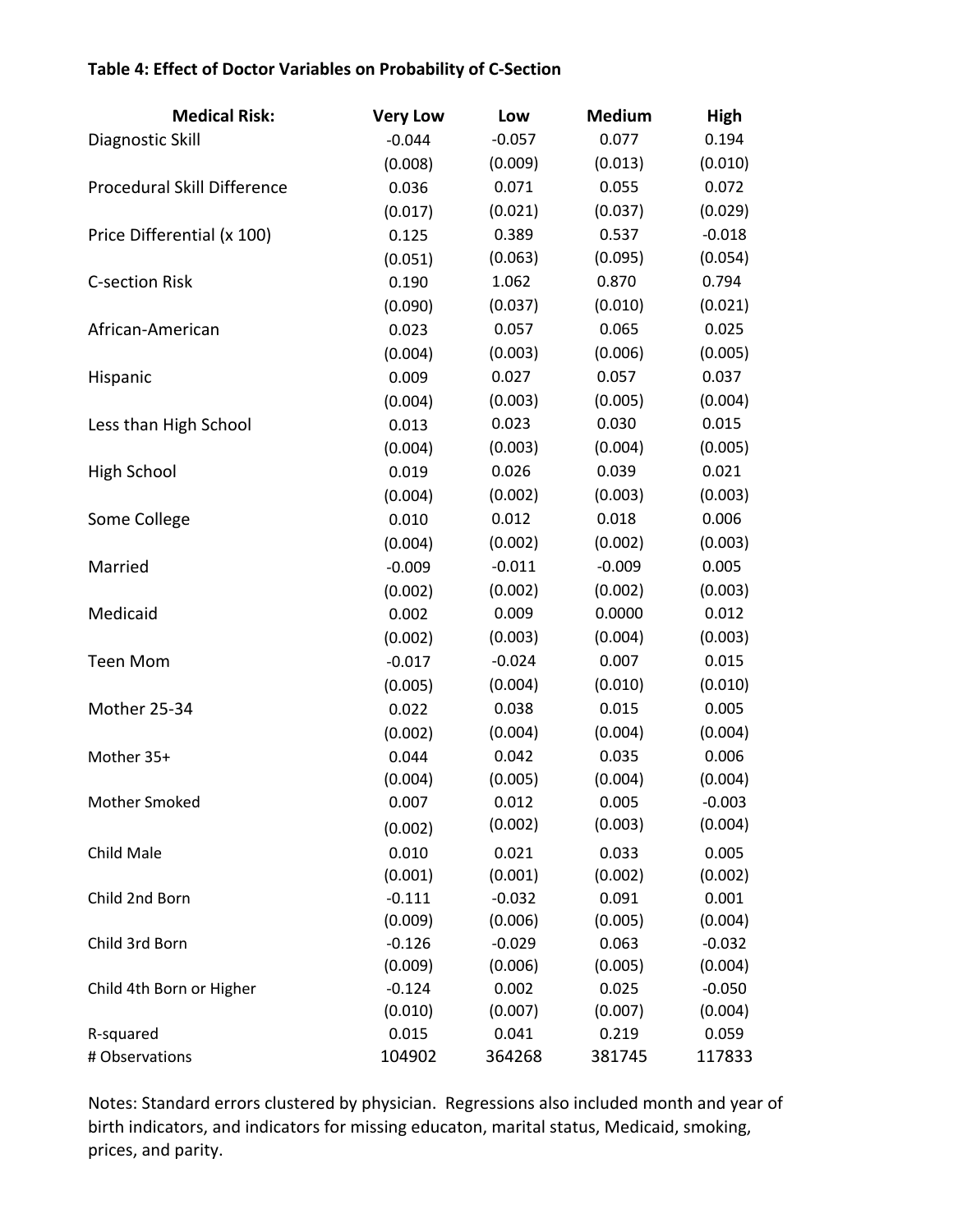#### **Table 5: Effect of Doctor Variables on Probability of Negative Outcomes**

|                             |                 | <b>Any Bad Outcome</b> |               |          | <b>Neonatal Death</b> |          |               |          |  |
|-----------------------------|-----------------|------------------------|---------------|----------|-----------------------|----------|---------------|----------|--|
| <b>Medical Risk:</b>        | <b>Very Low</b> | Low                    | <b>Medium</b> | High     | <b>Very Low</b>       | Low      | <b>Medium</b> | High     |  |
| Diagnostic Skill            | $-0.030$        | $-0.022$               | $-0.042$      | $-0.033$ | $-0.005$              | $-0.003$ | $-0.010$      | $-0.017$ |  |
|                             | (0.007)         | (0.005)                | (0.008)       | (0.011)  | (0.001)               | (0.001)  | (0.001)       | (0.002)  |  |
| Procedural Skill Difference | 0.040           | $-0.137$               | $-0.280$      | $-0.772$ | 0.007                 | $-0.008$ | $-0.016$      | $-0.057$ |  |
|                             | (0.025)         | (0.021)                | (0.031)       | (0.034)  | (0.004)               | (0.002)  | (0.004)       | (0.008)  |  |
| Price Differential (x 100)  | 0.082           | 0.040                  | $-0.003$      | 0.029    | 0.013                 | 0.008    | 0.025         | $-0.014$ |  |
|                             | (0.053)         | (0.041)                | (0.052)       | (0.054)  | (0.007)               | (0.003)  | (0.007)       | (0.012)  |  |
| <b>C-section Risk</b>       | 0.076           | 0.293                  | $-0.038$      | 0.378    | $-0.108$              | 0.014    | $-0.013$      | 0.0470   |  |
|                             | (0.068)         | (0.022)                | (0.006)       | (0.019)  | (0.026)               | (0.006)  | (0.002)       | (0.007)  |  |
| R-squared                   | 0.006           | 0.013                  | 0.010         | 0.053    | 0.004                 | 0.004    | 0.008         | 0.016    |  |
| # Observations              | 104902          | 364268                 | 381745        | 117833   | 104902                | 364268   | 381745        | 117833   |  |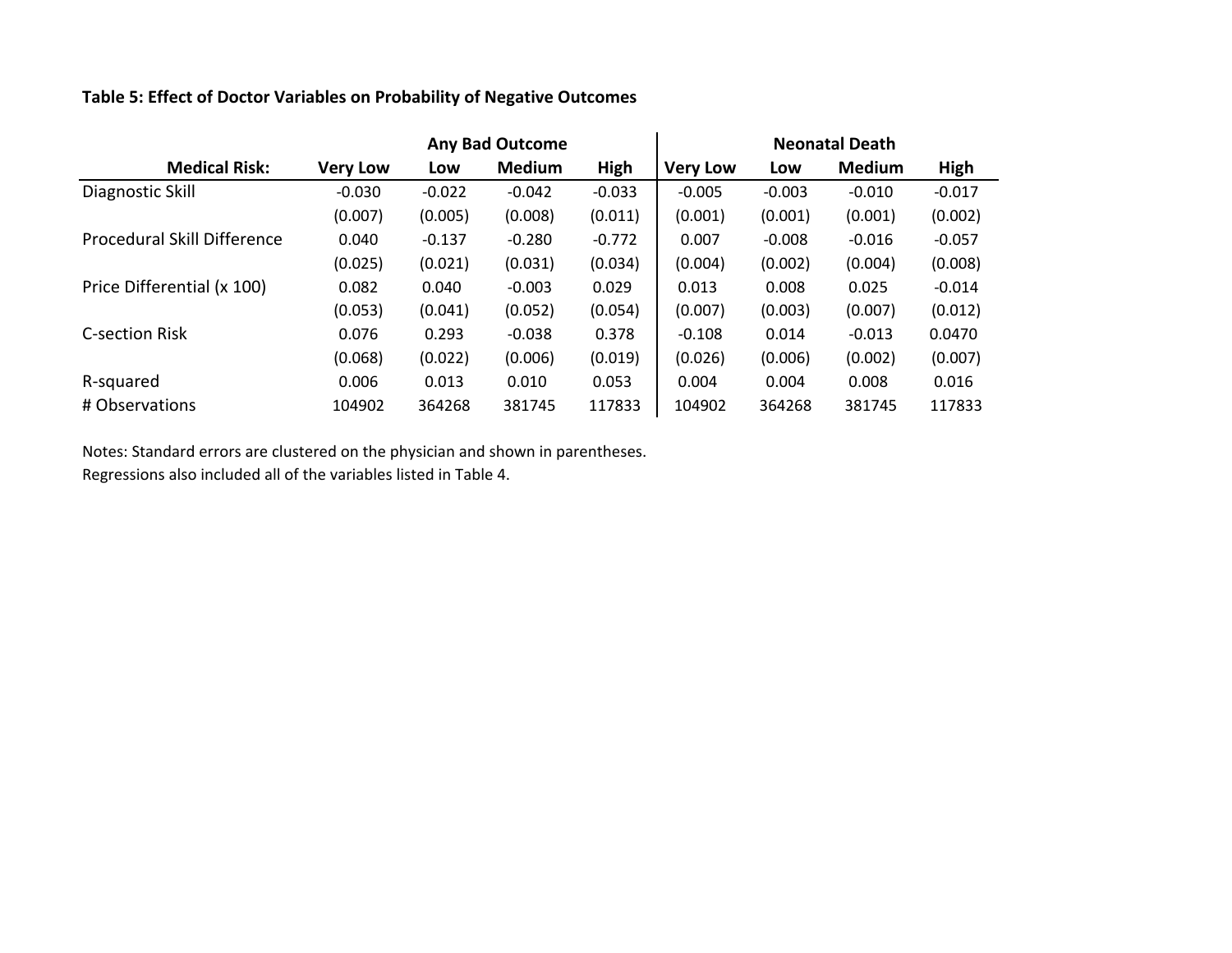## **Table 6: Effect of Doctor Variables Including Share High Risk**

| <b>Medical Risk:</b>        | <b>Very Low</b> | Low      | <b>Medium</b> | High     |  |
|-----------------------------|-----------------|----------|---------------|----------|--|
| <b>C-Section</b>            |                 |          |               |          |  |
| Diagnostic Skill            | $-0.05$         | $-0.063$ | 0.076         | 0.197    |  |
|                             | (0.007)         | (0.009)  | (0.013)       | (0.010)  |  |
| Procedural Skill Difference | 0.045           | 0.083    | 0.079         | 0.092    |  |
|                             | (0.016)         | (0.021)  | (0.036)       | (0.029)  |  |
| Price Differential (x 100)  | 0.154           | 0.42     | 0.599         | 0.013    |  |
|                             | (0.050)         | (0.062)  | (0.092)       | (0.053)  |  |
| <b>C-section Risk</b>       | 0.156           | 1.034    | 0.864         | 0.772    |  |
|                             | (0.090)         | (0.036)  | (0.010)       | (0.021)  |  |
| Share High Risk in Practice | 0.299           | 0.332    | 0.561         | 0.264    |  |
|                             | (0.035)         | (0.044)  | (0.077)       | (0.037)  |  |
| R-squared                   | 0.0178          | 0.043    | 0.221         | 0.061    |  |
| <b>Any Bad Outcome</b>      |                 |          |               |          |  |
| Diagnostic Skill            | $-0.034$        | $-0.024$ | $-0.042$      | $-0.031$ |  |
|                             | (0.006)         | (0.005)  | (0.007)       | (0.010)  |  |
| Procedural Skill Difference | 0.044           | $-0.132$ | $-0.272$      | $-0.760$ |  |
|                             | (0.024)         | (0.020)  | (0.029)       | (0.033)  |  |
| Price Differential (x 100)  | 0.096           | 0.054    | 0.017         | 0.047    |  |
|                             | (0.052)         | (0.040)  | (0.051)       | (0.053)  |  |
| <b>C-section Risk</b>       | 0.060           | 0.280    | $-0.040$      | 0.365    |  |
|                             | (0.068)         | (0.022)  | (0.006)       | (0.018)  |  |
| Share High Risk in Practice | 0.145           | 0.151    | 0.194         | 0.149    |  |
|                             | (0.030)         | (0.023)  | (0.033)       | (0.040)  |  |
| R-squared                   | 0.007           | 0.014    | 0.011         | 0.053    |  |
| <b>Neonatal Death</b>       |                 |          |               |          |  |
| Diagnostic Skill            | $-0.006$        | $-0.003$ | $-0.010$      | $-0.017$ |  |
|                             | (0.001)         | (0.001)  | (0.001)       | (0.002)  |  |
| Procedural Skill Difference | 0.007           | $-0.008$ | $-0.015$      | $-0.056$ |  |
|                             | (0.004)         | (0.002)  | (0.004)       | (0.008)  |  |
| Price Differential (x 100)  | 0.014           | 0.009    | 0.028         | $-0.012$ |  |
|                             | (0.007)         | (0.004)  | (0.006)       | (0.012)  |  |
| <b>C-section Risk</b>       | $-0.108$        | 0.013    | $-0.013$      | 0.045    |  |
|                             | (0.026)         | (0.006)  | (0.002)       | (0.007)  |  |
| Share High Risk in Practice | 0.005           | 0.010    | 0.026         | 0.017    |  |
|                             | (0.007)         | (0.004)  | (0.007)       | (0.010)  |  |
| R-squared                   | 0.004           | 0.004    | 0.009         | 0.016    |  |
| # Observations              | 104902          | 364268   | 381745        | 117833   |  |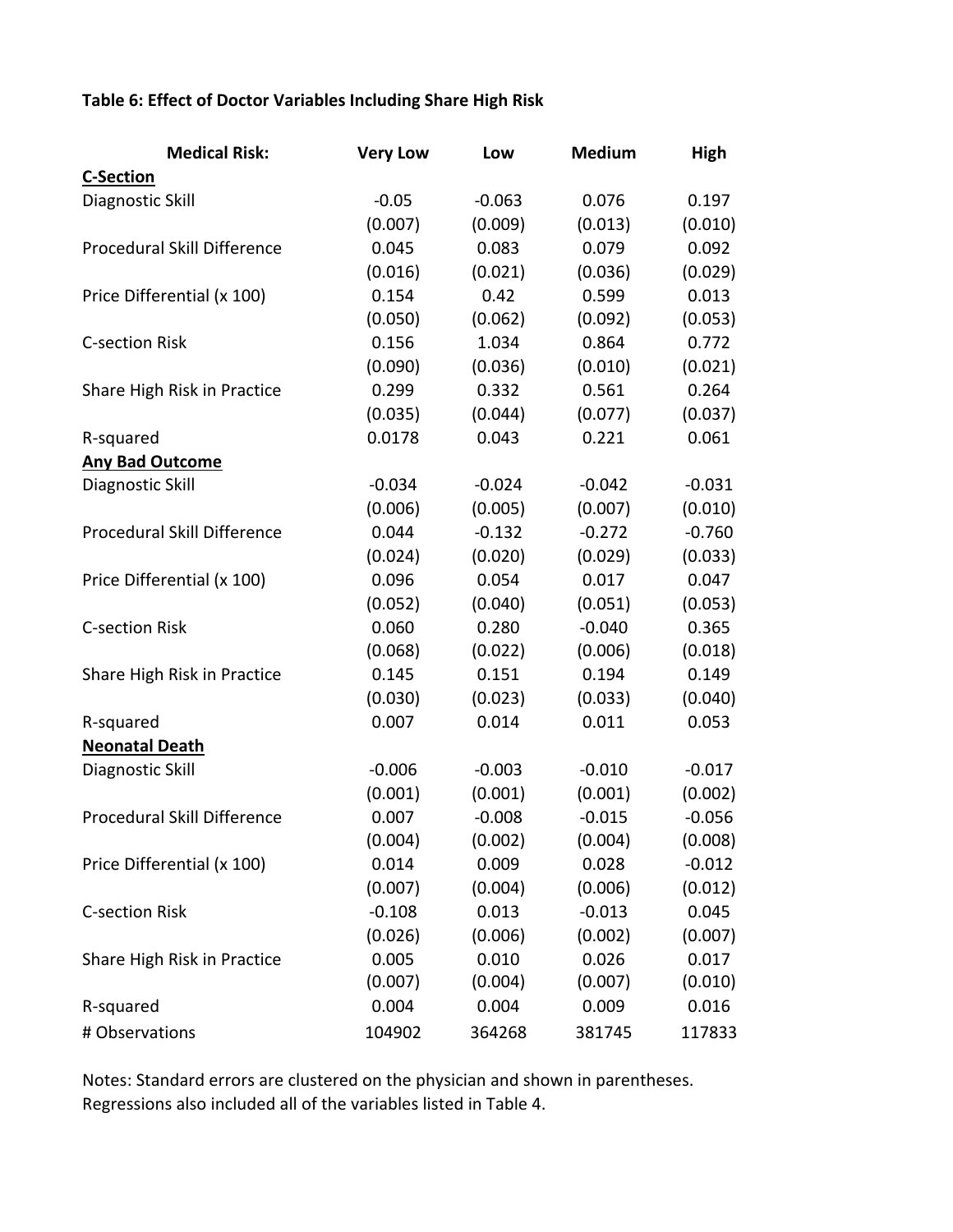## **Table 7: Effect of Doctor Variables Excluding Planned C‐Sections from Sample**

| <b>Medical Risk:</b>        | <b>Very Low</b> | Low      | <b>Medium</b> | High     |
|-----------------------------|-----------------|----------|---------------|----------|
| <b>C-Section</b>            |                 |          |               |          |
| Diagnostic Skill            | $-0.022$        | $-0.033$ | 0.019         | 0.342    |
|                             | (0.005)         | (0.007)  | (0.013)       | (0.020)  |
| Procedural Skill Difference | 0.020           | 0.057    | 0.057         | 0.098    |
|                             | (0.013)         | (0.016)  | (0.029)       | (0.052)  |
| Price Differential (x 100)  | 0.062           | 0.232    | 0.373         | $-0.219$ |
|                             | (0.037)         | (0.048)  | (0.095)       | (0.130)  |
| <b>C-section Risk</b>       | 0.211           | 0.530    | 0.508         | 2.269    |
|                             | (0.066)         | (0.029)  | (0.010)       | (0.049)  |
| R-squared                   | 0.012           | 0.046    | 0.037         | 0.192    |
| <b>Any Bad Outcome</b>      |                 |          |               |          |
| Diagnostic Skill            | $-0.027$        | $-0.020$ | $-0.040$      | $-0.051$ |
|                             | (0.006)         | (0.005)  | (0.008)       | (0.015)  |
| Procedural Skill Difference | 0.037           | $-0.129$ | $-0.229$      | $-0.831$ |
|                             | (0.025)         | (0.021)  | (0.031)       | (0.044)  |
| Price Differential (x 100)  | 0.008           | 0.004    | $-0.036$      | $-0.077$ |
|                             | (0.053)         | (0.041)  | (0.057)       | (0.102)  |
| <b>C-section Risk</b>       | 0.057           | 0.268    | 0.020         | 0.369    |
|                             | (0.067)         | (0.023)  | (0.007)       | (0.034)  |
| R-squared                   | 0.006           | 0.013    | 0.006         | 0.045    |
| <b>Neonatal Death</b>       |                 |          |               |          |
| Diagnostic Skill            | $-0.004$        | $-0.002$ | $-0.009$      | $-0.026$ |
|                             | (0.001)         | (0.001)  | (0.001)       | (0.004)  |
| Procedural Skill Difference | 0.007           | $-0.008$ | $-0.012$      | $-0.083$ |
|                             | (0.004)         | (0.002)  | (0.004)       | (0.015)  |
| Price Differential (x 100)  | 0.013           | 0.007    | 0.035         | $-0.014$ |
|                             | (0.007)         | (0.003)  | (0.008)       | (0.030)  |
| <b>C-section Risk</b>       | $-0.110$        | 0.003    | $-0.006$      | 0.071    |
|                             | (0.025)         | (0.005)  | (0.002)       | (0.016)  |
| R-squared                   | 0.004           | 0.004    | 0.012         | 0.025    |
| # Observations              | 104902          | 364268   | 381745        | 117833   |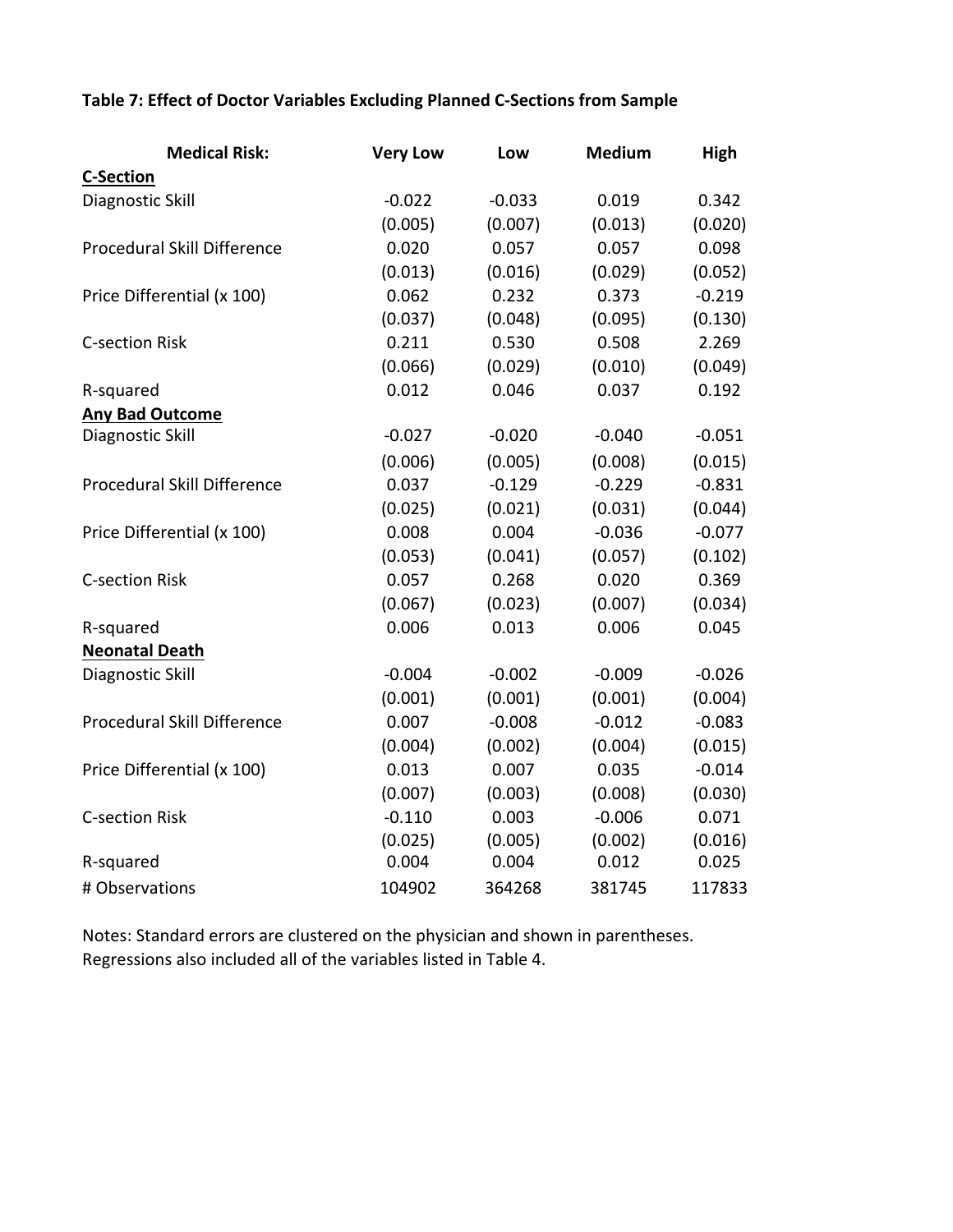## **Table 8: Effect of Market Level Variables**

| <b>Medical Risk:</b>        | <b>Very Low</b> | Low      | <b>Medium</b> | High     |
|-----------------------------|-----------------|----------|---------------|----------|
| <b>C-Section</b>            |                 |          |               |          |
| Diagnostic Skill            | $-0.166$        | $-0.157$ | 0.062         | 0.542    |
|                             | (0.051)         | (0.034)  | (0.050)       | (0.068)  |
| Procedural Skill Difference | 0.111           | 0.054    | 0.207         | 0.248    |
|                             | (0.055)         | (0.049)  | (0.065)       | (0.075)  |
| Price Differential (x 100)  | 0.116           | 0.311    | 0.300         | $-0.158$ |
|                             | (0.049)         | (0.056)  | (0.066)       | (0.050)  |
| <b>C-section Risk</b>       | 0.175           | 1.074    | 0.870         | 0.783    |
|                             | (0.085)         | (0.035)  | (0.010)       | (0.021)  |
| R-squared                   | (0.024)         | (0.048)  | (0.224)       | (0.057)  |
| <b>Any Bad Outcome</b>      |                 |          |               |          |
| Diagnostic Skill            | $-0.103$        | $-0.116$ | $-0.102$      | $-0.122$ |
|                             | (0.038)         | (0.025)  | (0.029)       | (0.048)  |
| Procedural Skill Difference | 0.080           | $-0.124$ | $-0.181$      | $-0.543$ |
|                             | (0.047)         | (0.036)  | (0.043)       | (0.068)  |
| Price Differential (x 100)  | 0.093           | 0.060    | 0.132         | 0.163    |
|                             | (0.054)         | (0.045)  | (0.051)       | (0.065)  |
| <b>C-section Risk</b>       | 0.024           | 0.300    | $-0.040$      | 0.402    |
|                             | (0.065)         | (0.019)  | (0.006)       | (0.018)  |
| R-squared                   | 0.020           | 0.019    | 0.013         | 0.037    |
| <b>Neonatal Death</b>       |                 |          |               |          |
| Diagnostic Skill            | $-0.006$        | 0.000    | $-0.007$      | $-0.014$ |
|                             | (0.013)         | (0.004)  | (0.007)       | (0.014)  |
| Procedural Skill Difference | 0.019           | 0.006    | 0.003         | $-0.047$ |
|                             | (0.013)         | (0.006)  | (0.011)       | (0.021)  |
| Price Differential (x 100)  | 0.011           | 0.009    | 0.032         | $-0.006$ |
|                             | (0.012)         | (0.005)  | (0.007)       | (0.019)  |
| <b>C-section Risk</b>       | $-0.118$        | 0.015    | $-0.013$      | 0.051    |
|                             | (0.026)         | (0.005)  | (0.002)       | (0.006)  |
| R-squared                   | 0.017           | 0.005    | 0.010         | 0.018    |
| # Observations              | 104902          | 364268   | 381745        | 117833   |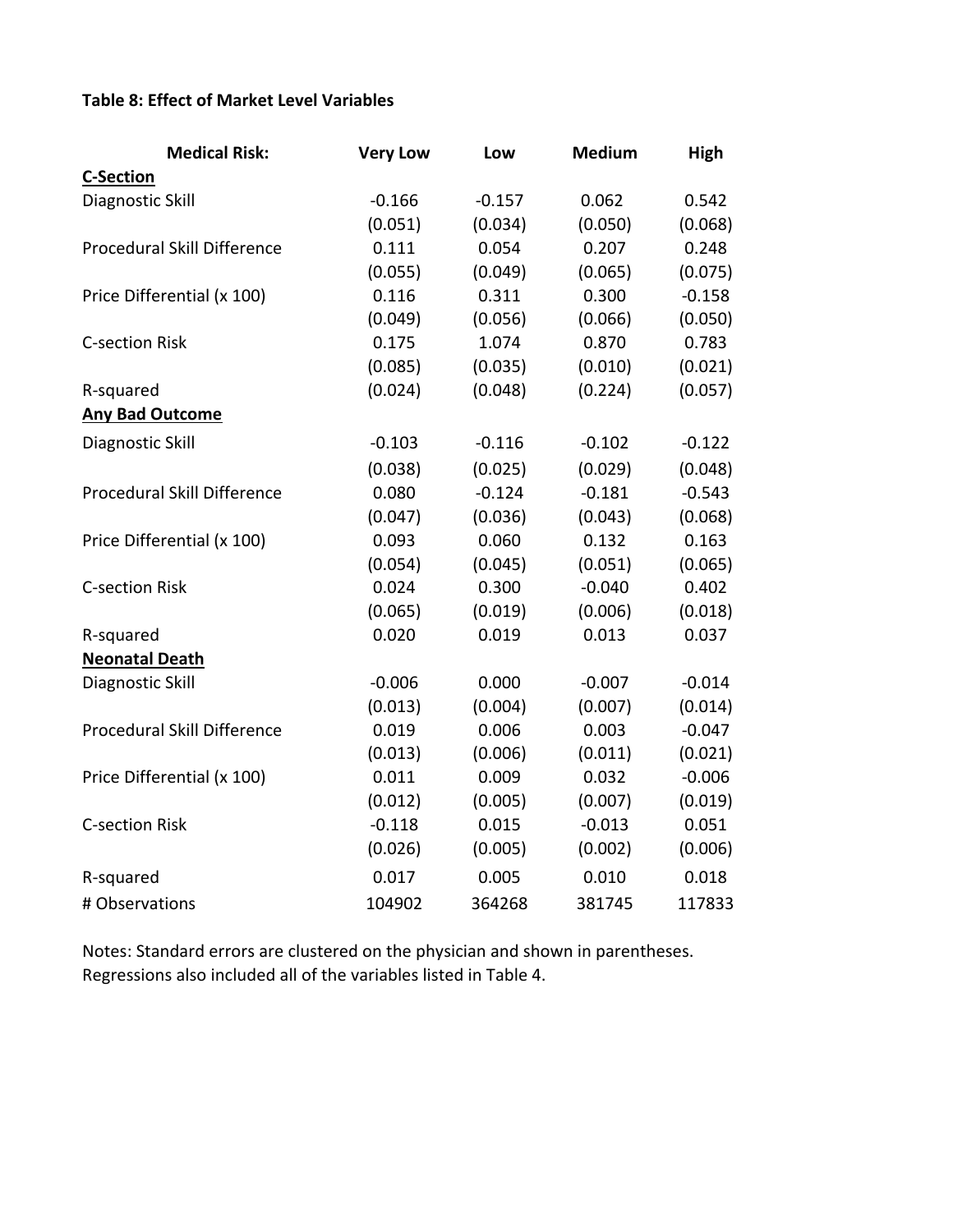## Online Appendix - Not For Publication

### 1 Appendix

In the text we provide a new, empirical measure of diagnostic skill defined by the extent to which a physician's treatment decision varies with observed patient condition,  $h_i^r$ . If the variations in diagnostic skill are due to variations in the ability to use the information in  $h_i^r$  then an increase in sensitivity to  $h_i^r$  results in better outcomes for the patient. We find that this interpretation is consistent with the evidence.

This is not the only interpretation possible. In fact, a standard economic model would typically assume that since  $h_i^r$  is defined using information from the medical record which is available to physicians, then physicians use this information efficiently. In that case, physicians with better diagnostic skill observe  $h_i^r$  plus some other information that we cannot see. In this appendix we show that this model has the *opposite* prediction to what we find in the data.

To see this suppose that  $h_i^r$  is very low, and hence from our data the patient is a poor candidate for a C-section. During labor the physician may observe conditions that are *not* reported in our data, but indicate that a C-section would be appropriate. This would imply that the physician should ignore  $h_i^r$  and put more weight on this private information. Empirically this would imply a decrease in the sensitivity of the doctor's decision about procedure choice with respect to  $h_i^r$ . Hence, in the case considered in this appendix, a physician with better diagnostic skill should be less sensitive to  $h_i^r$  to achieve better outcomes. The next subsection derives this implication formally.

## 1.1 Effect of Diagnostic Skill When  $h_i^r$  is Perfectly Observed

As before, suppose that the physician's *ex ante* distribution for the true patient (log) condition,  $h_i$ , has distribution:

$$
h_i \sim N\left(h_j^0, 1/\rho_j^0\right),\,
$$

where  $\rho_j^0 = (D_j^0)^2$  is the precision of these beliefs, and  $D_j^0$  is what we have denoted above as the strength of physician beliefs, or the "dogmatism" of the physician. From our data we have a signal regarding the condition of the patient given by:

$$
h_i^r = h_i + \epsilon_i^r,
$$

where  $\epsilon_i^r \sim N(0, \sigma_r^2)$ . Here  $h_r^i$  is an unbiased signal of patient condition (C-section appropriateness) that we have estimated using the data from all of New Jersey which has precision  $D_r^2 = \rho^r = 1/\sigma_r^2$ .

In the text (equation 7) we suppose that the physician observes:

$$
h_{ij} = h_i^r + \epsilon_{ij}/D_j.
$$
 (1)

In addition, let us suppose that this doctor has some additional information we do not see:

$$
\bar{h}_{ij} = h_i + \bar{\epsilon}_{ij} / \bar{D}_j,
$$

where  $\bar{\epsilon}_{ij} \sim N(0,1)$ , and the precision of this estimate is  $\bar{\rho}_j = \bar{D}_j^2$ . In this case the doctor has information set:

$$
I_{ij} = \{h_{ij}, \bar{h}_{ij}\}.
$$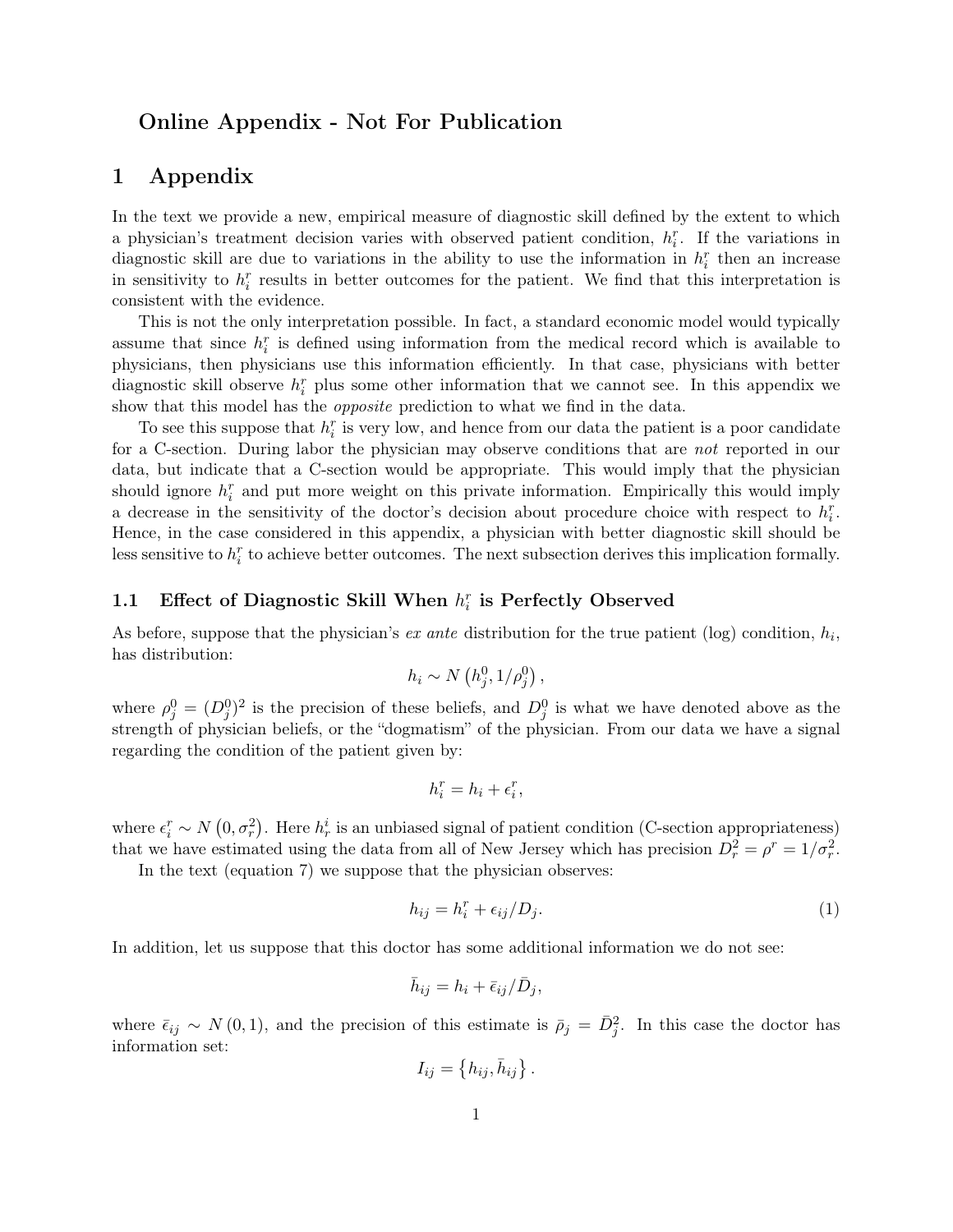The model in the text is a special case of this model where  $\bar{D}_j = 0$ , that is, the physician has no additional information. In that case our measure of diagnostic skill is identical to  $D_i$ .

In order to contrast the effect of this new information, let us suppose that the physician observes  $h_i^r$  perfectly - this corresponds to  $D_j \to \infty$ , while  $\bar{D}_j \in (0, \infty)$  is allowed to vary between physicians. We will now derive the effect of  $\bar{D}_j$  upon our measure of diagnostic skill, and show that our proposed measure is still a clean measure of information processing skill that is independent of procedural skill. Second, we show that in this case an improvement in information processing leads to a fall in the diagnostic skill measure.

With this information we can now apply the rule for Bayesian learning to compute the physicians' beliefs regarding patient condition. From DeGroot (1972) we have the familiar learning rule:

$$
E\left\{h_i|\bar{h}_{ij}, h_j^0, h_i^r\right\} = \frac{\bar{\rho}_j}{\rho_j^*}\bar{h}_{ij} + \frac{\rho_j^0}{\rho_j^*}h_j^0 + \frac{\rho^r}{\rho_j^*}h_i^r
$$
\n(2)

where  $\rho_j^* = \bar{\rho}_j + \rho_j^0 + \rho^r$  is the posterior precision of the physician's estimate of patient condition. Notice that this posterior precision - effectively how sure the doctor is regarding the patient's status - varies with both prior beliefs and the quality of her personal information as measured by  $\bar{D}_j$ .

From expression 10 procedure C is chosen if and only if:

$$
E\left\{h_i|\bar{h}_{ij}, h_j^0, h_i^r\right\} + s_j^C - s_j^N + m_j\left(\Delta P\right) \ge 0.
$$

Hence we observe procedure C if and only if:

$$
\frac{\bar{\rho}_j}{\rho_j^*} \bar{h}_{ij} + \frac{\rho_j^0}{\rho_j^*} h_j^0 + \frac{\rho^r}{\rho_j^*} h_i^r + s_j^C - s_j^N + m_j \left(\Delta P\right) \ge 0. \tag{3}
$$

Since we have panel data on physician decision making we suppose that we can estimate physician specific parameters. However we cannot observe  $\bar{h}_{ij}$ . Rather, observe:

$$
\bar{h}_{ij} = h_i + \epsilon_{ij}/\bar{D}_j \tag{4}
$$

$$
= h_i^r - \epsilon_i^r + \epsilon_{ij}/\bar{D}_j. \tag{5}
$$

Thus, the decision rule can be rewritten as:

$$
\frac{\bar{\rho}_j}{\rho_j^*}h_i^r + \frac{\rho_j^0}{\rho_j^*}h_j^0 + \frac{\rho^r}{\rho_j^*}h_i^r + s_j^C - s_j^N + m_j(\Delta P) \ge \frac{\bar{\rho}_j}{\rho_j^*} \left(\epsilon_i^r/D_r - \epsilon_{ij}/\bar{D}_j\right).
$$

This expression can be rewritten as:

$$
v_j\left(\bar{D}_j\right)\left(h_i^r + b_j\left(\bar{D}_j\right)\right) \ge \epsilon_{ij}^2,\tag{6}
$$

where  $\epsilon_{ij}^2$  has a standard normal distribution that is independent across observations. (Compare this with expression 11 above). The function  $v_j(\bar{D}_j)$  corresponds to our measure of diagnostic skill, while the intercept term  $b_j(\bar{D}_j)$  is the cutoff point at which a patient is more likely to get a C-section.

Recalling that  $\bar{D}_j^2 = \bar{\rho}_j$  the effect of  $\bar{D}_j$  upon our measure of diagnostic skill is given by:

$$
v_j\left(\bar{D}_j\right) = \frac{1+\rho^r/\bar{\rho}_j}{1+\bar{\rho}_j},
$$
  
= 
$$
\frac{1+\rho^r/\bar{D}_j^2}{1+\bar{D}_j^2}.
$$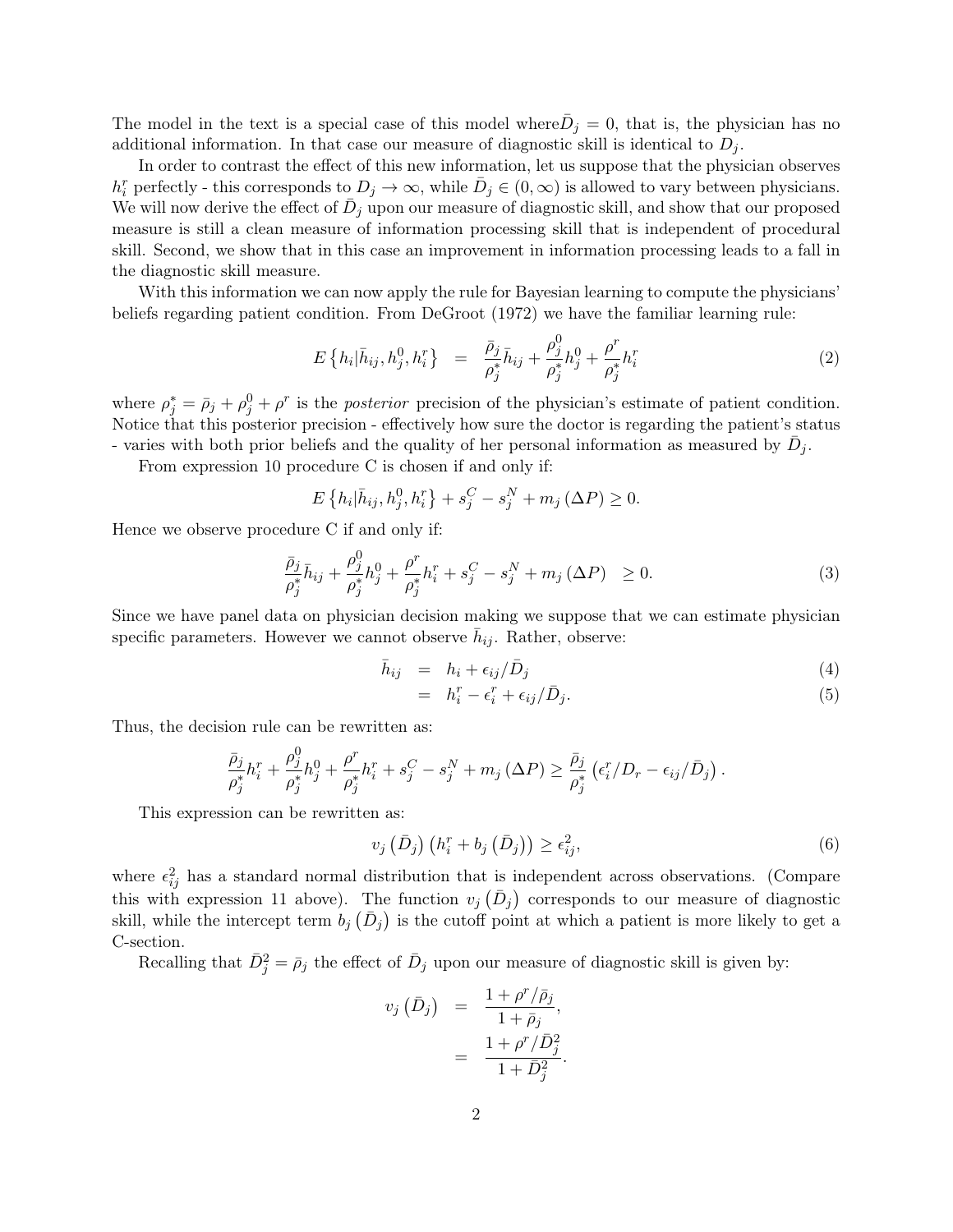Notice that this implies that  $dv_j (D_j) / dD_j < 0$ , and hence when the physician has private information her decisions about procedure choice are less sensitive to  $h_i^r$ . The intercept term is given by:

$$
b_j\left(\bar{D}_j\right) = \frac{\rho_j^0 h_j^0 + \rho_j^* \left(s_j^C - s_j^N + m_j\left(\Delta P\right)\right)}{\bar{\rho}_j + \rho^r},\tag{7}
$$

$$
= \frac{\rho_j^0 h_j^0 + \left( D_j^2 + \rho_j^0 + \rho^r \right) \left( s_j^C - s_j^N + m_j \left( \Delta P \right) \right)}{\bar{D}_j^2 + \rho^r}, \tag{8}
$$

$$
= \frac{\rho_j^0}{\bar{D}_j^2 + \rho^r} \left( h_j^0 + s_j^C - s_j^N + m_j \left( \Delta P \right) \right) \tag{9}
$$

$$
+\left(s_j^C - s_j^N + m_j\left(\Delta P\right)\right). \tag{10}
$$

It is readily verified that we cannot sign the effect of  $\bar{D}_j$  upon the intercept term. Thus we have:

Proposition 1. Holding all else fixed, the observed probability that the physician uses procedure C decreases with the precision with which they observe true patient condition  $(h_i)$  if and only if observed patient condition  $(h_i^r)$  is above a fixed, physician specific, threshold  $(h_i^r > -b_j (D_j))$ .

This result shows that when the physician has better information than the information reported on the birth record, then our measure of diagnostic skill falls as this information is improved.

The next issue is the effect of this information upon patient outcomes. We work this out by considering the problem from the perspective of a patient who has condition  $h_i$  and is attended to by physician j. The issue is whether or not an increase in the precision of this physician's information  $(D_i)$ , will improve the expected medical outcome.

The expected medical outcome can be written as a function of patient condition and the likelihood of procedure C or N:

$$
NB_j(h_i) = \n\begin{aligned}\n(h_i + s_j^C - s_j^N) \Pr_j [C|h_i] \\
-(h_i + s_j^C - s_j^N) \Pr_j [N|h_i] \\
= \n\begin{aligned}\n(h_i + s_j^C - s_j^N) \left(2 \Pr_j [C|h_i] - 1\right).\n\end{aligned}\n\end{aligned}
$$

Notice that if the health condition of the patient were observed perfectly, then procedure C is performed if and only if  $(h_i + s_j^C - s_j^N) \geq 0$ .

Using expression 6 we can compute the probability of procedure C as a function of  $h_i$ . Substituting in the random terms we get that procedure C carried out if and only if:

$$
\bar{\rho}_j(h_i + \epsilon_{ij}/D_j) + \rho_j^0 h_j^0 + \rho^r(h_i + \epsilon_i^r/D_r) + \rho_j^* (s_j^C - s_j^N + m_j (\Delta P)) \ge 0.
$$

This is rewritten as:

$$
\frac{(\bar{\rho}_j+\rho^r)h_i+\rho_j^0h_j^0}{\rho_j^*}+\left(s_j^C-s_j^N+m_j\left(\Delta P\right)\right)\geq \frac{(D_j\epsilon_{ij}+D_r\epsilon_i^r)}{\rho_j^*}.
$$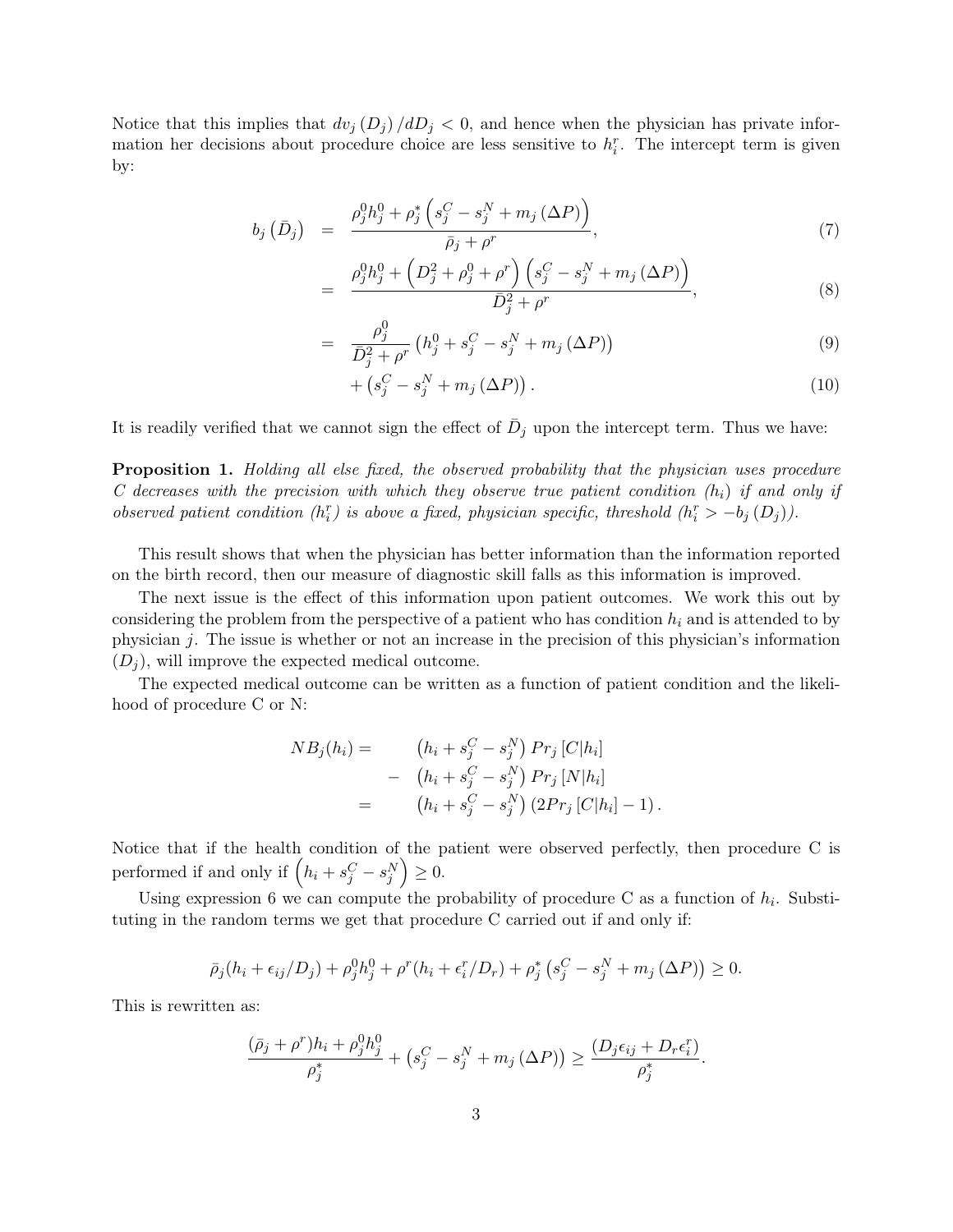The term on the right is an i.i.d. normally distributed random variable with mean zero and variance  $\left(\frac{\bar{\rho}_j+\rho^r}{\frac{1}{r}+2}\right)$  $\left(\rho_j^*\right)^2$ . From this we conclude that:

$$
Pr_j\left[C|h_i\right] = F\left(\rho_j^* \left(h_i + \frac{\rho_j^0}{\bar{\rho}_j + \rho^r}h_j^0 + s_j^C - s_j^N + m_j\left(\Delta P\right)\right)\right). \tag{11}
$$

Notice that as diagnostic information increases  $(\bar{\rho}_j \to \infty)$ , then the decision rule approaches one in which procedure C is chosen if and only if:

$$
h_i + s_j^C - s_j^N + m_j \left(\Delta P\right) \ge 0,
$$

which is the optimal choice when the cost of care  $m_i (\Delta P)$  is taken into account.

An increase in precision  $\bar{D}_j$  improves the medical outcome if and only if:

$$
(h_i + s_j^C - s_j^N) \frac{\partial Pr_j[C|h_i]}{\partial \bar{D}_j} \ge 0.
$$

This is positive if and only if:

$$
\left(h_i + s_j^C - s_j^N\right) F'\left(h_i + s_j^C - s_j^N + \left(m_j\left(\Delta P\right) + \frac{\rho_j^0}{\bar{\rho}_j + \rho^r} h_j^0\left(1 - \frac{1}{\bar{\rho}_j + \rho^r}\right)\right)\right) \ge 0. \tag{12}
$$

From this we get the following proposition.

**Proposition 2.** When the patient condition is either very appropriate for procedure  $C(h_i + s_j^C - s_j^N)$ is sufficiently positive) or very appropriate for procedure N  $(h_i + s_j^C - s_j^N)$  is sufficiently negative) then increasing physician information (precision  $\bar{D}_j$ ) improves patient outcome.

This proposition follows immediately from (12) and the fact that  $F' > 0$ . As in the case where the physician cannot perfectly observe  $h_i^r$  we have that in the extreme cases improved information makes matters better. Condition (12) gives the precise conditions under which improvements in information improve outcomes. Observe that if there are no pecuniary rewards to procedure choice  $(m_j (\Delta P) = 0)$  and  $h_j^0$  then improvements in information always improve outcomes.

This analysis has a number of implications. First, it shows that changes in the quality of information that the physician has regarding a patient, but not her procedural skill, affect our measure of diagnostic skill. The difference now is with regards to the sign of the effect. In the case considered in this Appendix, our measure of diagnostic skill is negatively correlated with both physician information and health outcomes. This prediction is rejected by the data since we find that our measure of diagnostic skill is *positively* correlated with patient outcomes. Hence we can reject the hypothesis that variations in physician decision capabilities arise solely because of superior information relative to the information we have in  $h_i^r$ . If confirmed by future research this result has important practical implications. In particular it suggests that physician performance may be improved with the use of system wide data collected from a large sample of physicians.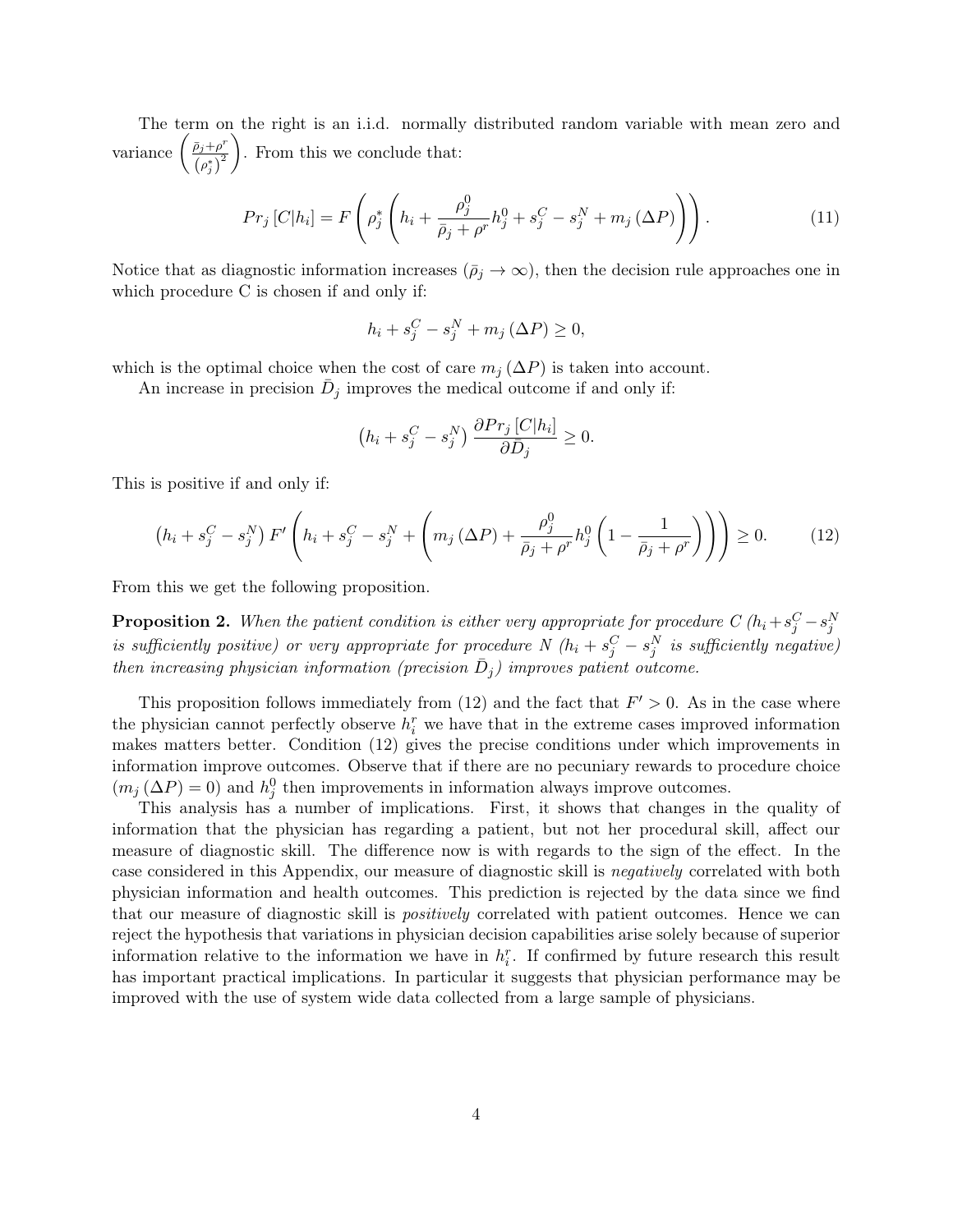

Appendix Figure 1: Shift in Probability of C-section Given Medical Risk Over Time

Appendix Figure 2: Shift in Medical Risks over Time

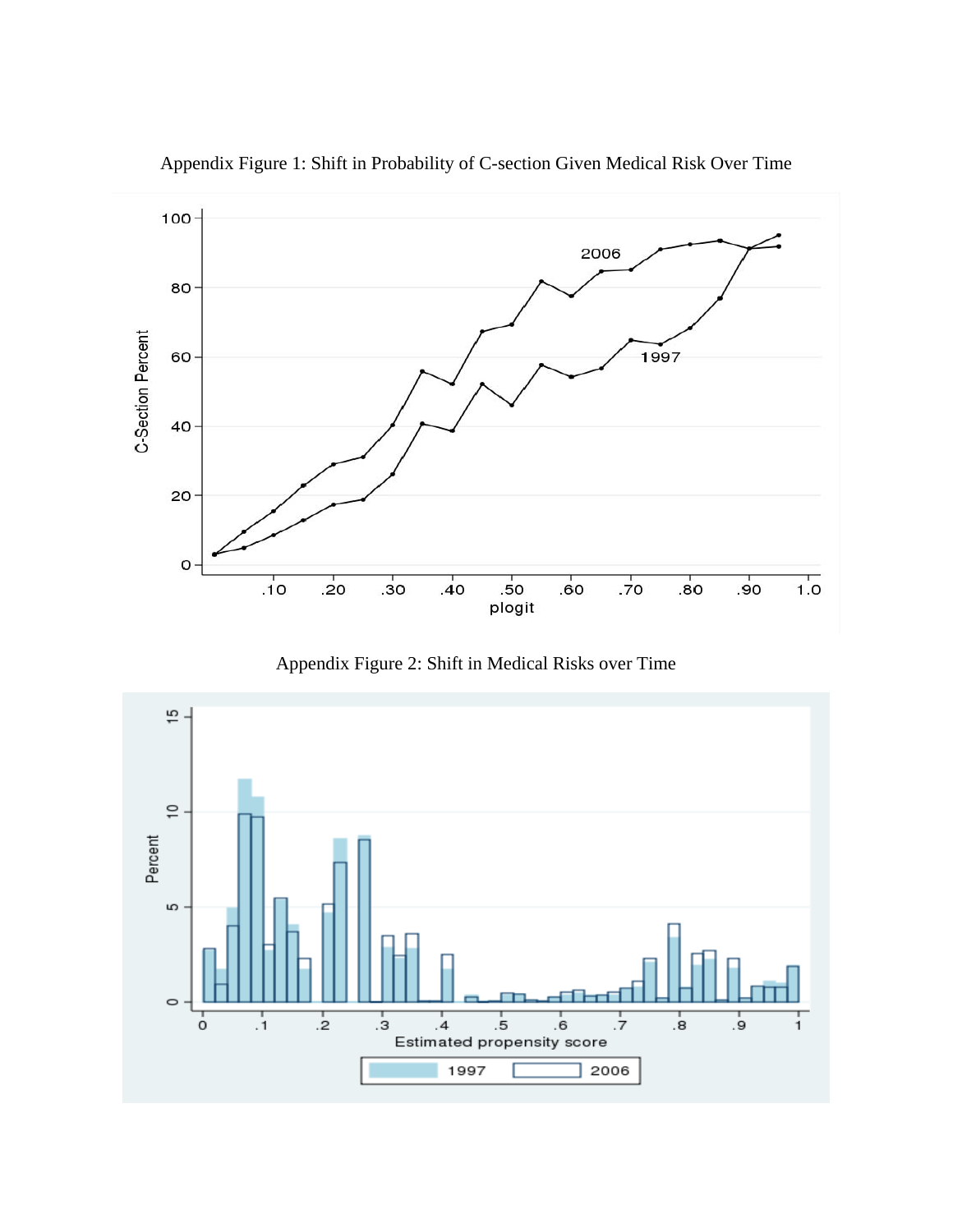## **Appendix Table 1: Models Estimated Using First Births Only**

| <b>Medical Risk:</b>        | Very Low* | Low      | <b>Medium</b> | High     |
|-----------------------------|-----------|----------|---------------|----------|
| <b>C-Section</b>            |           |          |               |          |
| Diagnostic Skill            |           | $-0.057$ | $-0.016$      | 0.145    |
|                             |           | (0.017)  | (0.014)       | (0.013)  |
| Procedural Skill Difference |           | 0.116    | 0.071         | 0.130    |
|                             |           | (0.034)  | .036)         | (0.044)  |
| Price Differential (x 100)  |           | 0.513    | 0.674         | 0.084    |
|                             |           | (0.103)  | (0.104)       | (0.088)  |
| <b>C-section Risk</b>       |           | 0.518    | 0.950         | 0.692    |
|                             |           | (0.071)  | (0.016)       | (0.063)  |
| R-squared                   |           | 0.023    | 0.057         | 0.025    |
| <b>Any Bad Outcome</b>      |           |          |               |          |
| Diagnostic Skill            |           | $-0.020$ | $-0.030$      | $-0.032$ |
|                             |           | (0.009)  | (0.008)       | (0.017)  |
| Procedural Skill Difference |           | $-0.173$ | $-0.223$      | $-0.809$ |
|                             |           | (0.036)  | (0.032)       | (0.050)  |
| Price Differential (x 100)  |           | 0.020    | $-0.060$      | $-0.051$ |
|                             |           | (0.075)  | (0.055)       | (0.094)  |
| <b>C-section Risk</b>       |           | 0.198    | 0.136         | 0.707    |
|                             |           | (0.048)  | (0.010)       | (0.066)  |
| R-squared                   |           | 0.005    | 0.007         | 0.042    |
| <b>Neonatal Death</b>       |           |          |               |          |
| Diagnostic Skill            |           | $-0.003$ | $-0.005$      | $-0.024$ |
|                             |           | (0.001)  | (0.001)       | (0.004)  |
| Procedural Skill Difference |           | $-0.006$ | $-0.011$      | $-0.065$ |
|                             |           | (0.003)  | (0.003)       | (0.016)  |
| Price Differential (x 100)  |           | 0.009    | 0.027         | $-0.018$ |
|                             |           | (0.007)  | (0.006)       | (0.025)  |
| <b>C-section Risk</b>       |           | $-0.024$ | 0.022         | $-0.100$ |
|                             |           | (0.014)  | (0.003)       | (0.024)  |
| R-squared                   |           | 0.004    | 0.005         | 0.025    |
| # Observations              | 1691      | 91802    | 258083        | 33491    |

Notes: Standard errors are clustered on the physician and shown in parentheses. Regressions also included all of the variables listed in Table 4.

\* Since there were only 1691 first births in the lowest risk category we do not show estimates for this category.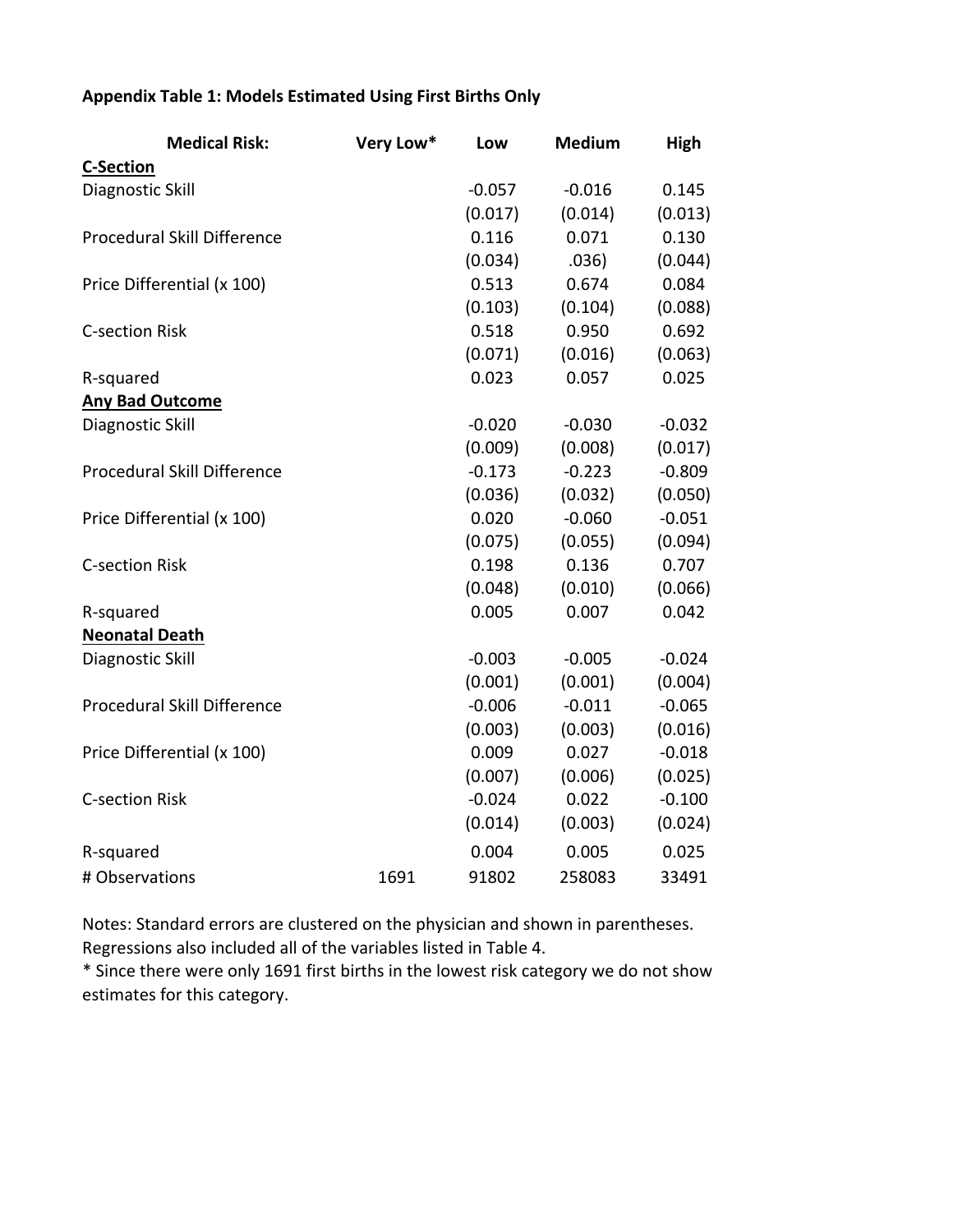### **Appendix Table 2: Effect of Alternative Diagnostic Skill Measure**

| <b>Medical Risk:</b>        | <b>Very Low</b> | Low      | <b>Medium</b> | High     |  |
|-----------------------------|-----------------|----------|---------------|----------|--|
| <b>C-Section</b>            |                 |          |               |          |  |
| Diagnostic Skill            | $-0.068$        | 0.032    | 0.184         | 0.558    |  |
|                             | (0.018)         | (0.016)  | (0.035)       | (0.031)  |  |
| Procedural Skill Difference | 0.020           | 0.030    | 0.071         | 0.113    |  |
|                             | (0.017)         | (0.021)  | (0.038)       | (0.029)  |  |
| Price Differential (x 100)  | 0.135           | 0.404    | 0.538         | $-0.008$ |  |
|                             | (0.051)         | (0.063)  | (0.094)       | (0.054)  |  |
| <b>C-section Risk</b>       | 0.182           | 1.074    | 0.869         | 0.778    |  |
|                             | (0.090)         | (0.037)  | (0.010)       | (0.020)  |  |
| R-squared                   | 0.015           | 0.041    | 0.219         | 0.067    |  |
| <b>Any Bad Outcome</b>      |                 |          |               |          |  |
| Diagnostic Skill            | $-0.036$        | $-0.024$ | $-0.064$      | $-0.090$ |  |
|                             | (0.010)         | (0.009)  | (0.016)       | (0.021)  |  |
| Procedural Skill Difference | 0.027           | $-0.147$ | $-0.296$      | $-0.779$ |  |
|                             | (0.025)         | (0.021)  | (0.030)       | (0.032)  |  |
| Price Differential (x 100)  | 0.090           | 0.044    | 0.003         | 0.028    |  |
|                             | (0.053)         | (0.041)  | (0.052)       | (0.054)  |  |
| <b>C-section Risk</b>       | 0.068           | 0.295    | $-0.038$      | 0.380    |  |
|                             | (0.068)         | (0.022)  | (0.006)       | (0.019)  |  |
| R-squared                   | 0.006           | 0.013    | 0.010         | 0.053    |  |
| <b>Neonatal Death</b>       |                 |          |               |          |  |
| Diagnostic Skill            | $-0.008$        | $-0.002$ | $-0.012$      | $-0.035$ |  |
|                             | (0.003)         | (0.001)  | (0.003)       | (0.005)  |  |
| Procedural Skill Difference | 0.005           | $-0.010$ | $-0.021$      | $-0.063$ |  |
|                             | (0.004)         | (0.002)  | (0.004)       | (0.008)  |  |
| Price Differential (x 100)  | 0.015           | 0.009    | 0.027         | $-0.014$ |  |
|                             | (0.007)         | (0.004)  | (0.007)       | (0.012)  |  |
| <b>C-section Risk</b>       | $-0.109$        | 0.014    | $-0.013$      | 0.048    |  |
|                             | (0.026)         | (0.006)  | (0.002)       | (0.007)  |  |
| R-squared                   | 0.004           | 0.004    | 0.008         | 0.016    |  |
| # Observations              | 104902          | 364268   | 381745        | 117833   |  |

Notes: Standard errors are clustered on the physician and shown in parentheses. Regressions also included all of the variables listed in Table 4. The alternative diagnostic measure is the share of high risk patients who receive a C‐section less the share low risk who receive a C‐section. The mean is .825 and the difference between 75th and 25th p'tile is .086. The coefficient of -.068 in the first column implies that a change of this magnitude would reduce C‐sections by ‐.068\*.086=‐.006 pp on a baseline of .06.